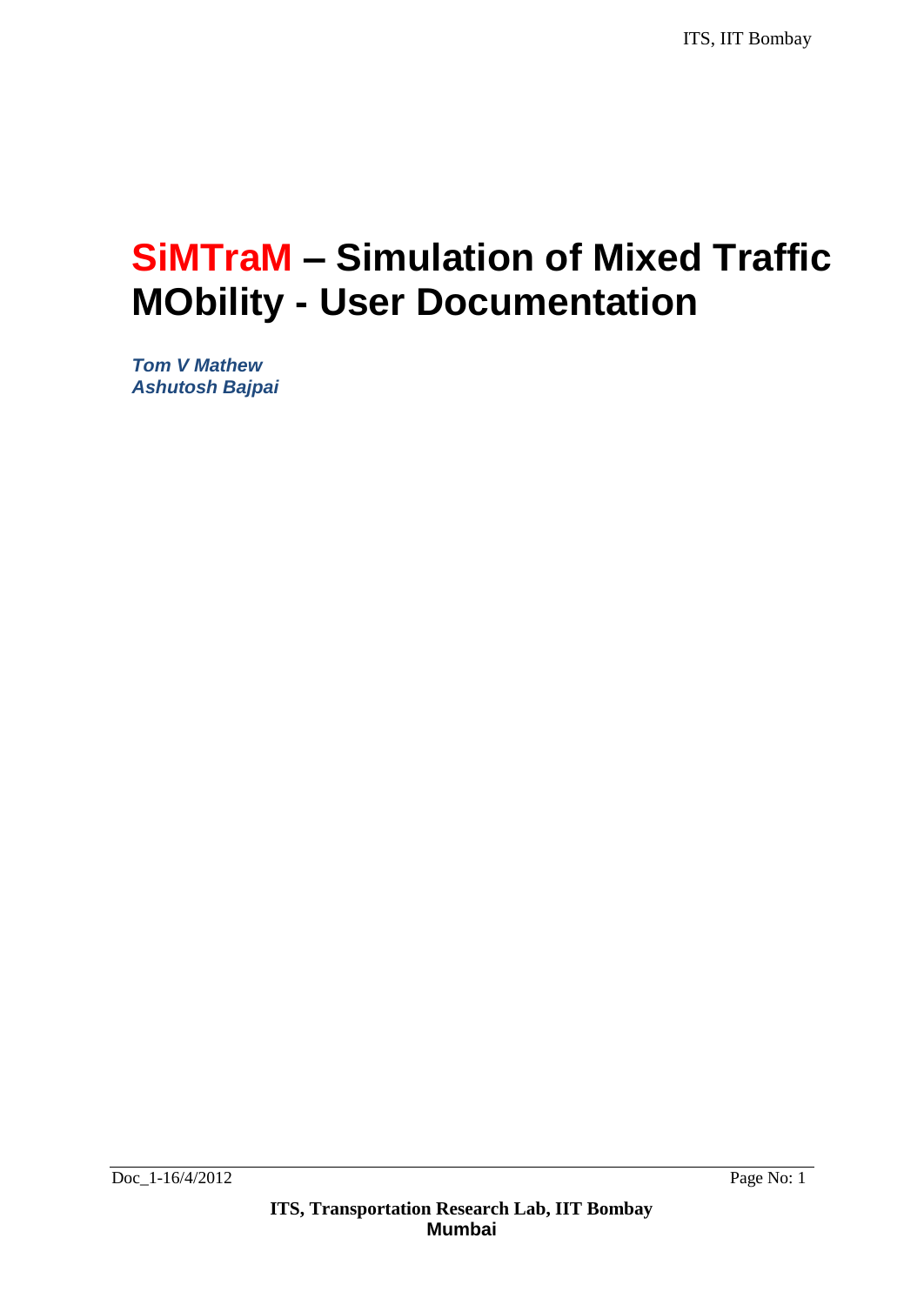### **SiMTraM – Simulation of Mixed Traffic MObility - User Documentation**

Tom V Mathew Ashutosh Bajpai \$Revision: 001 \$

**Disclaimer: This Document contains some of the information which is originally written by SUMO Community in SUMO User Document. This document claims Copyright only for the amendments made by SiMTraM Development Team.**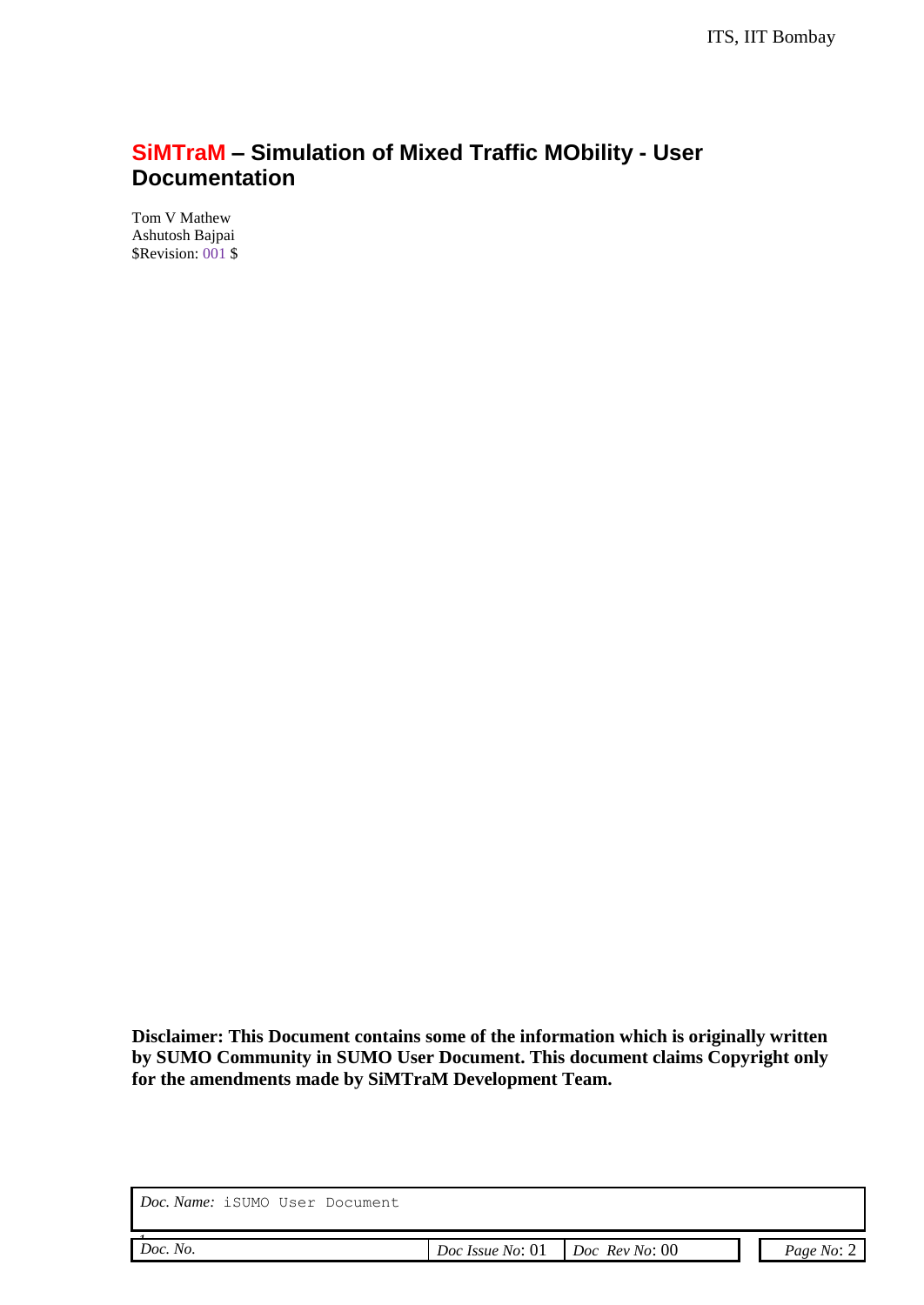### **Table of Contents**

1. Introduction What is SiMTraM? Why open source? Contributors & Participants Features About this Document Described Applications Notation Status Call for Help 2. First Steps Installing SiMTraM Running the Examples 3. Traffic Simulations and SiMTraM A short Introduction to Traffic Simulation Theory Simulation types Needed Data The Workflow of Preparing a Simulation SiMTraM Main Software Paradigms 4. Network Generation Introduction Building Networks from own XML-descriptions Nodes Descriptions Edges Descriptions Types Descriptions Connection Descriptions Building the Network Further NETCONVERT Options Setting default Values Closing Thoughts (so far) Recent Changes Missing 5. Route Generation Introduction Common, mandatory Values Building Routes from Scratch Generating own, explicit Routes Generating random Routes Using the Junction Turning Ratio - Router Using OD2TRIPS Using Detectors and DFROUTER Computing Detector Types Computing Routes Computing Flows Saving Flows and other Values Closing Thoughts (so far) Recent Changes Missing 6. Performing the Simulation Output Generation **Detectors**  Network State Dump Aggregated Lane/Edge States (Edge/Lane-Dumps) Net-Wide Vehicle Emission States & Travel Times Vehicle-Oriented Trip Information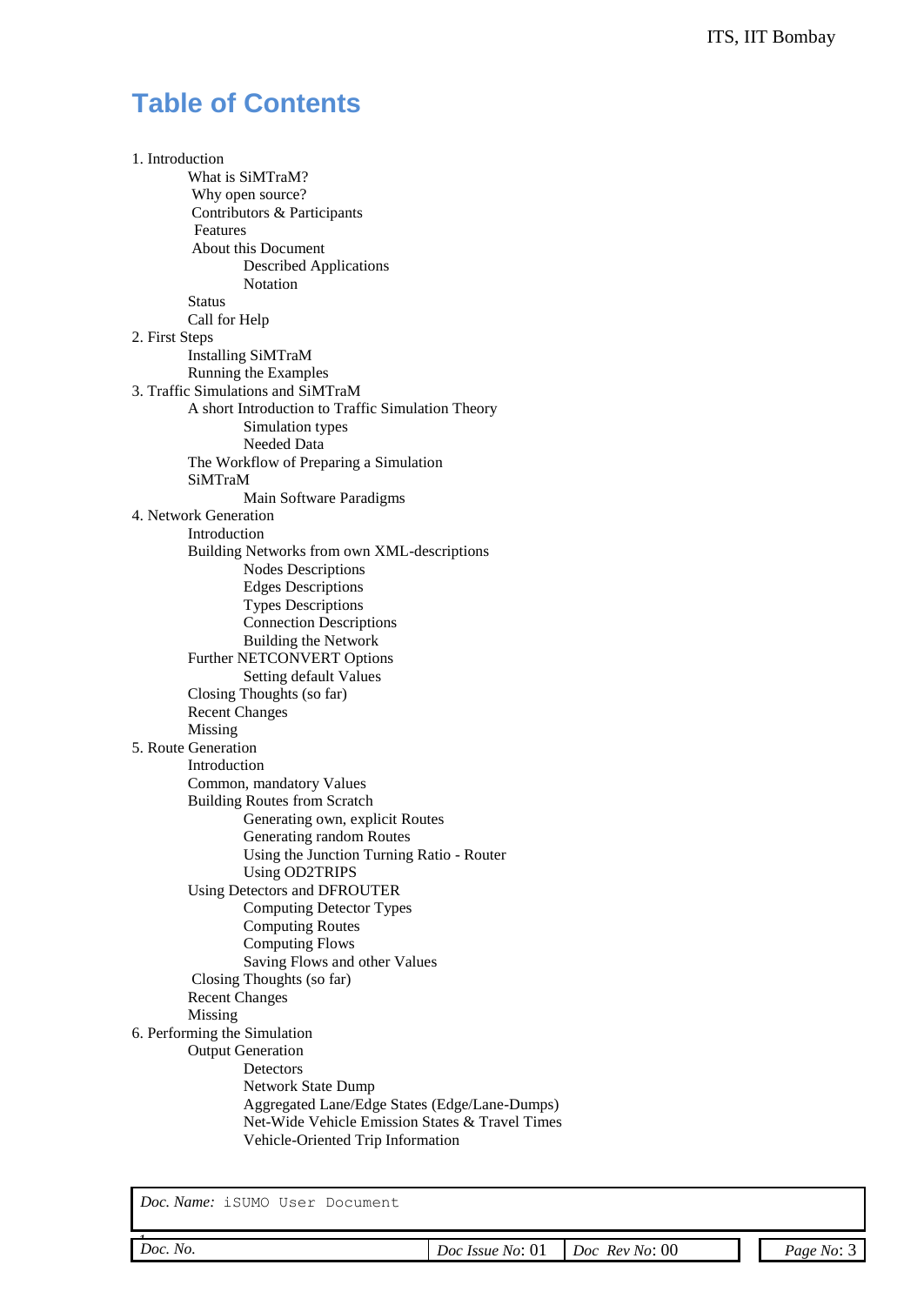Vehicle Routes Output coupled to Traffic Lights Traffic Management and Other Structures Traffic Lights Public Transport Variable Speed Signs (VSS) Rerouter Vehicle Classes Using the Files in a correct Way Other Topics Missing 7. Simulation-GUI Main Window Interface Menu Bar Tool Bar Simulation Window Interfaces Common Controls Interacting with Objects Display an Object's Name Object Popup Menus Object Selection Parameter Windows TL-Tracker Windows 8. Tips, Tricks and Tools

- A. Naming Conventions
- B. Included Data

Configuration File Templates Included Examples SIMPLE\_NETS: Basic Examples NETBUILD: Examples for NETCONVERT'S XML-Import ROUTER: Examples for DUAROUTER and JTRROUTER EXTENDED: Examples for using additional SUMO-structures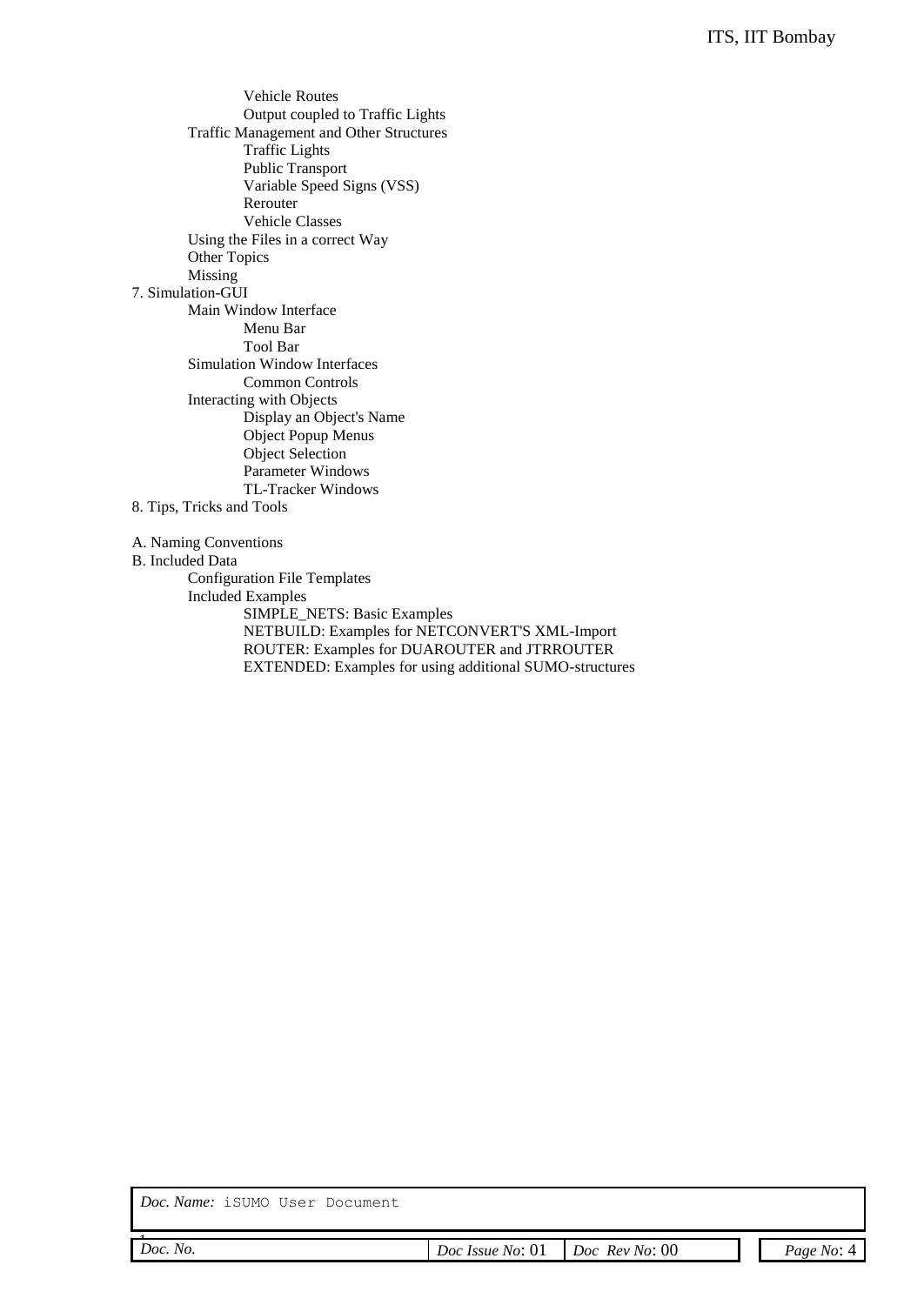### **List of Figures**

3.1. The different simulation granularities; from left to right: macroscopic, microscopic, submicroscopic (within the circle: mesoscopic)

3.2. The difference between a space-continuous (top) and a space-discrete (bottom) simulation

3.3. Process of simulation with SiMTraM; (rounded: definite data types; boxes: applications; octagons: abstract data types)

3.4. various vehicles on a mid-block with a typical lane width

4.1. Building a network

4.2. Building a network from XML-descriptions

4.3. Coordinate system used in SiMTraM

4.4. Unconstrained Network (zoom=2200)

4.5. Network with explicit edge-2-edge connections

4.6. Network with explicit lane-2-lane connections

4.7. Network with explicite prohibitions

5.1. Building routes

5.2. A network where the usage of random routes causes an improper behaviour due to the mixture of rural and minor roads

7.1. The GUI-Window with a loaded simulation (violet: names of the controls as used below)

7.2. A sample Parameter Window (for an induction loop in this case)

7.3. A sample Parameter Window (for the number of vehicles within a simulation in this case) 7.4. A sample usage of the aggregation option (for an induction loop in this case, for

aggregation times of 1s, 1min, 5min (from left to right)) 7.5. A sample usage of the tls-tracker

### **List of Tables**

- 1.1. Applications described within this document
- 6.1. Definition of values generated by e1-detectors
- 6.2. Allowed vehicle class authority descriptions

6.3. Allowed vehicle class vehicle kind descriptions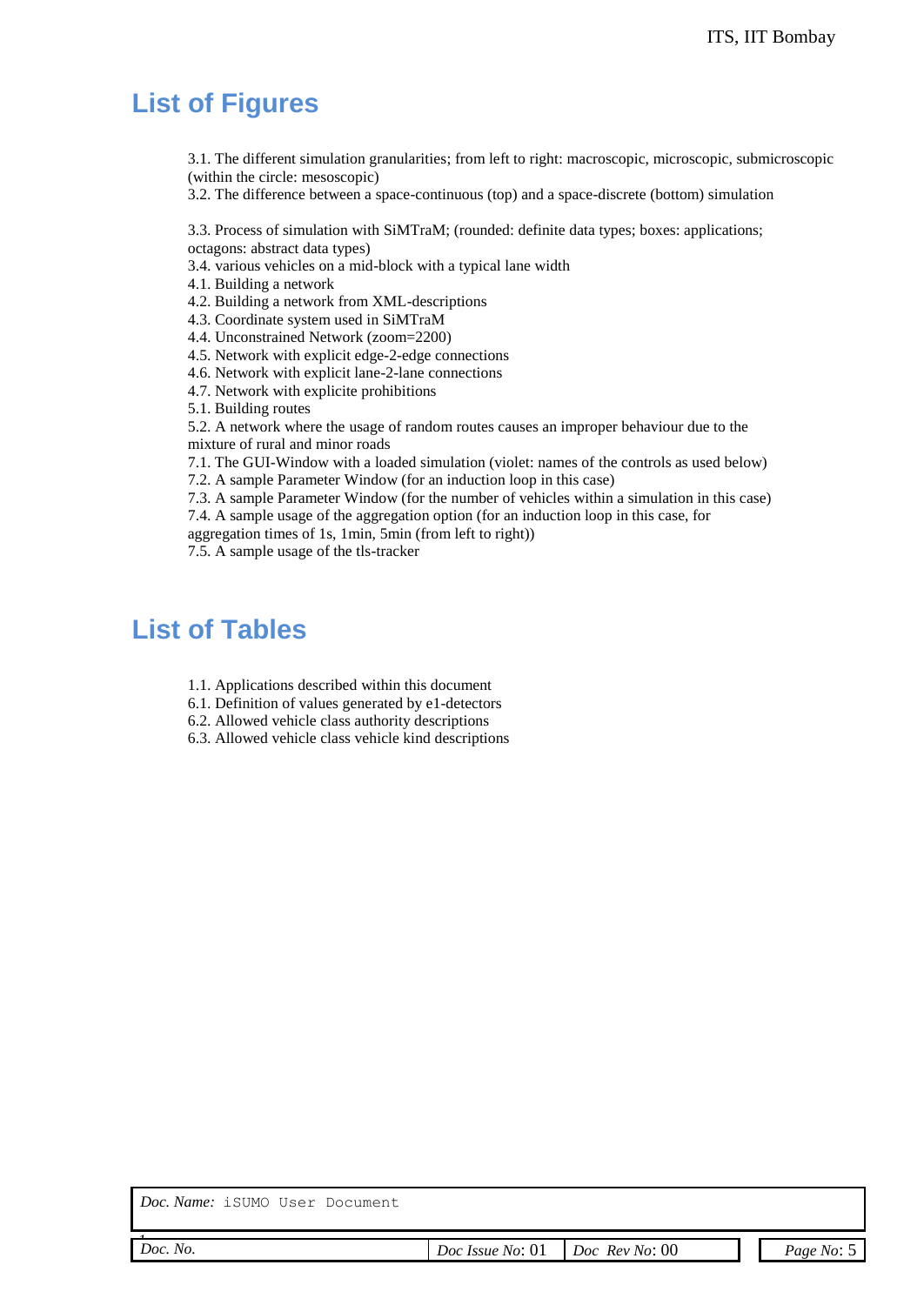# **Chapter 1. Introduction**

## **What is SiMTraM?**

SiMTraM is the extention of SUMO for heterogeneous traffic developed by IIT Bombay, India. SUMO is a microscopic road traffic simulation package. In the near future it will be extended to model other transit modes simultaneously with ordinary car traffic.

## **Why open source?**

Two thoughts stood behind the release of the package as open source. At first the fact that every traffic research organisation is forced to implement an own simulation package; some people are interested in traffic light optimisation, other try to find mistakes made during the design of a road network. Both need some kind of a simulation package and have to implement a framework containing input and output functions and other things from scratch. So the first idea was to give them a basic framework containing all needed methods for a simulation - they can put own ideas into. The second idea is to supply a common test bed for models, especially car models, to the community to make them comparable. Due to different architectures of traffic simulations such comparisons on a wide scale are not possible by now.

## **Contributors & Participants?**

| <b>Name</b>           | Role                                     | <b>Topics/Contribution</b>                            |
|-----------------------|------------------------------------------|-------------------------------------------------------|
| Prof. Tom V Mathew    | Research &<br><b>Development Support</b> | Everything                                            |
| Prof. Anirudha Sahoo  | <b>Development Support</b>               | Strip model                                           |
| <b>Ronald Caleb</b>   | <b>Research Support</b>                  | SiMTraM models (Car following & Lane<br>changing)     |
| Omair Md.             | Development                              | <b>Mid-block Section</b>                              |
| <b>Ashish Cherian</b> | Development                              | SiMTraM-GUI and MOVE-M                                |
| Ashutosh Bajpai       | Research Support &<br>Development        | Interface, Intersection and Support for<br>everything |
| Pulakesh Upadhyay     | Development                              | <b>TraCI-M and Interface</b>                          |
| Sagar chordia         | Development                              | E-1 Detector                                          |

## **Features**

- Homogeneous and Heterogeneous
- High portability (using standard  $-C++$  and portable libraries only)
- Collision free vehicle movement
- Different vehicle types
- Single-vehicle routing
- Multi-lane streets with lane/strip changing
- Junction-based right-of-way or left-of-way rules
- Hierarchy of junction types

*Doc. Name:* iSUMO User Document

| Doe No |  |
|--------|--|

*Doc. No. Doc Issue No*: 01 *Doc Rev No*: 00 *Page No*: 6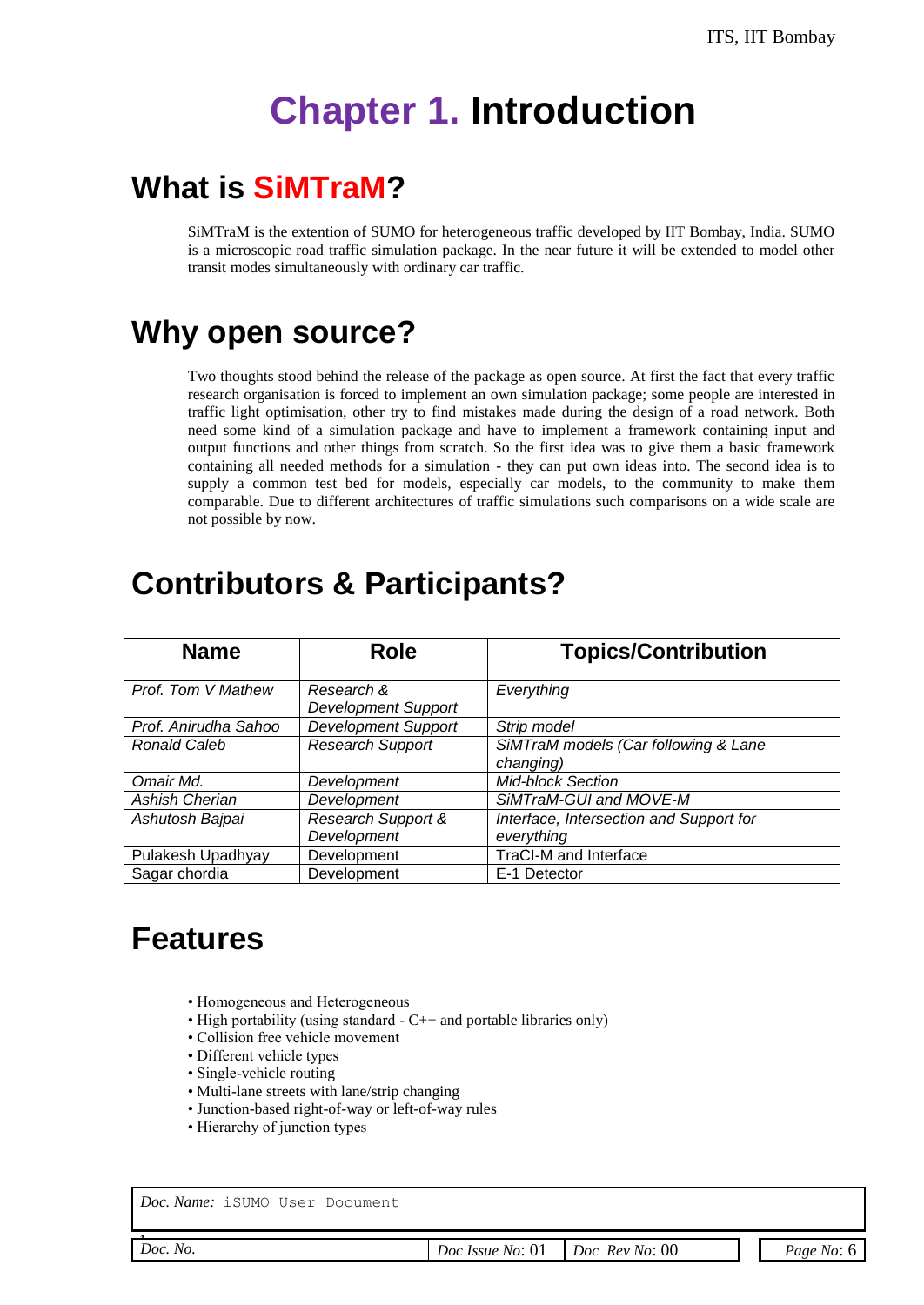- A fast openGL graphical user interface
- Dynamic routing
- Manages networks with several 10.000 edges (streets)
- Fast execution speed (up to 100.000 vehicle updates/s on a 1GHz machine)

• Supports import of many network formats (OpenStreetMap, Visum, Vissim, ArcView, XML Descriptions)

## **About this Document**

This document describes how to use each of the applications that come with the SiMTraM-package. We Should remark, that this document only covers the usage of the software and some descriptions of the Used models.

## **Described Applications**

| <b>Application</b> | <b>Application</b>           | <b>Application</b> | <b>Description</b>            | Described in |
|--------------------|------------------------------|--------------------|-------------------------------|--------------|
|                    | <b>Name</b>                  | name               |                               | chapter      |
| NETCONVERT-        | (Windows)<br>inetconvert.exe | (Unix)<br>isumo-   | A Network                     |              |
| M                  |                              | netconvert         | Convertor/Importer            |              |
|                    |                              |                    |                               |              |
| NETGEN-M           | netgen.exe                   | sumo-netgen        | A Generator of                |              |
|                    |                              |                    | <b>Abstract Networks</b>      |              |
| DFROUTER-M         | dfrouter.exe                 | sumo-dfrouter      | A router using                |              |
|                    |                              |                    | detector flows                |              |
| <b>DUAROUTER-M</b> | iduarouter.exe               | isumo-             | A router fordynamic           |              |
|                    |                              | duarouter          | user assignment               |              |
| <b>JTROUTER-M</b>  | jtrouter.exe                 | sumo-jtrouter      | A router using                |              |
|                    |                              |                    | junction turning              |              |
|                    |                              |                    | ratios                        |              |
| <b>SiMTraM</b>     | isumo.exe                    | isumo              | The microscopic<br>simulation |              |
|                    |                              |                    |                               |              |
| SiMTraM-gui        | iguisim.exe                  | isumo-guisim       | The gui-version               |              |
|                    |                              |                    | of the microscopic            |              |
| POLYCONVERT-       | polyconvert.exe              | sumo-              | A tool for importing          |              |
| M                  |                              | polyconvert        | polygons from other           |              |
|                    |                              |                    | formats                       |              |
| Others             |                              |                    |                               |              |
|                    |                              |                    |                               |              |

**Table 1.1. Applications described within this document**

Please remark that you may also find the applications "MOVE-M" within the source distribution. A separate user document for MOVE-M is available

## **Notation**

This document uses coloring to differ between different type of information. If you encounter something like this: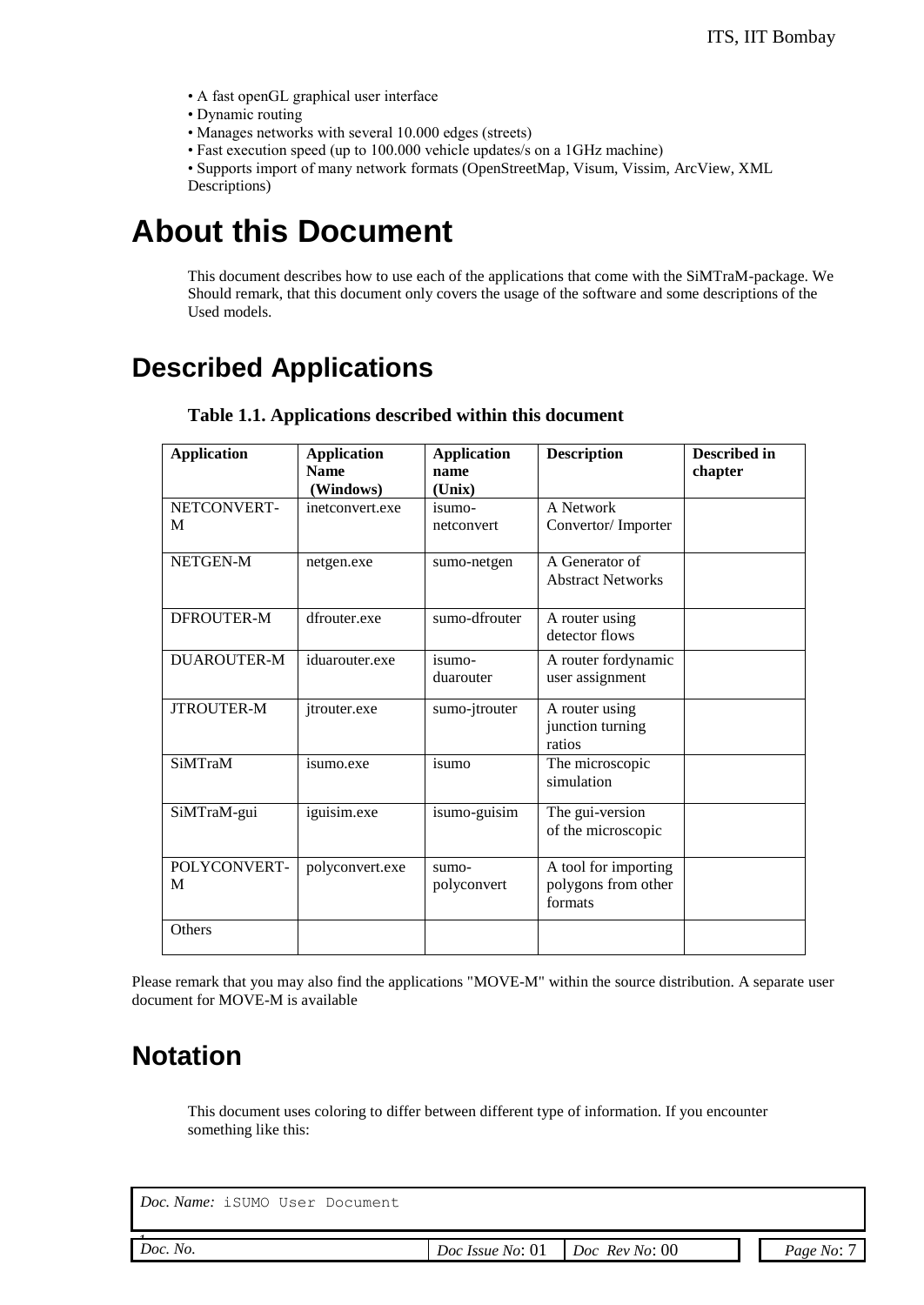```
netconvert --visum=MyVisumNet.inp --output-file=MySUMONet.net.xml
```
you should know that this is a call on the command line. There may be also a '\' at the end of a line. This indicates that you have to continue typing without pressing return (ignoring both the '\' and the following newline). The following example means exactly the same as the one above:

```
netconvert --visum=MyVisumNet.inp \
      --output-file=MySUMONet.net.xml
```
Command line option names are normally coloured this way. Their values if optional *<LIKE THIS>*. XML-elements and attributes are shown are coloured like this. Their values if optional *<LIKE THIS>*. Complete examples of XML-Files are shown like the following:

```
<MyType>
      <MyElem myAttr1="0" myAttr2="0.0"/>
      <MyElem myAttr1="1" myAttr2="-500.0"/>
</MyType>
```
You may also find some notations from the EBNF; brackets '[' and ']' indicate that the enclosed information is optional. Brackets '<' and '>' indicate a type - insert your own value in here... All applications are shown like THIS. *<SUMO\_DIST>* is the path you have saved your SiMTraM-package into.

### **Status**

This document is still under development and grows with the software. Due to this, you may find it together with the sources within the SiMTraM repository at IITB (http://www.civil.iitb.ac.in/tvm/SiMTraM\_Web/html/). It should always describe the current version.

## **Call for Help**

Please let us know when either the document remains at any point unclear or any of the applications does not behave as expected. We would be very happy if you report broken links or misspelled words. We also seek for some participants and further users, not only to share the development tasks, but also to gain some feedback and critics or some usage examples.

*To summarize: every help is appreciated. Thank you.*

| Doc No |  |
|--------|--|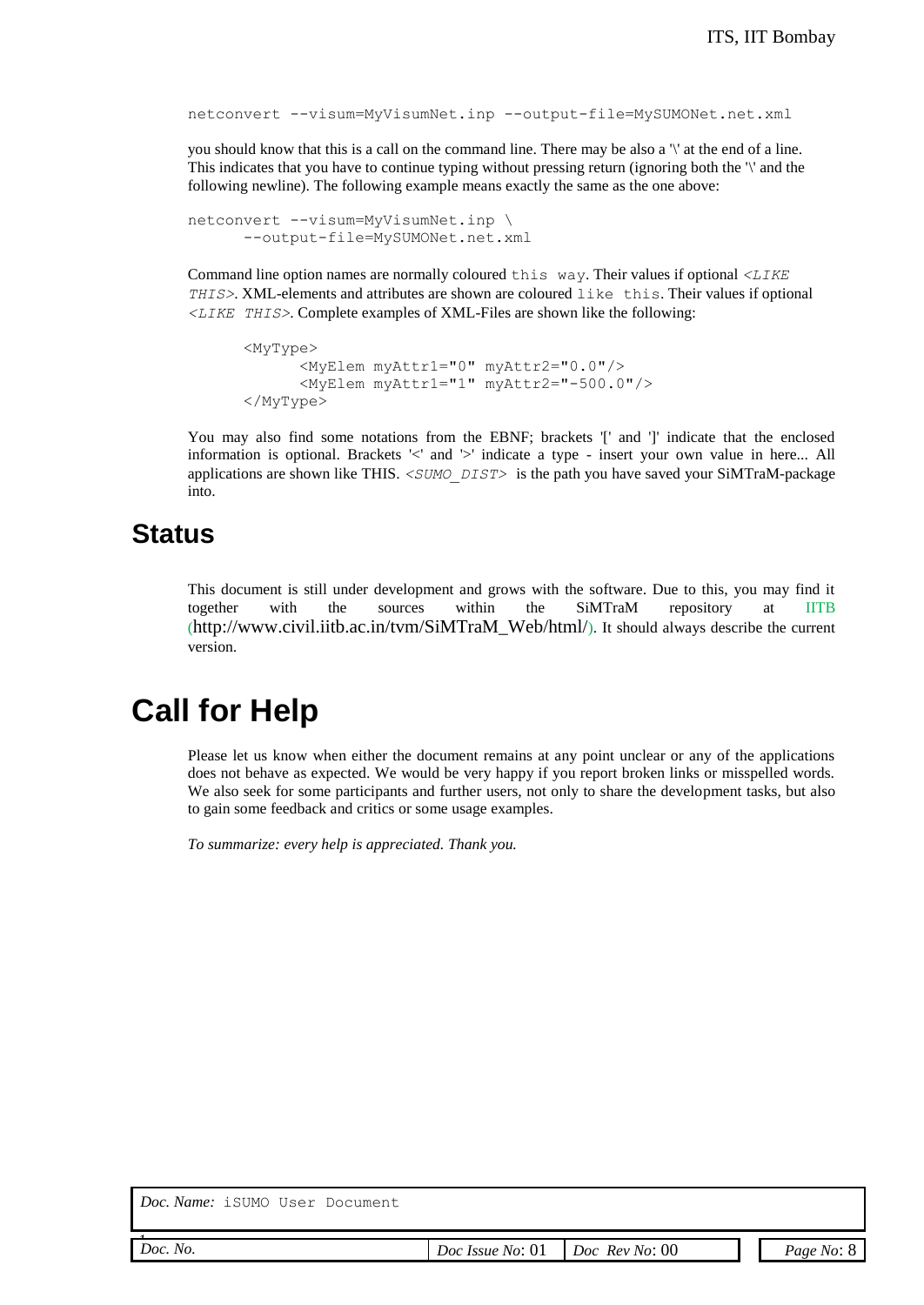# **Chapter 2. First Steps**

## **Installing SiMTraM**

Refer to the website: http://www.civil.iitb.ac.in/tvm/SiMTraM\_Web/html

## **Running the Examples**

Examples are included in the package. In each example there is a sumo.CFG file. You need to open this file in GUI.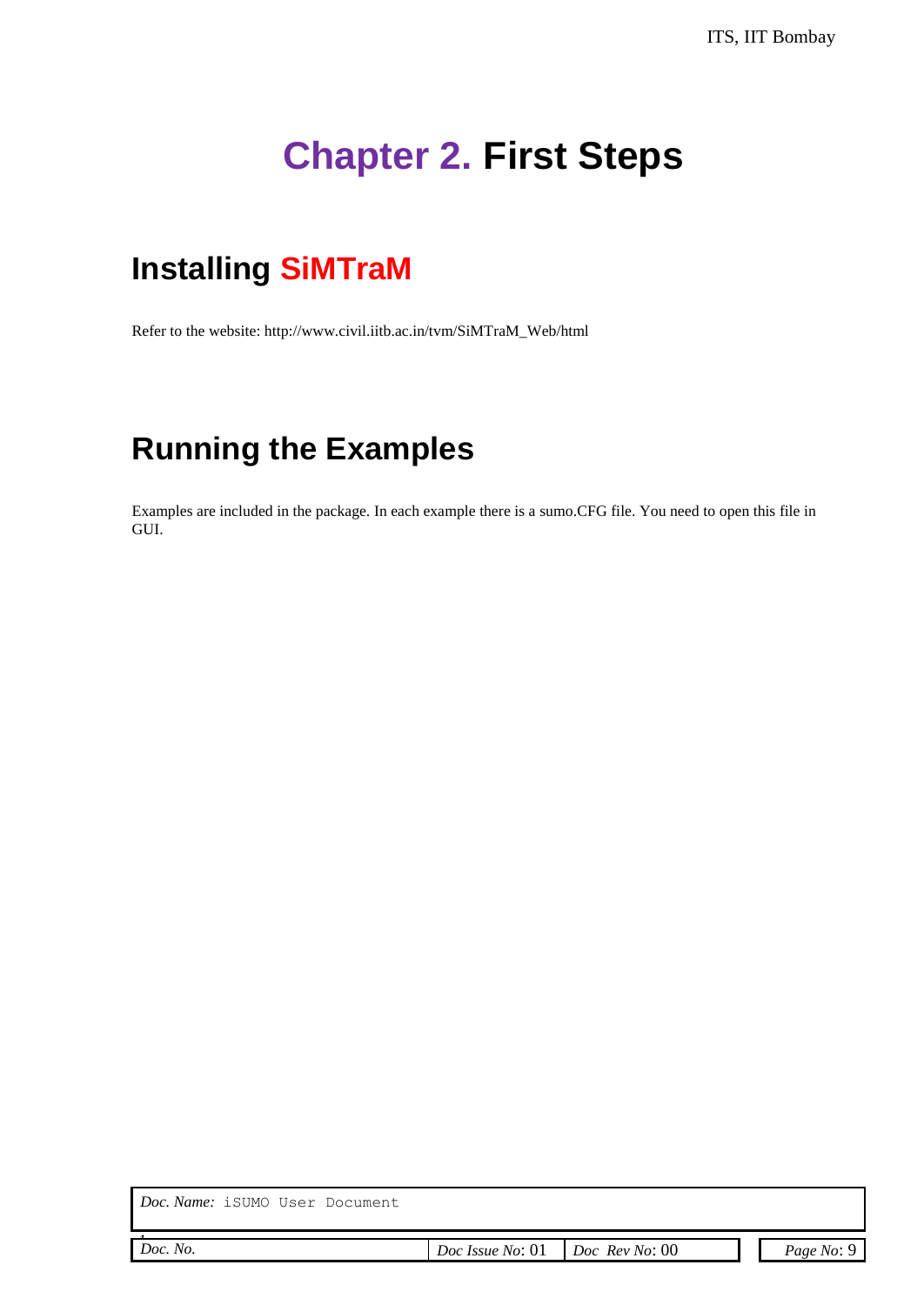# **Chapter 3. Traffic Simulations and SiMTraM**

## **A short Introduction to Traffic Simulation Theory**

## **Simulation types**

Basic SUMO is a microscopic, space continuous and time discrete traffic simulation. In traffic research four classes of traffic flow models are distinguished according to the level of detail of the simulation. In *macroscopic* models traffic flow is the basic entity. *Microscopic* models simulate the movement of every single vehicle on the street, mostly assuming that the behaviour of the vehicle depends on both, the vehicle's physical abilities to move and the driver's controlling behaviour (see [Chowdhury, Santen, Schadschneider,2000][http://sumo.sourceforge.net/docs/bibliography.shtml#ChowdhurySantenSchadsc hneider2000]). Within SUMO, the microscopic model developed by Stefan Krauß is used (see [Krauss1998\_1][http://sumo.sourceforge.net/docs/bibliography.shtml#Krauss1998\_1], [Krauss1998\_2] [http:// sumo.sourceforge.net/docs/bibliography.shtml#Krauss1998\_2]), extended by some further assumptions. *Mesoscopic* simulations are located at the boundary between microscopic and macroscopic simulations. Herein, vehicle movement is mostly simulated using queue approaches and single vehicles are moved between such queues. *Sub-microscopic* models regard single vehicles like microscopic but extend them by dividing them into further substructures, which describe the engine's rotation speed in relation to the vehicle's speed or the driver's preferred gear switching actions, for instance. This allows more detailed computations compared to simple microscopic simulations. However, sub-microscopic models require longer computation times. This restrains the size of the networks to be simulated.

#### **Figure 3.1. The different simulation granularities; from left to right: macroscopic, microscopic, sub-microscopic (within the circle: mesoscopic)**



Within a space-continuous simulation each vehicle has a certain position described by a floating-point number. In contrast, space-discrete simulations are a special kind of cellular automata. They use to divide streets into cells and vehicles driving on the simulated streets "jump" from one cell to another.

| Doc No |  |
|--------|--|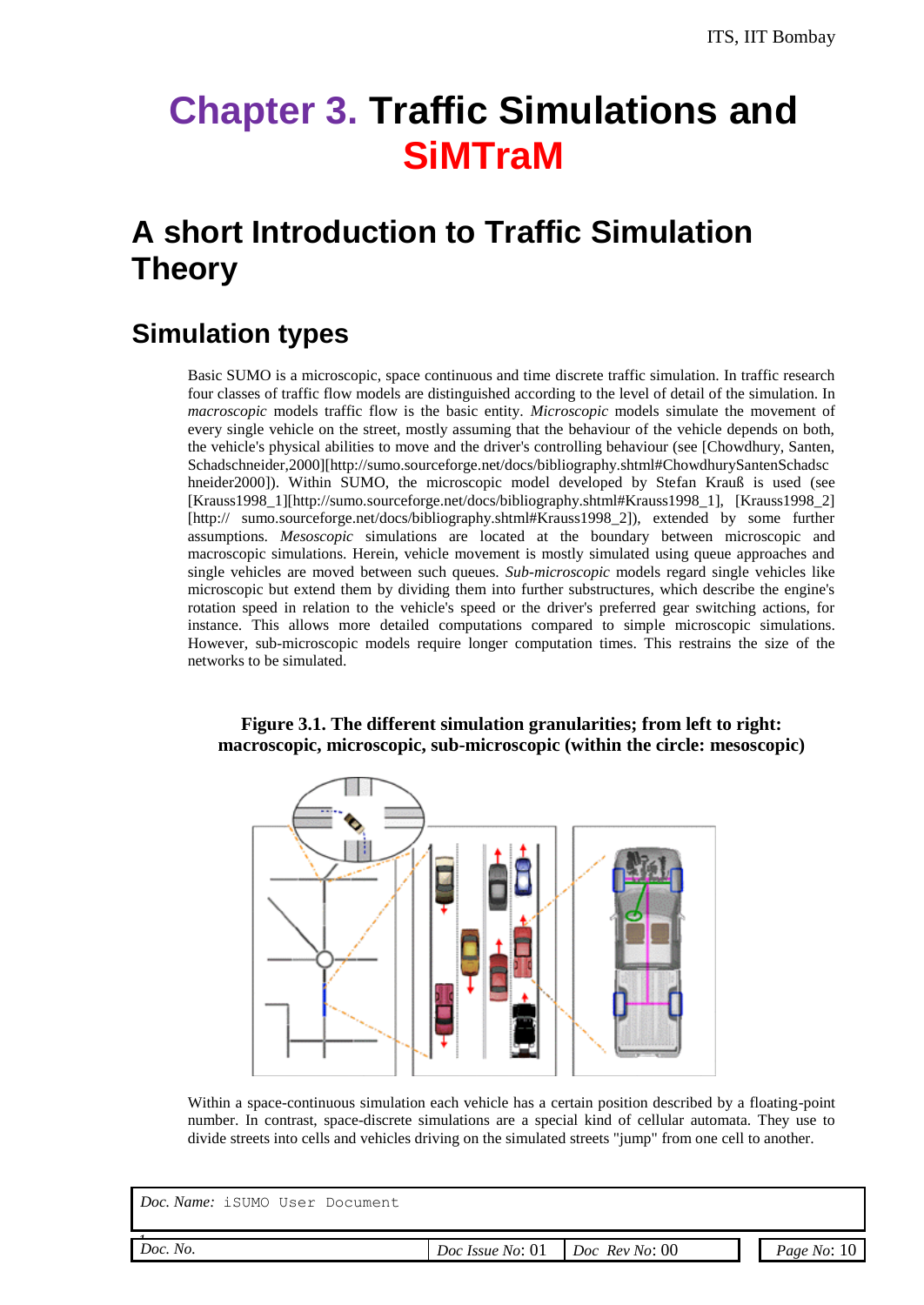#### **Figure 3.2. The difference between a space-continuous (top) and a space-discrete (bottom) simulation**



Almost every simulation package uses an own model for vehicle movement. Almost all models are socalled "*car-following-models*": the behaviour of the driver is herein meant to be dependent on his distance to the vehicle in front of him and of this leading vehicle's speed. Although SUMO is meant to be a test bed for such vehicle models, only one is implemented by now, an extension to the one developed by Stefan Krauß. Other obstacles, such as traffic lights, are of course considered herein, too. It seems obvious, that each driver is trying to use to shortest path through the network. But when all are trying to do this, some of the roads - mainly the arterial roads - would get congested reducing the benefit of using them. Solutions for this problem are known to traffic research as *dynamic user assignment*. For solving this, several approaches are available and SUMO uses the dynamic user assignment approach developed by Christian Gawron (see [Gawron1998\_1] [http://sumo.sourceforge.net/docs/ bibliography.shtml#Gawron1998\_1]).

Most of the Model from basic SUMO still works in SiMTram. A slightly changed car-following and lane changing model can be found at the website.

## **Needed Data**

At first, you need the network the traffic to simulate takes place on. As SUMO is meant to work with large networks, we mainly concentrated our work on importing networks and the computation of further needed values. Due to this, no graphical editor for networks is available, yet. Beside information about a network's roads, information about traffic lights is needed. Further, you need information about the traffic demand. While most traffic simulation use a statistical distribution which is laid over the network, each vehicle within SiMTraM knows its route like SUMO . Within this approach, the route is a list of edges to pass. Although this approach is more realistic, it also induces a large amount of data needed to describe the vehicle movements. By now, routes are not compressed within SUMO and so may be several MB large. We will possibly change this in future.

## **The Workflow of Preparing a Simulation**

As shortly described above, you basically have to perform the following steps in order to make your simulation run:

1. Build your network

Use either own descriptions (described in chapter 4, "Building Networks from own XMLdescriptions or if you have some digital networks SUMO can import, convert them (described in chapter 4, "Converting other Input Data)

2. Build the demand

Build your own movements using either by a) describing explicit vehicle routes (see chapter 5, "Using Trip Definitions"), b) using flows and turning percentages only (see chapter 5, "Using the

| Doc. Name: iSUMO User Document |  |  |  |
|--------------------------------|--|--|--|
|--------------------------------|--|--|--|

| Doc No |  |
|--------|--|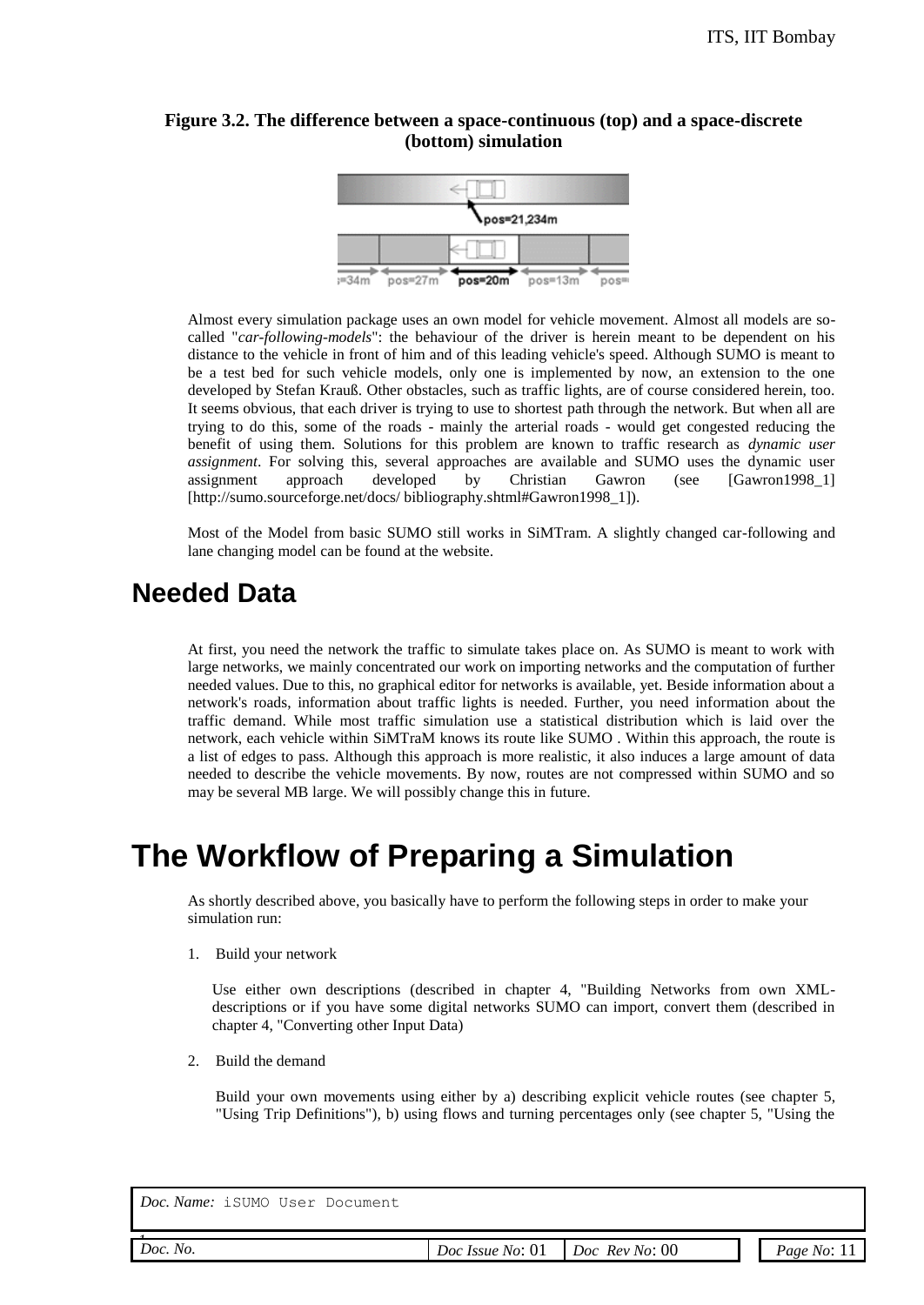Junction Turning Ratio - Router"), c) generating random routes (see chapter 5, "Generating random Routes").

- 3. If needed, compute the dynamic user assignment (described in chapter 5, "Dynamic User Assignment")
- 4. Perform the simulation (described in chapter 6, "Performing the Simulation") to get your desired output This process is also visualised within the next figure.

**Figure 3.3. Process of simulation with SiMTraM; (rounded: definite data types; boxes: applications; octagons: abstract data types) (Similar as SUMO)**



Please remark, that most of the tools are command-line tools by now. They do nothing if you just double-click them (besides printing errors). Do also notice, that the call parameter desribed in the following chapters may be also stored in so-called "*configuration files*" to allow their reuse. This possibility is described in chapter "Using Configuration Files [http://sumo.sourceforge.net/docs/gen/ user\_chp08.shtml#user\_chp08-configs]".

## **SiMTraM**

The traditional car-following models look at the vehicles in the current lane. However, in strip-based movement, a vehicle may occupy more than one strip and so it may have more than one vehicle in front of it (or behind it). So, to take into account this basic difference, a longitudinal movement model was built. The conventional lane-based lane changing model looks at the left and right lane as candidate lanes for changing the lane. However, in strip based model, a vehicle needs to look at and beyond the strips and should be able to calculate the benefit a driver will get due to a strip change/s. These aspects are taken care of by the newly developed lateral movement model. These features of the model are elaborated in the subsequent sections.

#### **Strip-based Representation**

The road space is divided into strips, with each lane having an integral number of strips (Figure 1). The strip width is configurable and is related to the lane width. If fine-grained simulation is required, the

*Doc. No.*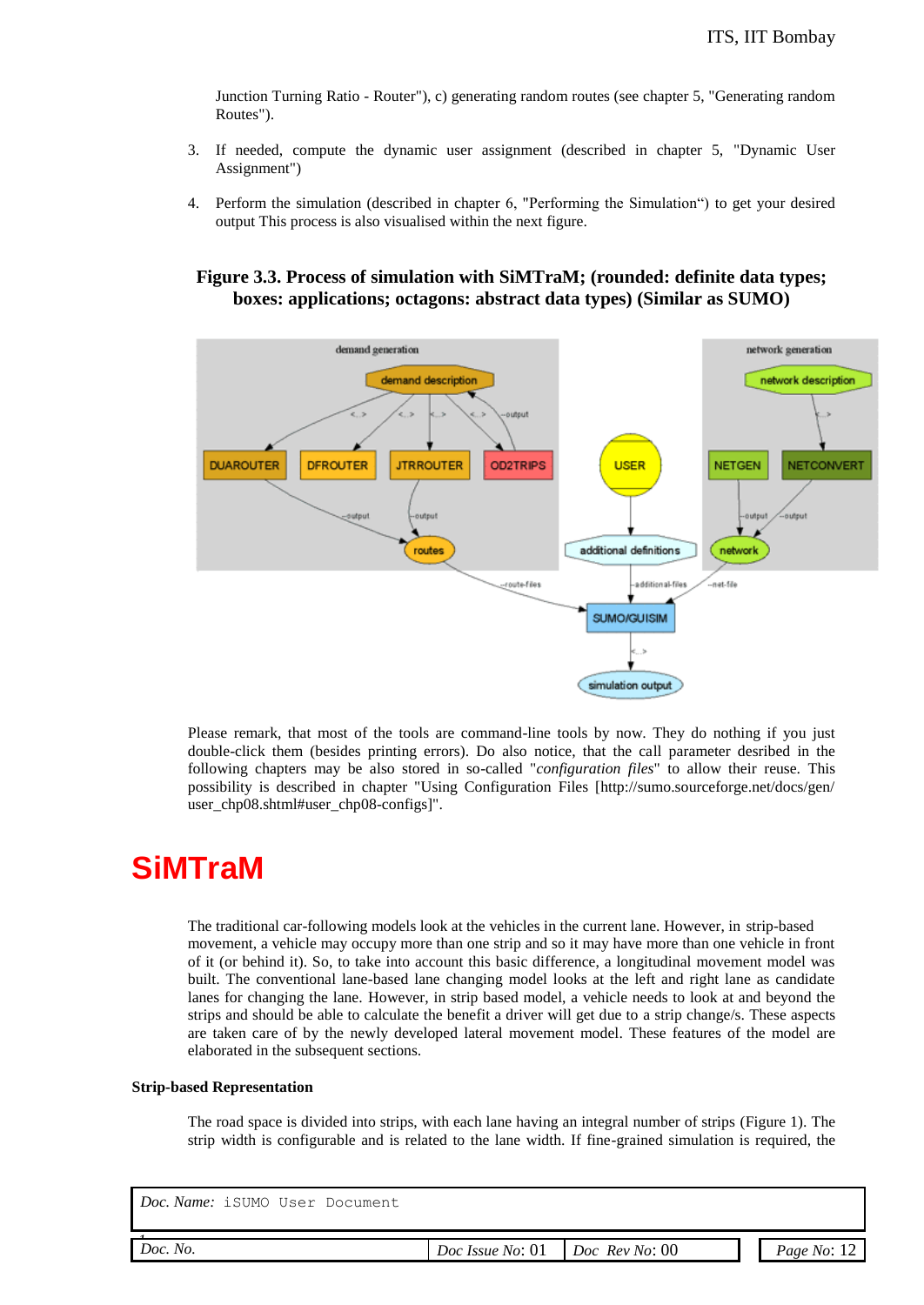strip width can be made smaller. In fact, it can even approximate a coordinate-based model with a strip size of 0.1 meter or less. The usual strip size is taken to be the width of the smallest vehicle being simulated.



#### **FIGURE 3.4 various vehicles on a mid-block with a typical lane width**

## **Main Software Paradigms**

Two basic design goals are approached: the software shall be fast and it shall be portable. Due to this, the very first versions were developed to be run from the command line only - no graphical interface Traffic Simulations and SUMO was supplied at first and all parameter had to be inserted by hand. This should increase the execution speed by leaving off slow visualisation. Also, due to these goals, the software was split into several parts. Each of them has a certain purpose and must be run individually. This is something that makes SUMO different to other simulation packages where the dynamical user assignment is made within the simulation itself, not via an external application like here. This split allows an easier extension of each of the applications within the package because each is smaller than a monolithic application doing everything. Also, it also allows the usage of faster data structures, each adjusted to the current purpose, instead of using complicated and ballast-loaded ones. Still, this makes the usage of SUMO a little bit uncomfortable in comparison to other simulation packages. As there are still other things to do, we are not thinking of a redesign towards an integrated approach by now.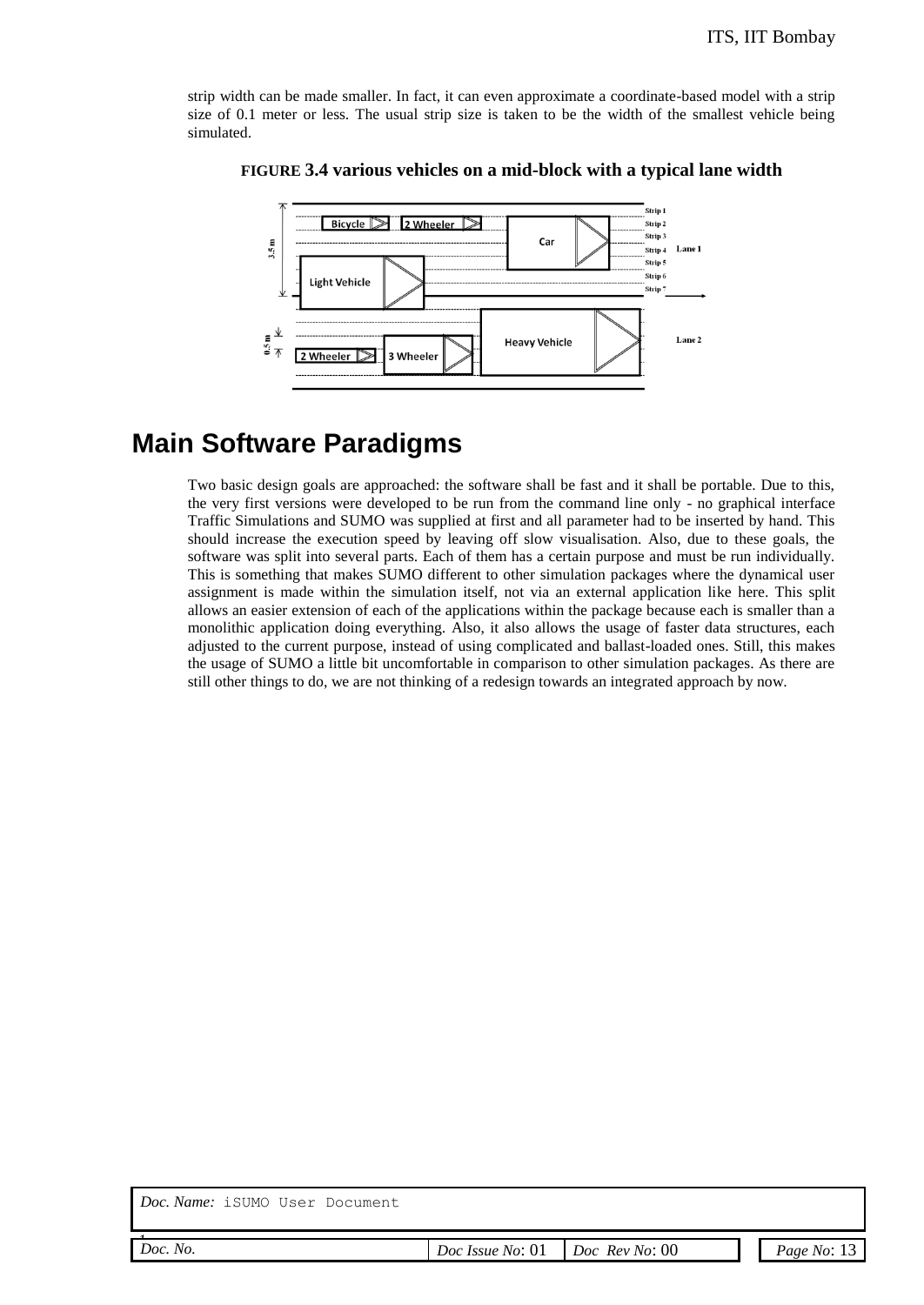# **Chapter 4. Network Generation**

## **Introduction**

As SiMTraM uses an own road network description, networks must be converted from an existing dataset. Although being readable (xml) by human beings, the format of road networks used by SiMTraM is not meant to be edited by hand and will also not be described herein due to its complexity. SiMTraM networks can be build by either converting an existing map or by using NETGEN-M to generate basic, abstract road maps. The following figure shows the function of NETCONVERT-M and NETGEN-M within the procedure of building and running a simulation.



#### **Figure 4.1. Building a network**

Having data describing a road network, you may convert them into a network description readable by SiMTraM using the NETCONVERT-M tool. By now, NETCONVERT-M is capable to parse the following formats:

- *ptv VISUM* (a macroscopic traffic simulation package), see chapter "Importing VISUM-networks [#user\_chp04-other\_input-visum]"
- *ptv VISSIM* (a microscopic traffic simulation package), see chapter "Importing VISSIM-networks [#user\_chp04-other\_input-vissim]"
- *ArcView*-data base files, see chapter "Importing ArcView-databases [#user\_chp04-other\_input]"
- *XML*-descriptions, see chapter "Building Networks from own XML-descriptions [#user\_chp04 xml\_descriptions]"
- Elmar Brockfelds *unsplitted* and *splitted NavTeq-data*, see chapter "Importing Elmar's converted NavTech-Files [#user\_chp04-other\_input-elmar]"
- *TIGER* databases, see chapter "Importing TIGER-databases [#user\_chp04-other\_input-tiger]"

In most of these cases, NETCOVERT-M needs only two parameter: the option named as the source application/format followed by the name of the file to convert and the name of the output file (using the --output-file option). So if you want to import a file generated by the VISUM simulation package, simply write the following:

Netconvert-M --visum=MyVisumNet.inp –output file=MySUMONet.net.xml

| Doc.<br>No. | . .<br>No:<br><i>Issue</i><br>90C<br>J'<br>. | 00<br>No:<br><i><b>Rev</b></i><br>JОC<br>__<br>. | No:<br>Page |
|-------------|----------------------------------------------|--------------------------------------------------|-------------|
|             |                                              |                                                  |             |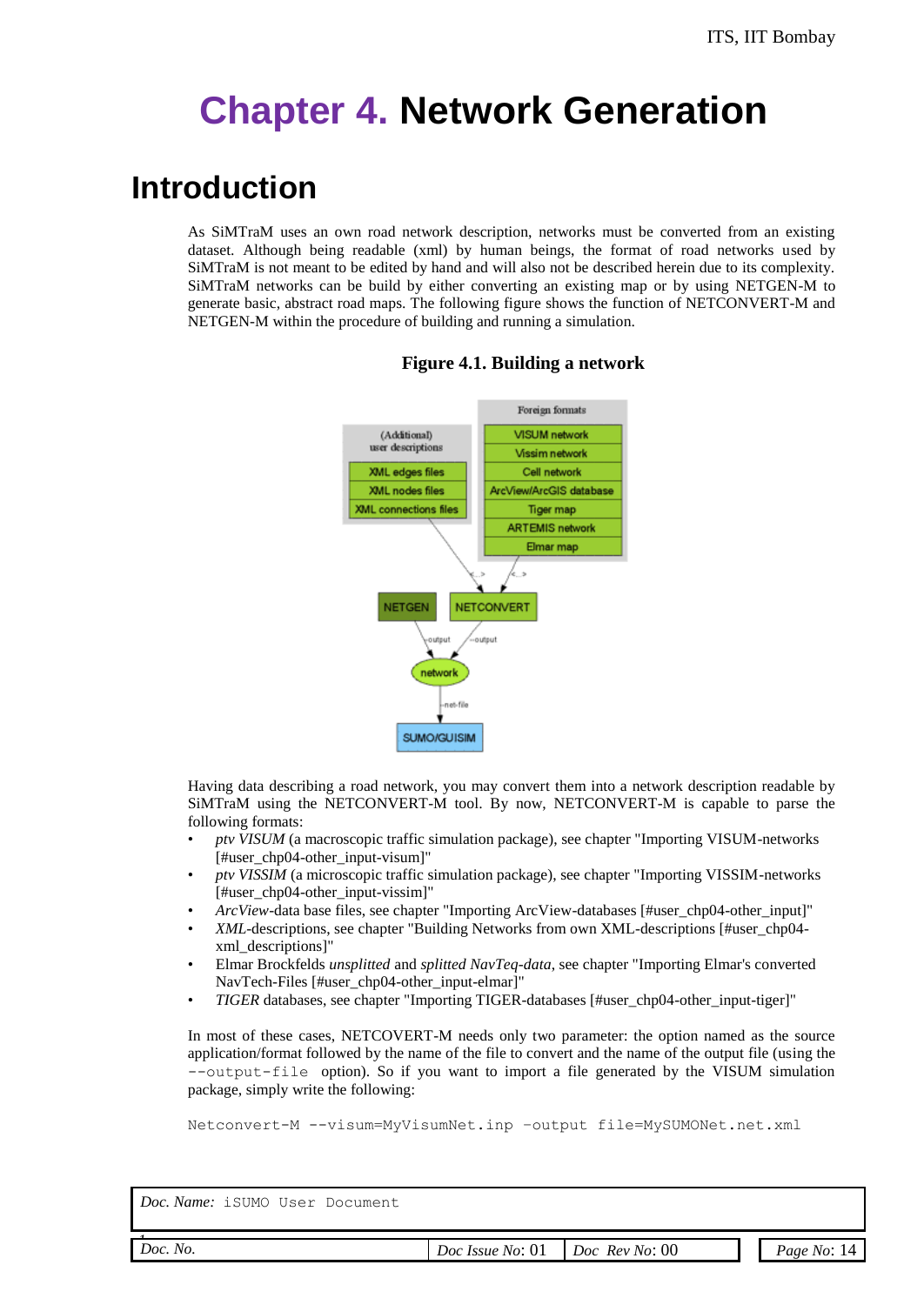The parameter --output-file has the default value "net.net.xml". That means that both NETCONVERT-M and NETGEN-M will save the generated file as "net.net.xml" if the option is not set. Please note, that NETCONVERT-M has to be started from the command line. There is no graphical interface available, yet. The following subchapters will describe more deeply how NETCONVERT-M and NETGEN-M are used, also discussing some problems with each of the import formats NETCONVERT-M supports. Please remind the option to name the output generated by both applications:

(--output-file| --output | -o ) *<OUTPUT\_FILE>*

Defines the file to write the computed network into. This file will contain the generated network if the conversion could be accomplished. *Optional (pregiven), type:filename, default: "net.net.xml"*

## **Building Networks from own XMLdescriptions**

All examples within the distribution were made by hand. For doing this, you need at least two files: one file for nodes and another one for the streets between them. Please notice that herein, "*node*" and "*junction*" mean the same as well as "*edge*" and "*street*" do. Besides defining the nodes and edges, you can also join edges by type and set explicit connections between lanes. We will describe how each of these four file types should look like in the following chapters.



#### **Figure 4.2. Building a network from XML-descriptions**

### **Nodes Descriptions**

Within the nodes-files, normally having the extension ".nod.xml" (see Appendix "Naming Conventions [http://sumo.sourceforge.net/docs/gen/user\_apa.shtml]"), every node is described in a Network Generation single line which looks like this: <node id="*<STRING>*" x="*<FLOAT>*" y="*<FLOAT>*" [type="*<TYPE>*"]/> - the straight brackets ('[' and ']') indicate that the parameter is optional. Each of these attributes has a certain meaning and value range:

- id: The name of the node; may be any character string
- x: The x-position of the node on the plane in meters; must be a floating point number
- y: The y-position of the node on the plane in meters; must be a floating point number

| Doc. Name: iSUMO User Document |                  |                       |               |
|--------------------------------|------------------|-----------------------|---------------|
| Doc. No.                       | Doc Issue No: 01 | $Doc$ $Rev$ $No$ : 00 | Page No: $15$ |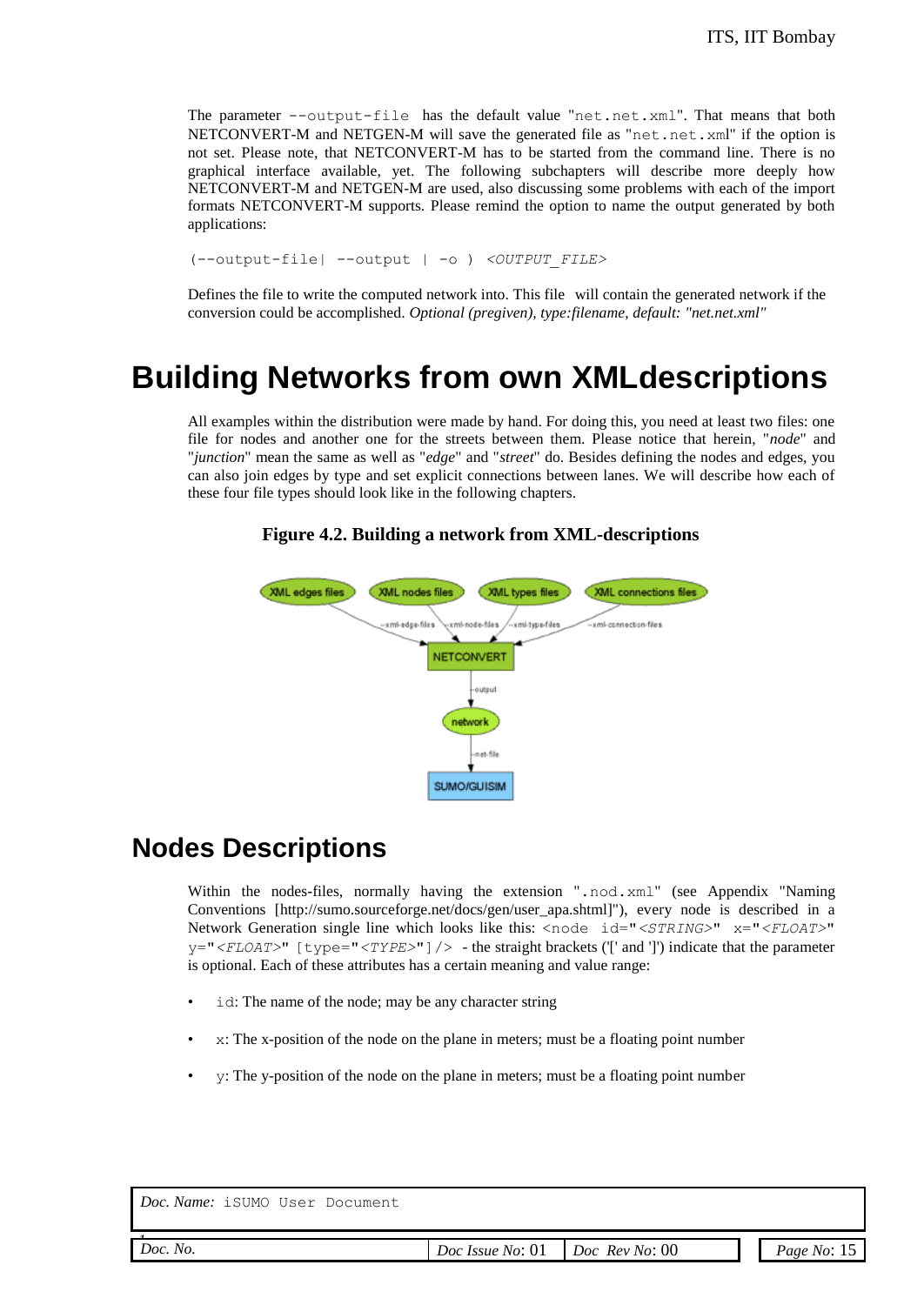- type: An optional type for the node. If you leave out the type of the node, it is automatically guessed by NETCOVERT-M but may not be the one you intentionally thought of. The following types are possible, any other string is counted as an error and will yield in a program stop:
	- o priority: Vehicles have to wait until vehicles right to them have passed the junction.
	- o traffic\_light: The junction is controlled by a traffic light.

When writing your nodes-file, please do not forget to embed your node definitions into an opening and a closing "tag". A complete file should like the example below, which is the node file "cross3l.nod.xml" for the examples "*<SUMO\_DIST>*/data/examples/netbuild/types/cross\_usingtypes/" and "*<SUMO\_DIST>*/data/examples/netbuild/types/cross\_notypes/" example.

```
<nodes> <!-- The opening tag -->
```
<node id="0"  $x=$ "0.0"  $y=$ "0.0" type="traffic light"/> <!-- def. of node  $"0" -- >$  $\langle \text{node id} = "1" x = "-500.0" y = "0.0" \text{type} = "priority" / \rangle \langle !--\text{def. of node}$  $11" - -5$  $\langle \text{node id} = "2" x = "+500.0" y = "0.0" type = "priority" /< !-- def. of node$  $"2" -- >$  $\langle \text{node id} = "3" x = "0.0" y = "-500.0" type = "priority" /<!-- def. of node"</math>$  $"3" - - >$  $\langle \text{node id} = "4" x = "0.0" y = "+500.0" type = "priority" /<!-- def. of node</math>$  $"4" --->$  $\alpha$  <node id="m1" x="-250.0" y="0.0" type="priority"/> <!-- def. of node "m1" -->  $\langle \text{node id} = \text{mm2" x} = \text{"+250.0" y} = \text{"0.0" type} = \text{priority" /< !-- def. of node$  $m_2$ "  $- \langle \text{node id} = \text{tm3" x} = \text{``0.0" y} = \text{``-250.0" type} = \text{``priority''/<!-- def. of node}</math>$  $m_3 - -$ > <node id="m4"  $x=$ "0.0"  $y=$ "+250.0" type="priority"/> <!-- def. of node "m4" -->

 $\langle$ /nodes>  $\langle$ !-- The closing tag -->

As you may notice, only the first node named "0", which is the node in the middle of the network, is a traffic light controlled junction. All other nodes are uncontrolled. You may also notice, that each of both ends of a street needs an according node. This is not really necessary as you may see soon, but it eases the understanding of the concept: every edge (street/road) is a connection between two nodes (junctions). You should also know something about the coordinate system: the higher a node on the screen shall be (the nearer to the top of your monitor), the higher his y-value must be. The more to left it shall be, the higher his x-value.

#### **Figure 4.3. Coordinate system used in SiMTraM**



Since version 0.9.4 in SUMO you can also give the x- and y-coordinates using geocoordinates. In this case, the coordinates will be interpreted as long/lat in degrees. Read more on this in "Converting from Geocoordinates".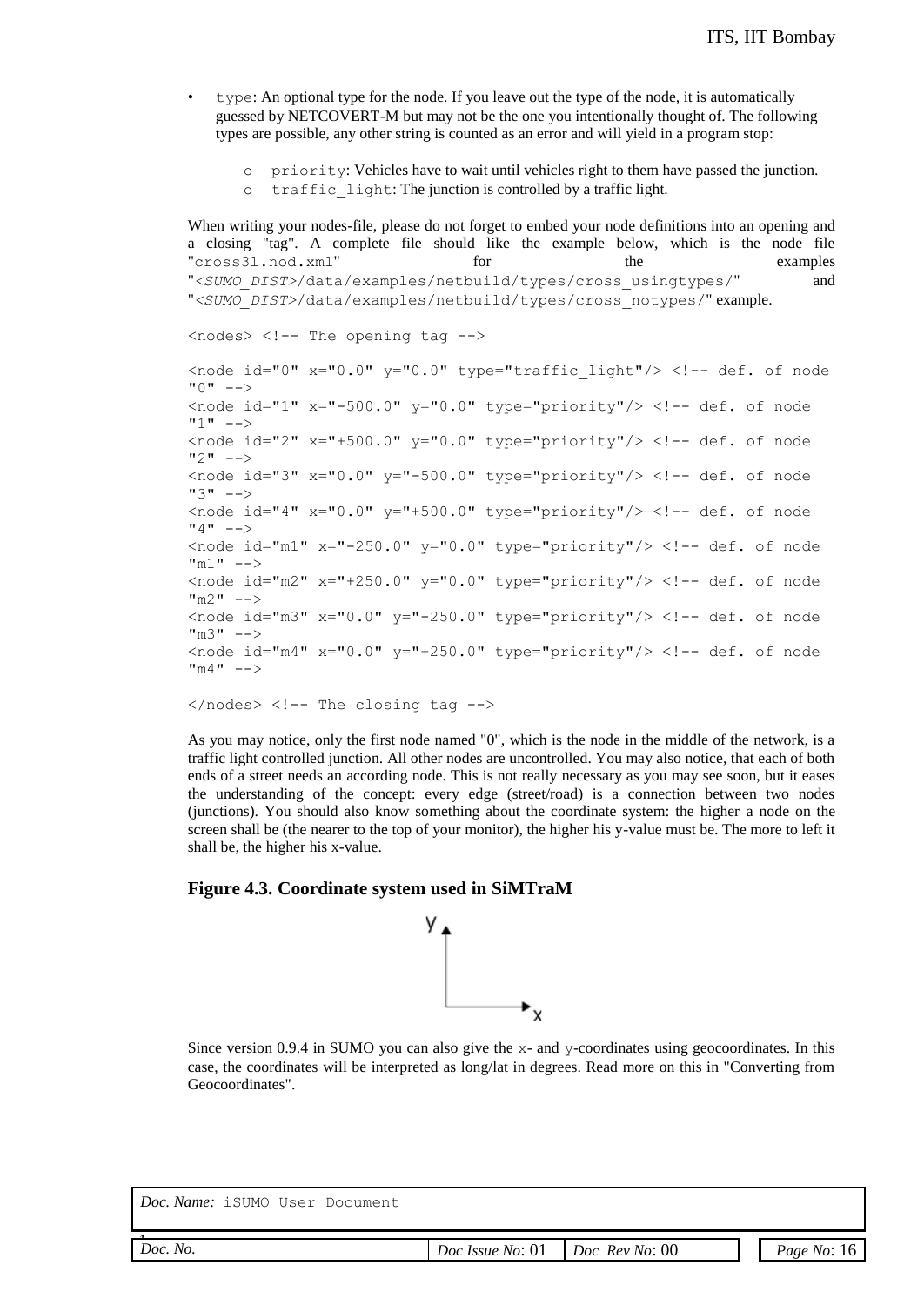## **Edges Descriptions**

Edges are described quite the same way as nodes, but posses other parameter. Within the edges file, each description of a single edge looks like this: <edge id="*<STRING>*" (fromnode="*<NODE\_ID>*" tonode="*<NODE\_ID>*" | xfrom="*<FLOAT>*" yfrom="*<FLOAT>*" xto="*<FLOAT>*" yto="*<FLOAT>*") [type="*<STRING>*" | nolanes="*<INT>*" speed="*<FLOAT>*" priority="*<UINT>*" length="*<FLOAT>*")] [shape="*<2D\_POINT>* [ *<2D\_POINT>*]\*"] [spread\_type="center"]/>.

What does it mean? Every one who knows how XML-files look like should have noticed brackets ('(' and ')') and pipes ('|') within the definition and these characters are not allowed within XML... What we wanted to show which parameter is optional. So for the definition of the origin and the destination node, you can either give their names using fromnode="*<NODE\_ID>*" tonode="*<NODE\_ID>*" or you give their positions using xfrom="*<FLOAT>*" yfrom="*<FLOAT>* xto="*<FLOAT>*" yto="*<FLOAT>*". In the second case, nodes will be build automatically at the given positions. Each edge is unidirectional and starts at the "from"-node and ends at the "to"-node. If a name of one of the nodes can not be dereferenced (because they have not been defined within the nodes file) an error is generated (see also the documentation on "--dismiss-loading-errors" in subchapter "Building the Network").

For each edge, some further attributes should be supplied, being the number of lanes the edge has, the maximum speed allowed on the edge, the length the edge has (in meters). Furthermore, the priority may be defined optionally. All these values - beside the length in fact - may either be given for each edge using according attributes or you can omit them by giving the edge a " $type$ ". In this case, you should also write a type-file (see subchapter "Types Descriptions [#user\_chp04-xml\_descriptions-types]"). A type with this name should of course be within the generated type-file, otherwise an error is reported. Even if you supply a type, you can still override the type's values by supplying any of the parameter nolanes, speed and priority. You may also leave the edge parameter completely unset. In this case, default-values will be used and the edge will have a single lane, a default (unset) priority and the maximum allowed speed on this edge will be 13.9m/s being around 50km/h. The length of this edge will be computed as the distance between the starting and the end point.

As an edge may have a more complicated geometry, you may supply the edge's shape within the shape tag. If the length of the edge is not given otherwise, the distances of the shape elements will be summed. The information spread type="center" forces NETCONVERT-M to spread lanes to both sides of the connection between the begin node and the end node or from the list of lines making up the shape. If not given, lanes are spread to right, as default.

Let's list an edge's attributes again:

- id: The name of the edge; may be any character string
- Origin and destination node descriptions Either:
	- o fromnode: The name of a node within the nodes-file the edge shall start at
	- o tonode: The name of a node within the nodes-file the edge shall end at

or:

- o xfrom: The x-position of the node the edge shall start at in meters; must be a floating point number
- o yfrom: The y-position of the node the edge shall start at in meters; must be a floating point number
- o xto: The x-position of the node the edge shall end at in meters; must be a floating point number

| Doc. No. |  |
|----------|--|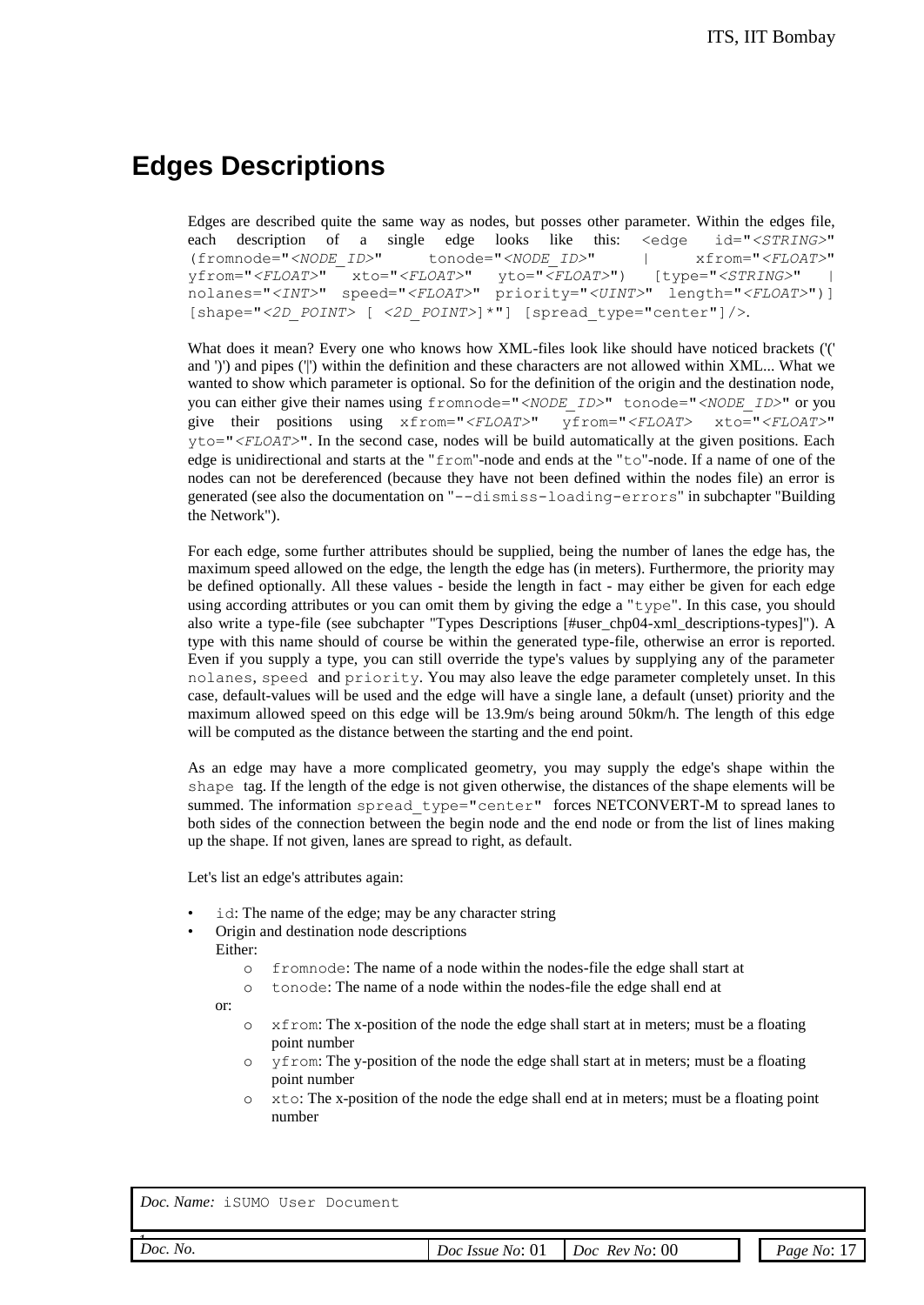- o yto: The y-position of the node the edge shall end at in meters; must be a floating point number
- Descriptions of the edge's type and atomic attributes: Either:
	- o type: The name of a type within the types-file

or/and:

- o nolanes: The number of lanes of the edge; must be an integer value
- o speed: The maximum speed allowed on the edge in m/s; must be a floating point number (see also "Using Edges' maximum Speed Definitions in km/h" [#user\_chp04 further\_optionskmh\_ speed])
- o priority: The priority of the edge; must be a positive integer value
- o length: The length of the edge in meter; must be an float value
- The edges shape:
	- o shape: List of positions; each position is encoded in x,y (do not separate the numbers with a space!) in meters; the start and end node are omitted from the shape definition; an example: <edge id="e1" fromnode="0" tonode="1" shape="0,0 0, 100" /> describes an edge that after starting at node 0, first visits position 0,0 than goes one hundred meters to the right before finally reaching the position of node 1.
	- o spread\_type: The description of how to spread the lanes; "center" spreads lanes to both directions of the shape, any other value will be interpreted as "right".

The priority plays a role during the computation of the way-giving rules of a node. Normally, the allowed speed on the edge and the edge's number of lanes are used to compute which edge has a greater priority on a junction. Using the priority attribute, you may increase the priority of the edge making more lanes yielding in it or making vehicles coming from this edge into the junction not wait.

Also the definitions of edges must be embedded into an opening and a closing tag and for the example "*<SUMO\_DIST>*/data/examples/netbuild/types/cross\_notypes/" the whole edgesfile looks like this ("cross3l.edg.xml"):

```
<edges>
      <edge id="1fi" fromnode="1" tonode="m1" priority="2" 
      nolanes="2" speed="11.11"/>
      <edge id="1si" fromnode="m1" tonode="0" priority="3" 
      nolanes="3" speed="13.89"/>
      <edge id="1o" fromnode="0" tonode="1" priority="1" nolanes="1" 
      speed="11.11"/>
      <edge id="2fi" fromnode="2" tonode="m2" priority="2" 
      nolanes="2" speed="11.11"/>
      <edge id="2si" fromnode="m2" tonode="0" priority="3" 
      nolanes="3" speed="13.89"/>
      <edge id="2o" fromnode="0" tonode="2" priority="1" nolanes="1" 
      speed="11.11"/>
      <edge id="3fi" fromnode="3" tonode="m3" priority="2" 
      nolanes="2" speed="11.11"/>
      <edge id="3si" fromnode="m3" tonode="0" priority="3" 
      nolanes="3" speed="13.89"/>
      <edge id="3o" fromnode="0" tonode="3" priority="1" nolanes="1" 
      speed="11.11"/>
      <edge id="4fi" fromnode="4" tonode="m4" priority="2" 
      nolanes="2" speed="11.11"/>
      <edge id="4si" fromnode="m4" tonode="0" priority="3" 
      nolanes="3" speed="13.89"/>
      <edge id="4o" fromnode="0" tonode="4" priority="1" nolanes="1" 
      speed="11.11"/>
</edges>
```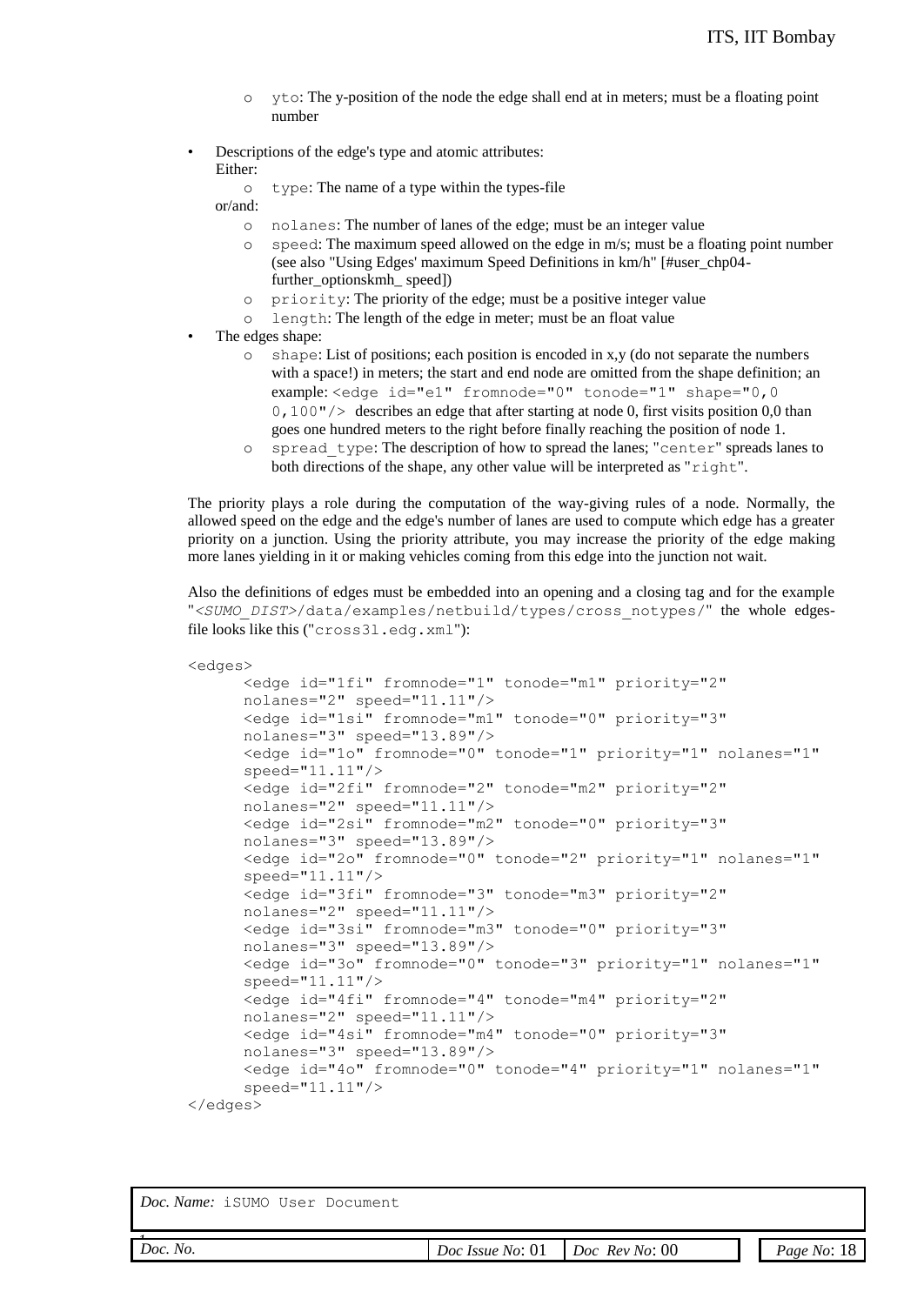Within this example, we have used explicit definitions of edges. An example for using types is described in the chapter "Types Descriptions [#user\_chp04-xml\_descriptions-types]".

#### **Caution**

There are some constraints about the streets' ids. They must not contain any of the following characters: '\_' (underline - used for lane ids), '[' and ']' (used for enumerations), ' ' (space – used as list divider), '\*' (star, used as wildcard), ':' (used as marker for internal lanes).

Recent changes:

- The function-tag was added for version 0.9.4 and was revalidated for version 0.9.5
- 11.03.2008: False documentation updated: --omit-corrupt-edges is outdated; use -dismiss-loading-errors instead
- The function-tag was removed for version 0.9.9; a warning is generated when this attribute is used

#### **Defining allowed Vehicle Types**

Since version 0.9.5 you may allow/forbid explicite vehicle classes to use a lane. The information which vehicle classes are allowed on a lane may be specified within an edges descriptions file by embedding the list of lanes together with vehicle classes allowed/forbidden on them into these lanes' edge. Assume you want to allow only busses to use the leftmost lane of edge "2si" from the example above. Simply change this edge's definition into:

```
... previous definitions ...
      <edge id="2si" fromnode="m2" tonode="0" priority="3" 
     nolanes="3" speed="13.89">
     <lane id="2" allow="bus"/>
      </edge>
... further definitions ...
```
If you would like to disallow passenger cars and taxis, the following snipplet would do it:

```
... previous definitions ...
     <edge id="2si" fromnode="m2" tonode="0" priority="3" 
     nolanes="3" speed="13.89">
     <lane id="2" disallow="passenger;taxis"/>
     </edge>
... further definitions ...
```
The definition of a lane contains by now the following attributes:

- id: The enumeration id of the lane (0 is the rightmost lane, *<NUMBER\_LANES>*-1 is the leftmost one)
- allow: The list of explicitely allowed vehicle classes
- disallow: The list of explicitely disallowed vehicle classes

Both the allowed and the disallowed attributes assume to get a list of vehicle class names devided by a ';'. See "Vehicle Classes [http://sumo.sourceforge.net/docs/gen/user\_chp06.shtml#user\_chp06 management-vclasses]" for further information about allowed vehicle classes and their usage.

#### **Caution**

This is a new feature. Its usage and the way it works will surely change in the future.

| Doc No |  |
|--------|--|
|        |  |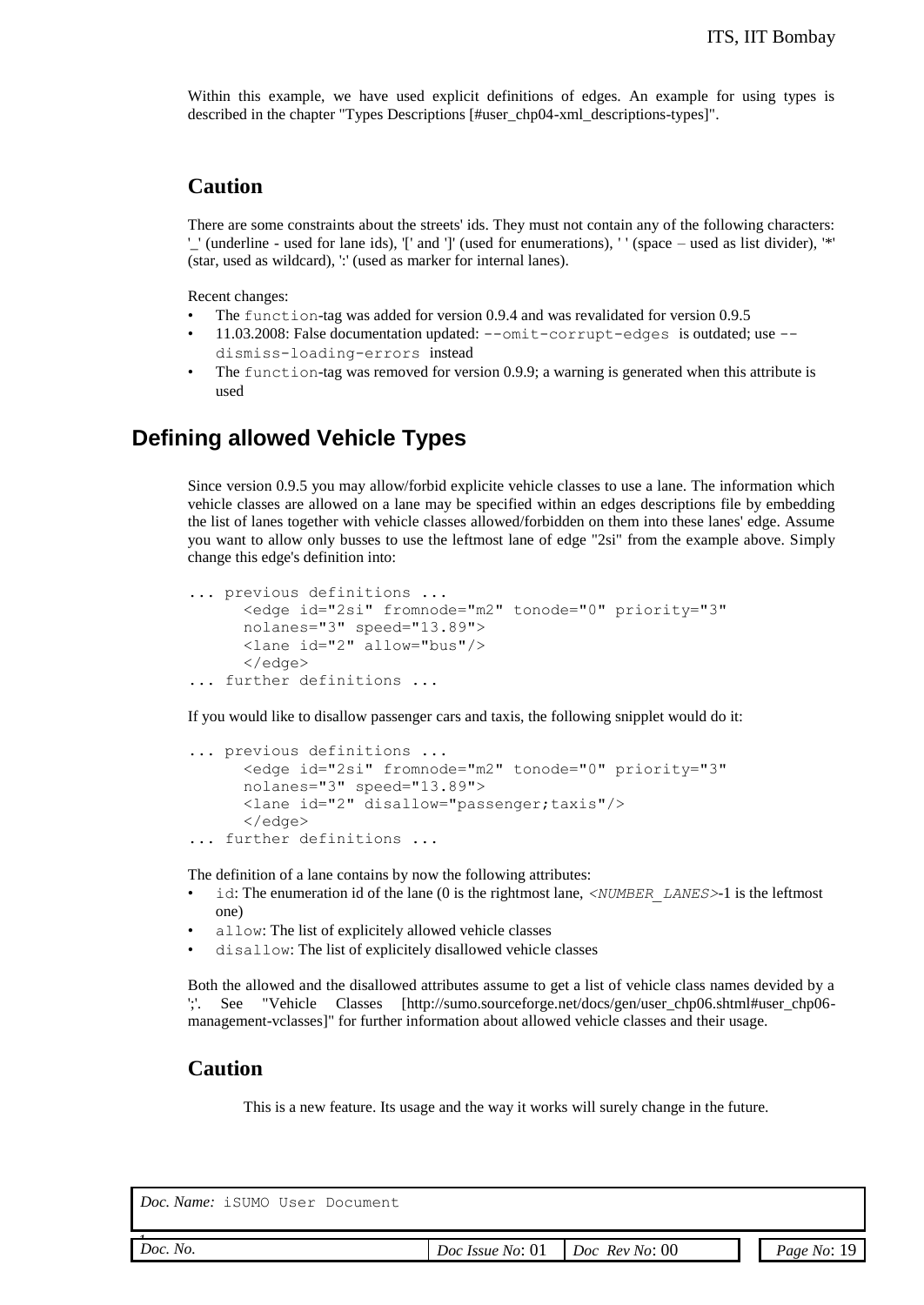Examples: none yet Recent changes:

• The possibility to define which vehicle classes are allowed on a lane was added in version 0.9.5

## **Types Descriptions**

As mentioned, road types are meant to be used to ease the definition of edges. As described above, the description of an edge should include information about the number of lanes, the maximum speed allowed on this edge and the edge's priority. To avoid the explicit definition of each parameter for every edge, one can use road types, which encapsulate these parameter under a given name. The format of this definition is: <type id="*<STRING>*" nolanes="*<INT>*" speed="*<FLOAT>*" priority="*<UINT>*"/> numstrips="<UINT>". The attributes of a type are of course exactly the same as for edges themselves:

- id: The name of the road type; may be any character string
- nolanes: The number of lanes of the referencing must be an integer value
- speed: The maximum speed allowed on the referencing edge in m/s; must be a floating point number
- priority: The priority of the referencing edge; must be a positive integer value
- numstrips : number of strips a lane can have in that edge; must be an integer value

The information about the nodes the edge starts and ends at is not given within the types' descriptions. They can only be set within the edge's attributes. Here's an example on referencing types in edge definitions:

<edges>

```
<edge id="1fi" fromnode="1" tonode="m1" type="b"/>
<edge id="1si" fromnode="m1" tonode="0" type="a"/>
<edge id="1o" fromnode="0" tonode="1" type="c"/>
<edge id="2fi" fromnode="2" tonode="m2" type="b"/>
<edge id="2si" fromnode="m2" tonode="0" type="a"/>
<edge id="2o" fromnode="0" tonode="2" type="c"/>
<edge id="3fi" fromnode="3" tonode="m3" type="b"/>
<edge id="3si" fromnode="m3" tonode="0" type="a"/>
<edge id="3o" fromnode="0" tonode="3" type="c"/>
<edge id="4fi" fromnode="4" tonode="m4" type="b"/>
<edge id="4si" fromnode="m4" tonode="0" type="a"/>
<edge id="4o" fromnode="0" tonode="4" type="c"/>
```
</edges>

The according types file looks like this:

<types>

```
<type id="a" priority="3" nolanes="3" speed="13.889" numstrips 
=<sup>n</sup>3''/<type id="b" priority="2" nolanes="2" speed="11.111" numstrips 
= "4"/>
<type id="c" priority="1" nolanes="1" speed="11.111"/>
```

```
</types>
```
As you can see, we have joined the edges into three classes "a", "b", and "c" and have generated a description for each of these classes. Doing this, the generated net is similar to the one generated using

| 00<br>Doc.<br>No.<br>No:<br>Doc<br>Kev<br>Page<br>Doc<br>No:<br>No <sup>'</sup><br>Issue<br><u>vi</u><br>.<br>__ |  |  |                      |
|------------------------------------------------------------------------------------------------------------------|--|--|----------------------|
|                                                                                                                  |  |  | າເ<br>$\overline{a}$ |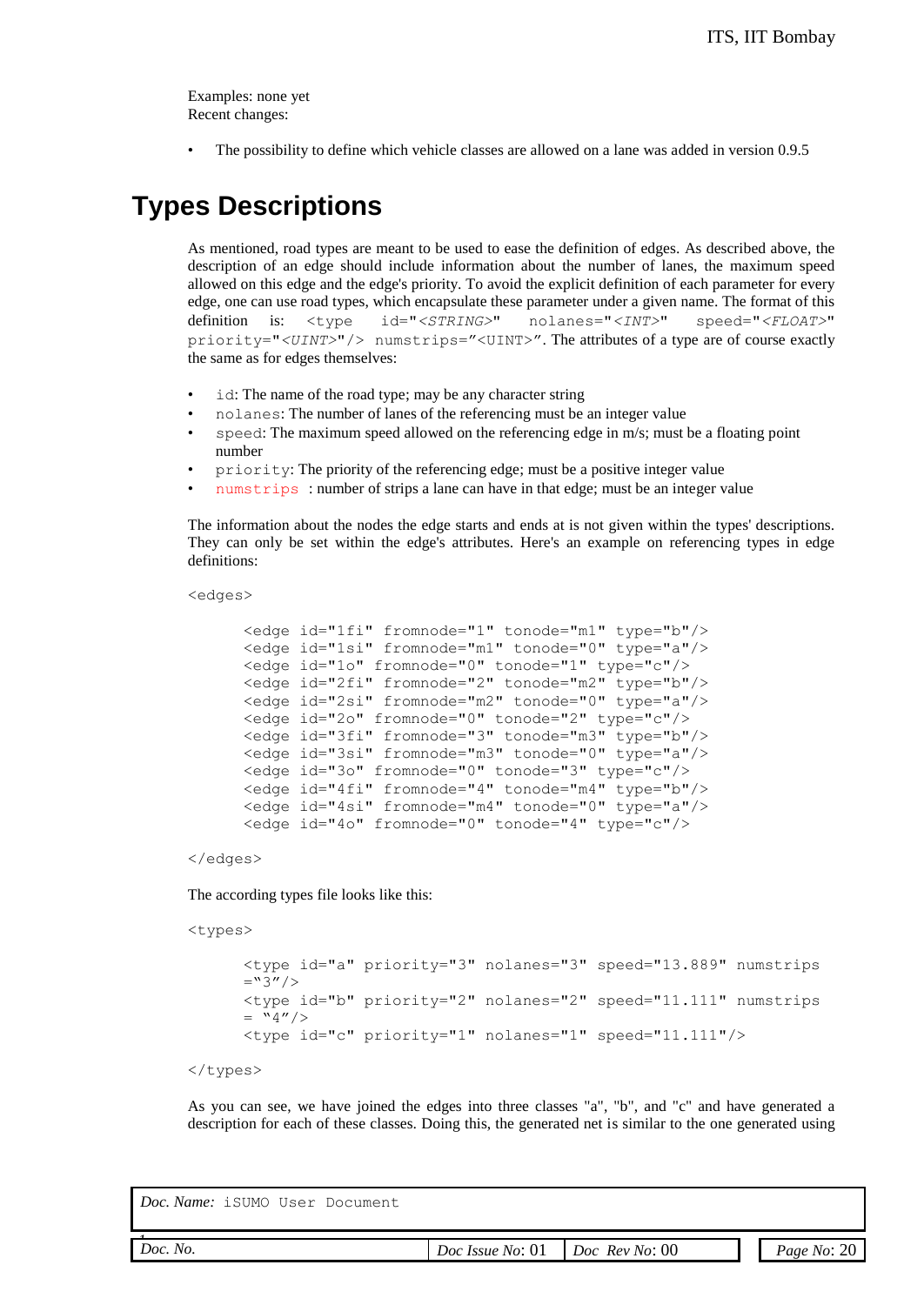```
the settings described above (example
"<SUMO_DIST>/data/examples/netbuild/types/cross_notypes/" ).
```
Examples:

• The basic usage of types is shown in *<SUMO\_DIST>*/data/examples/netbuild/types/ cross\_notypes/ where the same network is constructed once not using types (subfolder "cross notypes") and once using them (subfolder "cross usingtypes").

Recent changes:

- The function-tag was added for version 0.9.5
- The function-tag was removed for version 0.9.9; a warning is generated when this attribute is Used

### **Connection Descriptions**

#### **Explicite setting which Edge / Lane is connected to which**

If you have tried the version 0.7 you have possibly missed the possibility to specify the connections between the edges for yourself. This is now possible using a further file, the connections file. The connection file specifies which edges outgoing from a junction may be reached by a certain edge incoming into this junction and optionally also which lanes shall be used on both sides.

If you only want to describe which edges may be reached from a certain edge, this definition could look something like this: <connection from="<FROM\_EDGE\_ID>" to="<T0\_EDGE\_ID>"/>. This tells NETCONVERT not only that vehicles shall be allowed to drive from the edge named *<FROM\_EDGE\_ID>* to the edge named *<TO\_EDGE\_ID>*, but also prohibits all movements to other edges from *<FROM\_EDGE\_ID>*, unless they are specified within this file. Let's repeat the parameters:

- from: The name of the edge the vehicles leave
- to: The name of the edge the vehicles may reach when leaving "from"

When using this kind of input, NETCONVERT-M will compute which lanes shall be used if any of the connected edges has more than one lane. If you also want to override this computation and set the lanes by hand, use the following: <connection from="<FROM\_EDGE\_ID>" to="<T0\_EDGE\_ID>" lane="<INT\_1>:<INT\_2>"/>. Here, a connection from the edge's "*<FROM\_EDGE\_ID>*" lane with the number  $\langle INT_1 \rangle$  is build to the lane  $\langle INT_2 \rangle$  of the edge " $\langle TO_EDGE_ID\rangle$ ". Lanes are counted from the right (outer) to the left (inner) side of the road beginning with 0. Again the parameter:

- from: The name of the edge the vehicles leave
- to: The name of the edge the vehicles may reach when leaving "from"
- lane: the numbers of the connected lanes, separated with ':'; lanes are counter from right to left beginning with 0

There are two examples within the distribution. Both use the nodes and edges descriptions from the example in the located in the located in the located in the located in the located in the located in the located in the located in the located in the located in the located in the located in the located in the located in t

"*<SUMO\_DIST>*/data/examples/netbuild/types/cross\_notypes/". The junction in the center of this example looks like shown within the next figure. We will now call it the "unconstrained network" because all connections and turnarounds are computed using the default values.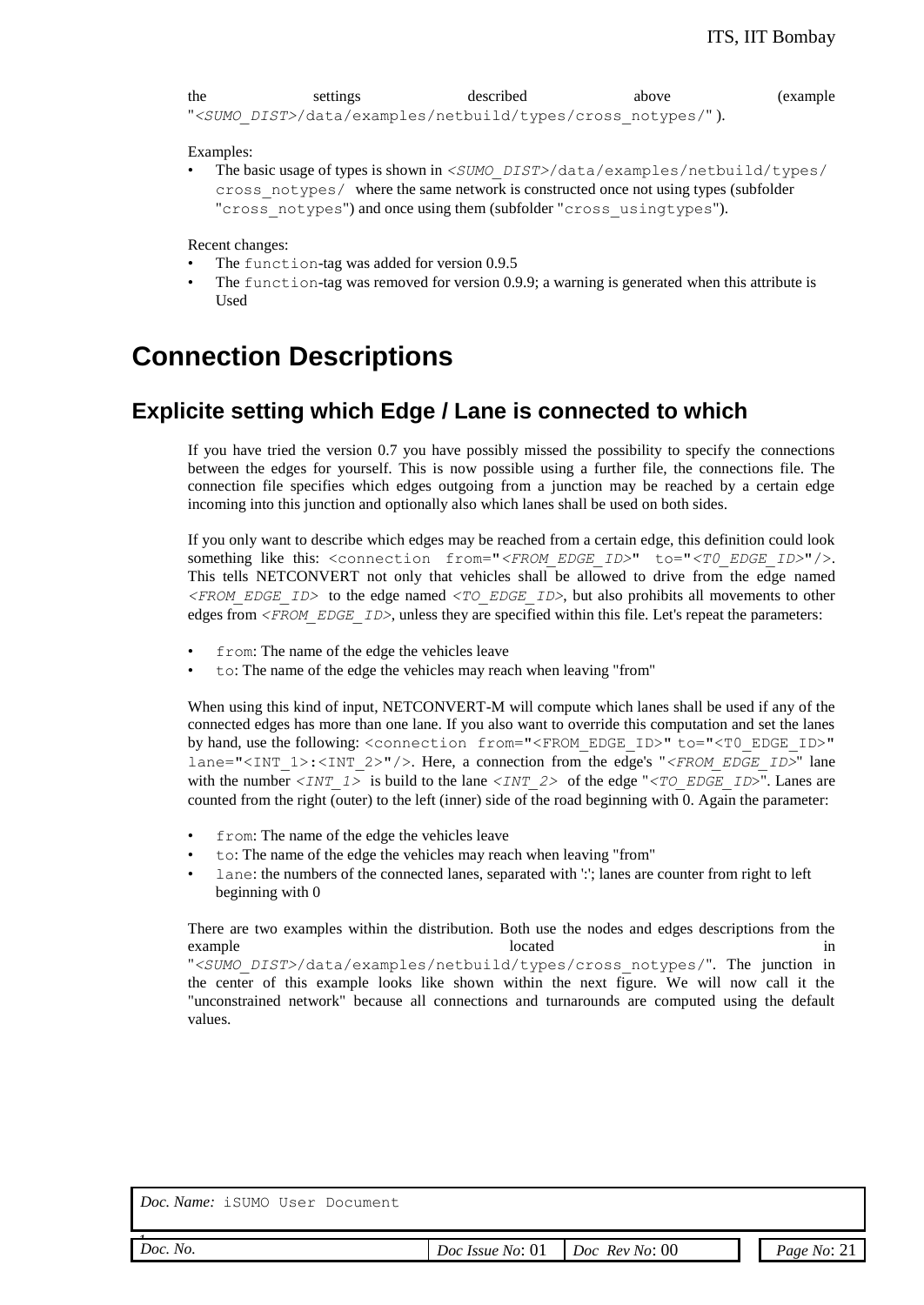

#### **Figure 4.4. Unconstrained Network (zoom=2200)**

#### The example *<SUMO\_DIST>*/data/examples/netbuild/connections/

cross3l\_edge2edge\_conns/" shows what happens when one uses connections to limit the number of reachable edges. To do this we built a connections file where we say that the horizontal edges ("1si" and "2si") have only connections to the edges right to them and the edge in straight direction. The file looks like this:

<connections>

```
<connection from="1si" to="3o"/>
<connection from="1si" to="2o"/>
<connection from="2si" to="4o"/>
<connection from="2si" to="1o"/>
```
</connections>

As you may see in the next picture, the horizontal edges within the result network contain no leftmoving connections.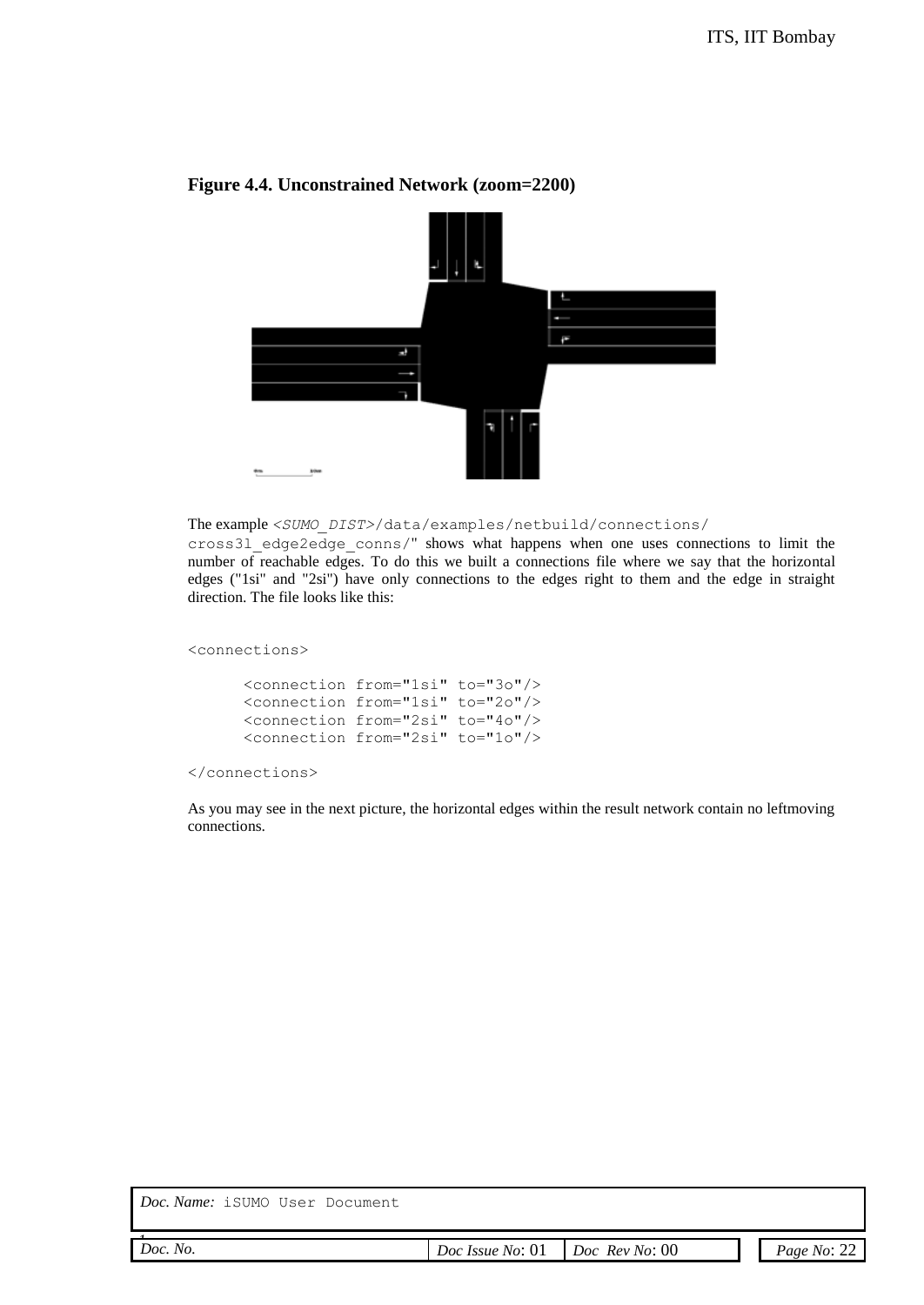

#### **Figure 4.5. Network with explicit edge-2-edge connections**

In the second example located in *<SUMO\_DIST>*/data/examples/netbuild/ connections/cross3l\_laneslane\_conns/" we additionally describe which lanes shall be connected. The according connections file says that the connections going straight shall be start at the second lane of the incoming edges:

<connections>

```
<connection from="1si" to="3o" lane="0:0"/>
<connection from="1si" to="2o" lane="2:0"/>
<connection from="2si" to="4o" lane="0:0"/>
<connection from="2si" to="1o" lane="2:0"/>
```
</connections>

The built network looks like this:

#### **Figure 4.6. Network with explicit lane-2-lane connections**



#### **Warning**

Please do not use both types of connection declarations (those with an lane attribute and those without) for the same from-edge! The behaviour is not verified and tested for these settings. Examples (compare both to  $\lambda$ 

| <i>Doc. Name:</i> iSUMO User Document |                                                   |  |             |
|---------------------------------------|---------------------------------------------------|--|-------------|
| Doc. No.                              | $Doc$ <i>Issue No</i> : 01 <i>Doc Rev No</i> : 00 |  | Page No: 23 |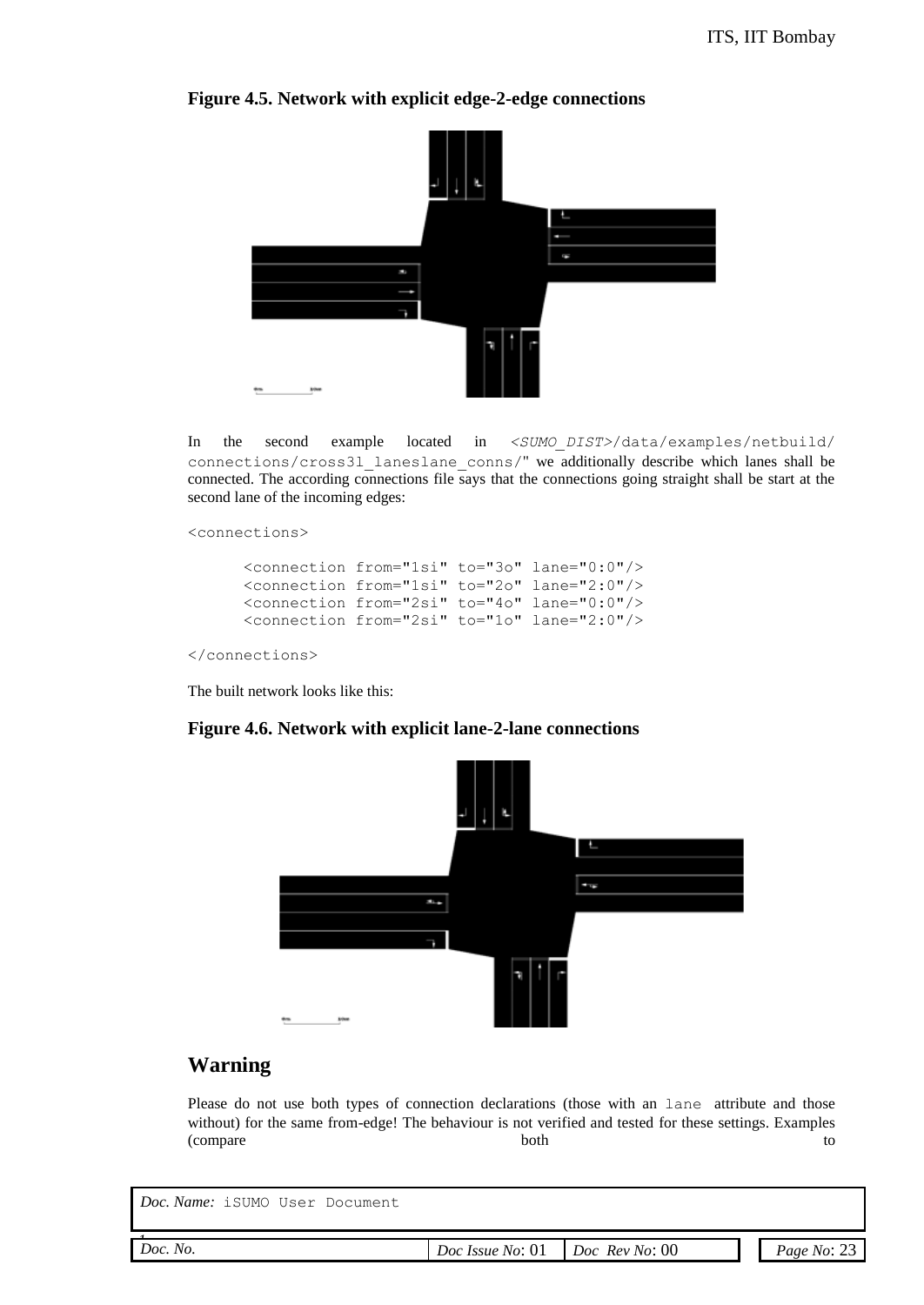*<SUMO\_DIST>*/data/examples/netbuild/connections/cross3l\_unconstrained/)

- *<SUMO\_DIST>*/data/examples/netbuild/connections/cross3l\_edge2edge\_c onns/ shows how edge-to-edge connections may be specified
- *<SUMO\_DIST>*/data/examples/netbuild/connections/cross3l\_lane2lane\_c onns/ shows how lane-to-lane connections may be specified

Recent Changes:

:

• A bug which sometimes yielded in a reassignment of connections is patched in version 0.9.3

#### **Setting Connection Priorities**

Since version 0.9.6 you can also let vehicles passing a connection between two edges wait for another stream. Let's take another look at "Network with explicit edge-2-edge connections" above. Here, all right-moving vehicles may drive. The following definition within the connections file lets vehicles on vertical edges moving right wait for those which move straight on horizontal edges:

<connections>

```
<!-- The next four connection definitions are same as in 
"Network with explicit edge-2-edge connections" -->
<connection from="1si" to="3o"/>
<connection from="1si" to="2o"/>
<connection from="2si" to="4o"/>
<connection from="2si" to="1o"/>
<!-- now, let's prohibit the vertical connections by the 
horizontal -->
<!-- prohibit moving right from top to left by straight from 
right to left -->
<prohibition prohibitor="2si->1o" prohibited="4si->1o"/>
<!-- prohibit moving straight from top to bottom by straight 
from right to left <prohibition prohibitor="2si->1o"
prohibited="4si->3o"/>
<!-- prohibit moving left from top to right by straight from 
right to left -->
<prohibition prohibitor="2si->1o" prohibited="4si->2o"/>
<!-- prohibit moving right from bottom to right by straight 
from left to right <prohibition prohibitor="1si->2o" 
prohibited="3si->2o"/>
<!-- prohibit moving straight from bottom to top by straight 
from left to right <prohibition prohibitor="1si->2o"
prohibited="3si->4o"/>
<!-- prohibit moving left from bottom to right by straight from 
left to right <prohibition prohibitor="1si->2o"
prohibited="3si->1o"/>
```
</connections>

As one may see, it was necessary to prohibit all connections from a vertical edge by the counterclockwise straight connection on a horizontal edge because otherwise the vehicles on the horizontal edge want to wait due to right-before-left - rule. The network looks like this:

#### **Figure 4.7. Network with explicite prohibitions**

| ne r | vΩ |
|------|----|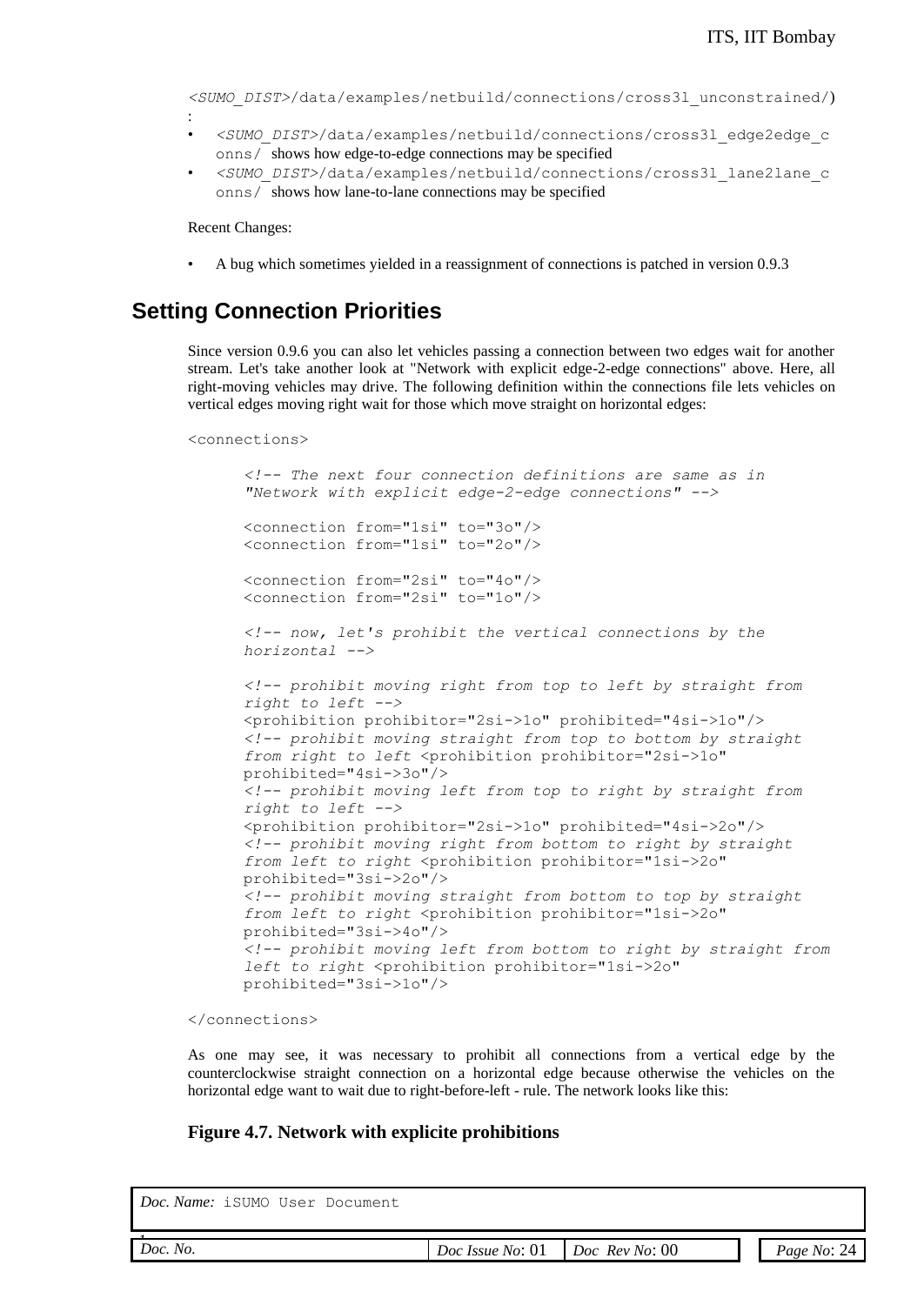

The syntax of a prohibition-tag is: <prohibition prohibitor="*<PROHIBITING\_FROM\_EDGE\_ID>*->*<PROHIBITING\_TO\_EDGE\_ID>*" prohibited="*<PROHIBITED\_FROM\_EDGE\_ID>*->*<PROHIBITED\_TO\_EDGE\_ID>*"/>. This means we define two connections (edge-to-edge), the prohibiting one (prohibitor) and the prohibited (prohibited). Each connection is defined by a from-edge and a to edge, divided by "->".

#### Examples (compare to

*<SUMO\_DIST>*/data/examples/netbuild/connections/cross3l\_unconstrained/) :

• *<SUMO\_DIST>*/data/examples/netbuild/connections/cross3l\_prohibition s/ shows how prohibitions may be specified

Recent Changes:

The possibility to add prohibitions was implemented for version 0.9.6

## **Building the Network**

After you have generated the files you need being at least the edges and the nodes-files and optionally also a type and/or a connections file you should run NETCONVERT to build the network. The call should look like:

```
Netconvert-M --xml-node-files=MyNodes.nod.xml --xml-edge files = / 
MyEdges.edg.xml --output-file=MySUMONet.net.xml
```
if you only use edges and nodes. Types and connections may be given as:

```
netconvert-M --xml-node-files=MyNodes.nod.xml --xml-edge files= / 
MyEdges.edg.xml --xml-connection-files=MyConnections.con.xml --xml- / 
type- files=MyTypes.typ.xml --output-file=MySUMONet.net.xml
```
Maybe your edge definitions are incomplete or buggy. If you still want to import your network, you can try passing "--dismiss-loading-errors" to NETCONVERT-M. In this case, edges which are not defined properly, are omitted, but NETCONVERT-M tries to build the network anyway. You may also flip the network around the horizontal axis. Use option " $-$ -flip-y" for this. You may also use abbreviations for the option names. These abbreviations and options used when building SUMOnetworks from own XML-descriptions are:

```
( --xml-node-files | --xml-nodes | -n ) <NODES_FILE>
```

| . .<br>00<br>Doc.<br>No.<br>No:<br><b>Rev</b><br>Doc<br>Page<br>Doc<br><i>Issue</i><br>NO.<br>$\mathbf{M}$<br>$\tilde{}$<br>- -<br>__<br>. |  |  |  |
|--------------------------------------------------------------------------------------------------------------------------------------------|--|--|--|
|                                                                                                                                            |  |  |  |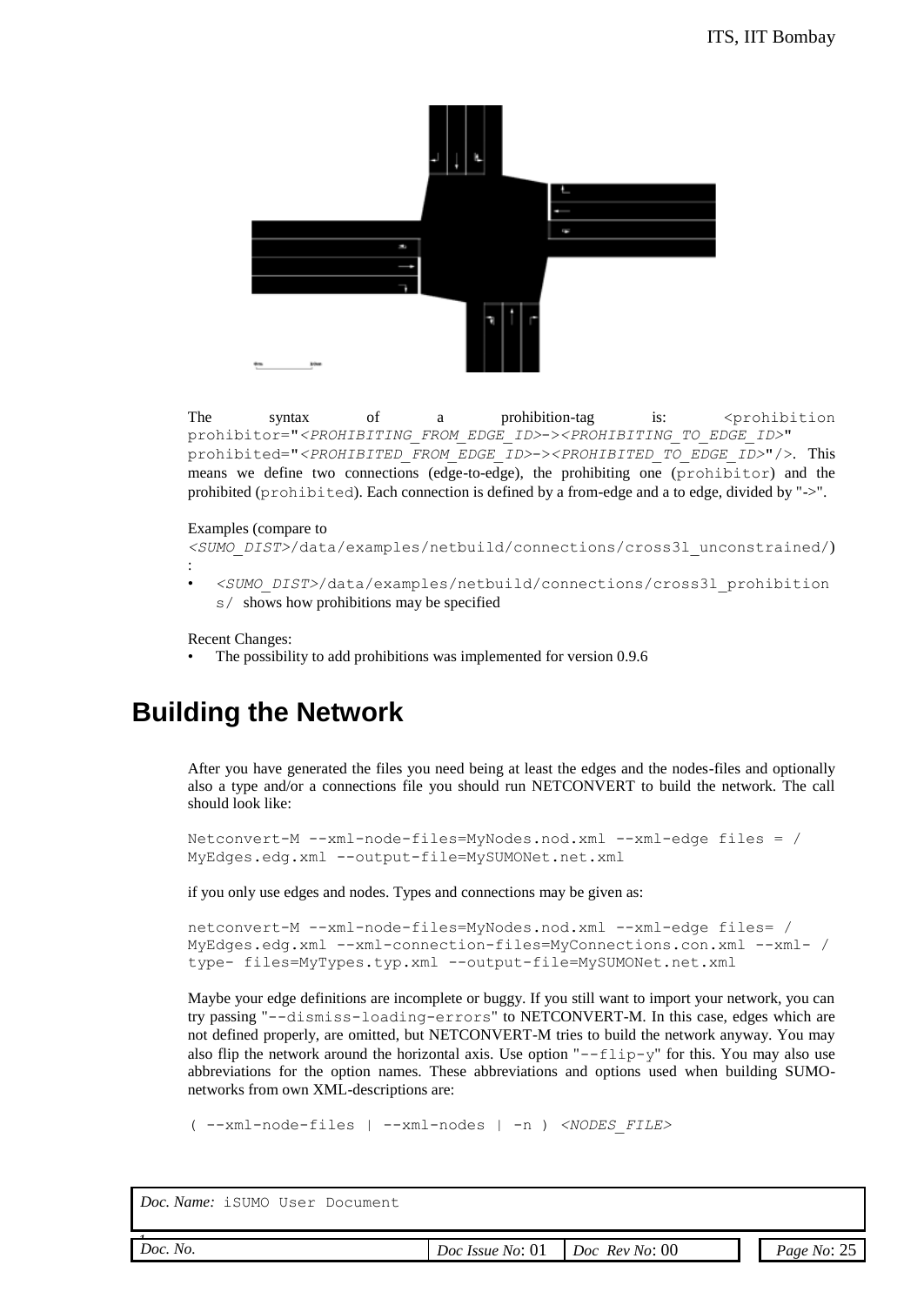Uses the given file as the source of specification node positions and types. *Optional, type:filename, default: none*

( --xml-edge-files | --xml-edges | -e ) *<EDGES\_FILE>*

Uses the given file as the source of specification of roads connecting nodes. *Optional, type:filename, default: none*

```
( --xml-connection-files | --xml-connections | -x ) 
<CONNECTIONS_FILE>
```
Uses the given file as the source of specification how roads are connected (which lanes may be reached from which lanes). *Optional, type:filename, default: none*

( --xml-type-files | --types | -t ) *<TYPES\_FILE>*

Uses the given file as the source of edge types. *Optional, type:filename, default: none*

--dismiss-loading-errors

Continues with parsing although a corrupt edge occurred. This edge is not inserted and a warning is printed. *Optional (pregiven), type:bool, default: false*

--flip-y

Flips the y-position of nodes (and edges) along the y=zero-line. *Optional (pregiven), type:bool, default: false*

See also:

- "Setting default Values [#user\_chp04-further\_options-defaults]"
- "Using Edges' maximum Speed Definitions in km/h" [#user\_chp04-further\_options-kmh\_speed]
- "Importing Networks without Traffic Light Logics [#user\_chp04-further\_optionsimporting\_notls]"
- "Guessing On- and Off-Ramps [#user\_chp04-further\_options-guessing\_ramps]"
- "Adding Turnarounds [#user\_chp04-further\_options-turnarounds]"
- Converting from Geocoordinates

#### Examples:

Almost all networks within the *<SUMO\_DIST>*/data/ - folder. Additionally some examples that cover the mentioned topics are:

- On using types:
- *<SUMO\_DIST>*/data/examples/netbuild/types/cross\_notypes/
- *<SUMO\_DIST>*/data/examples/netbuild/types/cross\_usingtypes/
- On using speed definition in km/h
- *<SUMO\_DIST>*/data/examples/netbuild/cross\_notypes\_kmh/
- *<SUMO\_DIST>*/data/examples/netbuild/cross\_usingtypes\_kmh/
- On using edge shapes
- *<SUMO\_DIST>*/data/examples/netbuild/shapes/hokkaido-japan/

#### Recent changes:

- --xml-type-files was named --type-file in versions earlier than 0.9.2
- In the previous examples the option for nodes inclusion was misspelled  $(-xm1-nodes-files)$ is incorrect, --xml-node-files is right). Thanks to Leander Verhofstadt to recognize this.
- An error in this documentation has been removed for version 0.9.5

| 0 <sup>0</sup><br>Doc.<br>No.<br><i><b>Rev</b></i><br>No:<br>No:<br>Doc<br><i>Issue</i><br>$N$ O'<br>$\alpha$ ge i<br>Doc<br>v. |  |  |  |
|---------------------------------------------------------------------------------------------------------------------------------|--|--|--|
|                                                                                                                                 |  |  |  |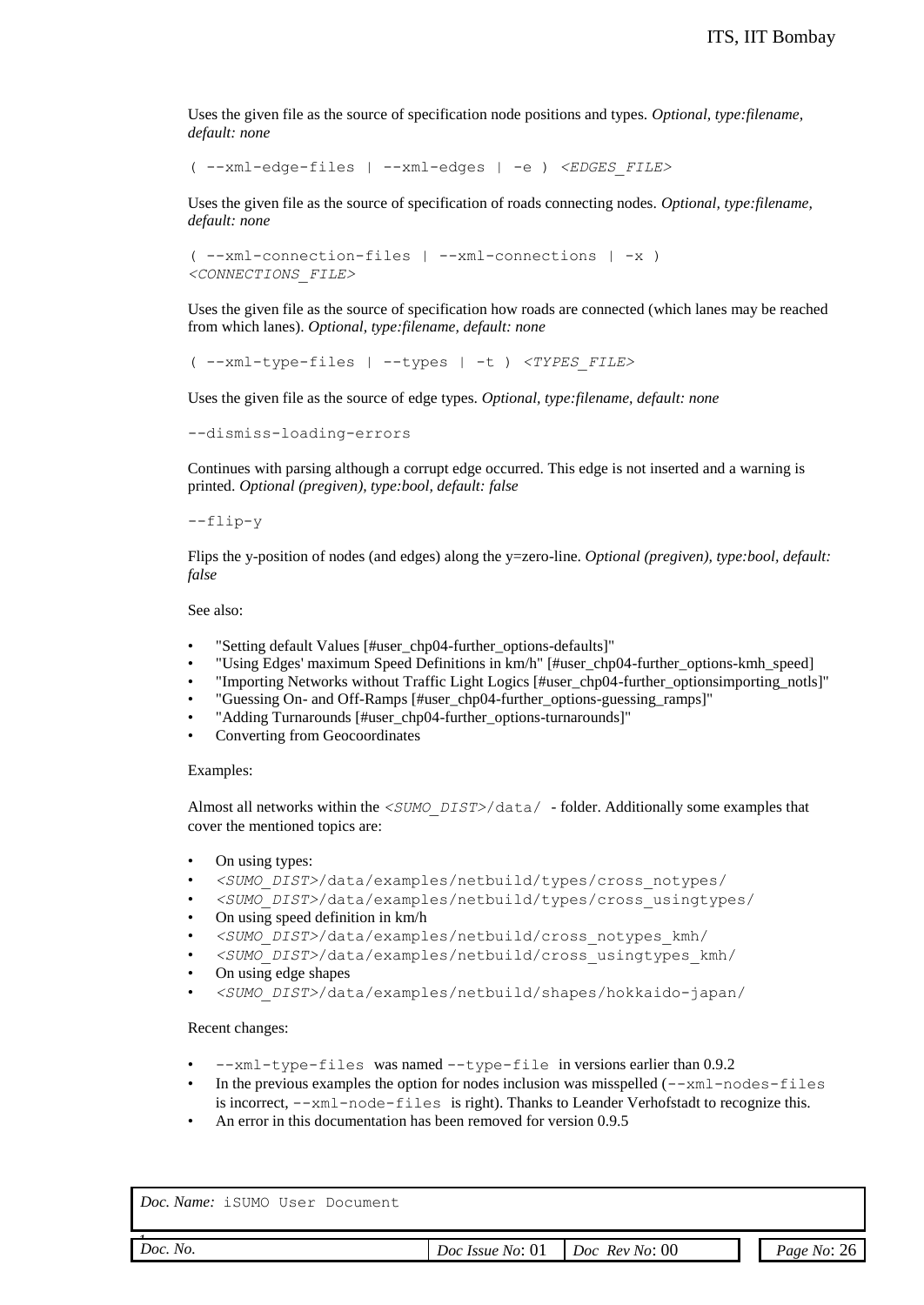• 11.03.2008: False documentation updated:  $--$ omit-corrupt-edges is outdated; use  $-$ dismiss-loading-errors instead

## **Further NETCONVERT-M Options**

NETCONVERT offers some more options to describe how the network shall be imported. The scope of some options does not cover all import types, though a list of valid import types for each option set is given.

### **Setting default Values**

We have mentioned, that edge parameter may be omitted and defaults will be used in this case. You have the possibility to define these defaults using the following options:

( --type | -T ) *<DEFAULT\_TYPE\_NAME>*

The name of the default type of edges. *Optional (pregiven), type:string, default: "Unknown"*

( --lanenumber | -L ) *<DEFAULT\_LANE\_NUMBER>*

The number of lanes an edge has to use as default. *Optional (pregiven), type:int, default: 1*

```
( --speed | -S ) <DEFAULT_MAX_SPEED>
```
The maximum speed allowed on an edge in m/s to use as default. *Optional (pregiven), type:float, default: 13.9*

```
( --priority | -P ) <DEFAULT_PRIORITY>
```
The default priority of an edge. *Optional (pregiven), type: positive int, default: -1 (unset)* These options may be used while importing the following formats:

• XML-descriptions Examples: none yet

## **Closing Thoughts (so far)**

iNETGEN allows to create networks in a very comfortable way. For some small-sized tests of rerouting strategies, tls-signals etc., this is probably the best solution to get a network one can run some simulations at. The clear naming of the streets also eases defining own routes. Still, most examples within the data-section were written by hand for several reasons. At first, the examples are small enough and one may see the effects better than when using NETGEN. Furthermore, defining own networks using XML-data is more flexible. NETGEN is of course useless as soon as you want to simulate the reality.

Our current state-of-the-art approach for building networks is the following:

1. Get a plain (no tls, no link-2-link-connections, etc.) network from our NavTeq database

2. Import it using NETCONVERT-M and write the list of imported edges/nodes using the –

plainoutput option

3. Build the network from the list of edges/nodes (normally setting the options --guess-ramps to true)

4. Load the network into GUISiMTraM, try to determine where tls are located and which connections between edges/lanes are false; A nice possibility to do this is to use Google Earth besides to investigate how the network looks in reality

5. Add type="traffic\_light" attribute to those nodes in your plain file which were found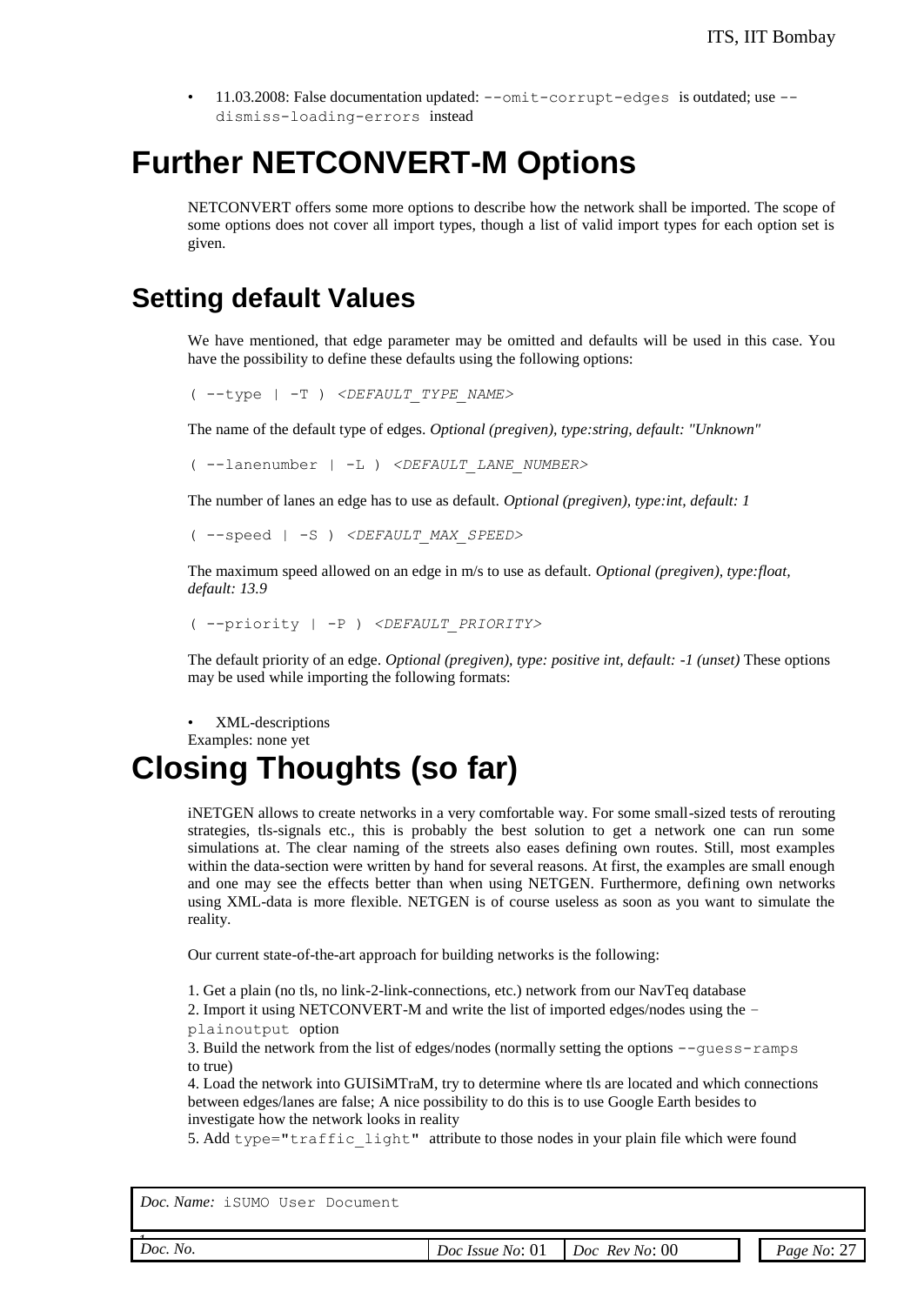to be controlled by a tls

- 6. Add lane-to-lane connections in a previously generated connections-file
- 7. Build the network from the modified edges/nodes/connection files

8. Continue with step 4. until the network is as it shoud be

A good idea is to let some vehicles run through the network while investigating it. This will show possible bottleneck that arised from a false modelling of the network.

When using real life networks, we really advice guessing on- and off-ramps The on- off-ramps are guessed quite well, we can not state this for the tls, because we don't have made any comparisons with real life.

## **Recent Changes**

## **Missing**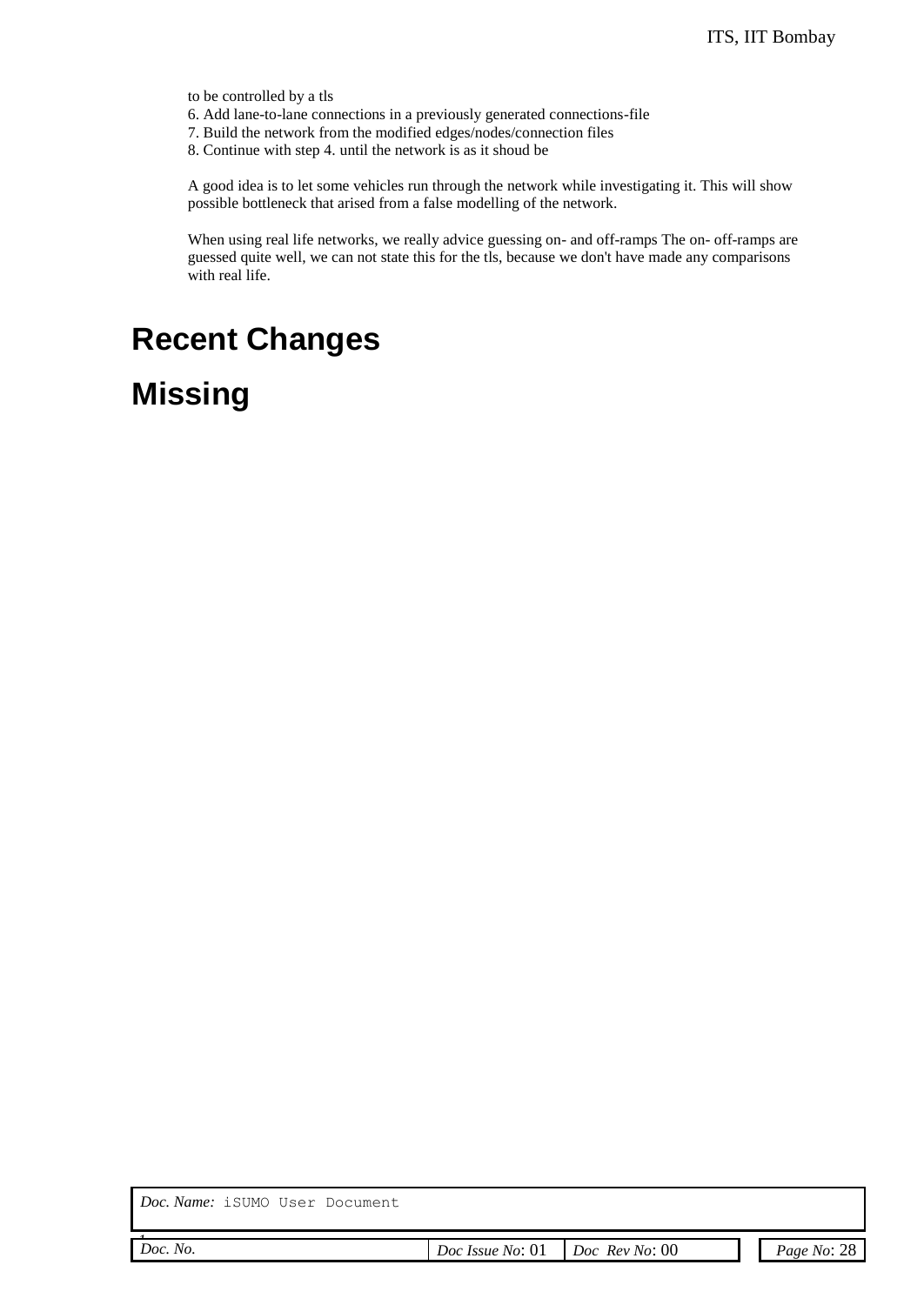# **Chapter 5. Route Generation**

## **Introduction**

After having your network converted into the SUMO-format, you could take a look at it using the guiversion of the simulation (see "Simulation-GUI"), but no cars would be driving around. You still need some kind of description about the vehicles. If you are importing data from other simulation packages, they normally bring own route definitions you can use. In case of using ArcView or own data or in other cases where you do not have the vehicle movements at all, you have to generate them by your own. From now on we will use the following nomenclature: A *trip* is a vehicle movement from one place to another defined by the starting edge (street), the destination edge, and the departure time. A *route* is an expanded trip, that means, that a route definition contains not only the first and the last edge, but all edges the vehicle will pass. There are several ways to generate routes for SiMTraM:

• using trip definitions

As described above, each trip consists at least of the starting and the ending edge and the departure time (see Chapter "Using Trip Definitions [#user\_chp05-explicite-trips]").

using flow definitions

This is mostly the same approach as using trip definitions, but you may join several vehicles having the same trips using this method (see Chapter "Using Flow Definitions [#user\_chp05-expliciteflows]").

using flow definitions and turning ratios

You may also leave out the destination edges for flows and use turning ratios at junctions instead (see Chapter "Using the Junction Turning Ratio - Router [#user\_chp05-own\_routes-jtr]").

using OD-matrices

OD-matrices have to be converted to trips first (see Chapter "Using OD2TRIPS [#user\_chp05 od2trips]"), then from trips to routes (see Chapter "Using Trip Definitions [#user\_chp05 explicitetrips]").

• by hand

You can of course generate route files by hand (see Chapter "Building Routes 'by Hand' [#user\_chp05explicite-hand]").

using random routes

This is fast way to fill the simulation with life, but definitely a very inaccurate one (see Chapter " Generating random Routes [#user\_chp05-own\_routes-random]").

• by importing available routes (see Chapter "Importing Routes from other Simulations [#user\_chp05-import\_routes]")

By now, the SiMTraM-package contains four applications for processing routes. DUAROUTER-M is responsible for importing routes from other simulation packages and for computing routes using the shortest-path algorithm by Dijkstra. JTRROUTER-M may be used if you want to model traffic statistically, using flows and turning percentages at junctions. OD2TRIPS helps you to convert ODmatrices (origin/destination-matrices) into trips. A new application, the DFROUTER was added to the suite for version 0.9.5. Within the next chapters, at first the mandatory arguments are described, then we will show how each of the possible methods of generating routes from scratch can be used. In the following, importing routes and additional options are given followed by a small overview.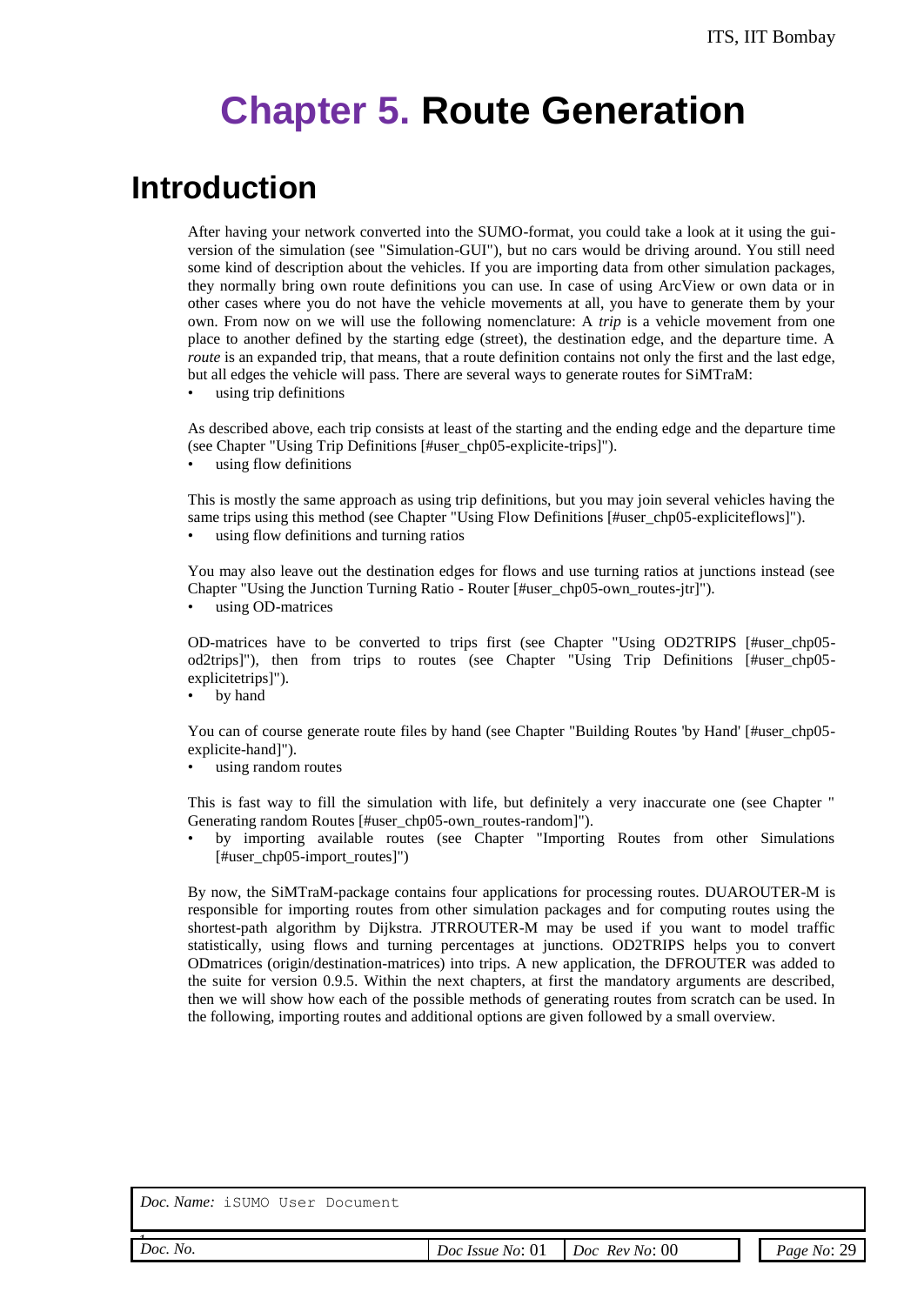#### **Figure 5.1. Building routes**



## **Common, mandatory Values**

Independent to what you are doing, you always have to supply the network using the –netfile (or --net or -n for short) option when working with either DFROUTER, DUAROUTER-M, JTRROUTER-M, or OD2TRIPS. Additionally, you should let the application know which time interval shall be used. Route/trip/flow definitions will be imported within the interval given by the options  $$ begin (-b) and - end (-e). Definitions with departure time earlier than the one specified by  $$ begin or later than those specified by  $-$ -end will be discarded. If you do not give a value for the begin / end time step the defaults 0 and 86400 (one day) will be used, respectively.

Common options: ( --net-file | --net | - n ) *<SUMO\_NET\_FILE>* The network to route on. *Mandatory, type:filename, default: none* ( --begin | -b ) *<TIME>* Defines the begin time routes shall be generated (in seconds). *Default (pregiven), type:int, default: 0* ( --end | -e ) *<TIME>* Defines the end time routes shall be generated (in seconds). *Default (pregiven), type:int, default: 86400*

## **Building Routes from Scratch**

You have either the possibility to generate completely random routes or to exactly describe what you want and pass this information to DUAROUTER-M or JTRROUTER-M, which then expand your descriptions to routes. As result, a routes file is normally generated which you may use within your simulation.

#### **Caution**

You have to know that each route should consist of at least three edges! On the first, the vehicle will be emitted. As soon as it reaches *the begin* of the last, it will be removed from the network. So to see the vehicle running, you should at least have one edge in between!

| $ac_{\perp}$ $\sim$ | $\epsilon$ |
|---------------------|------------|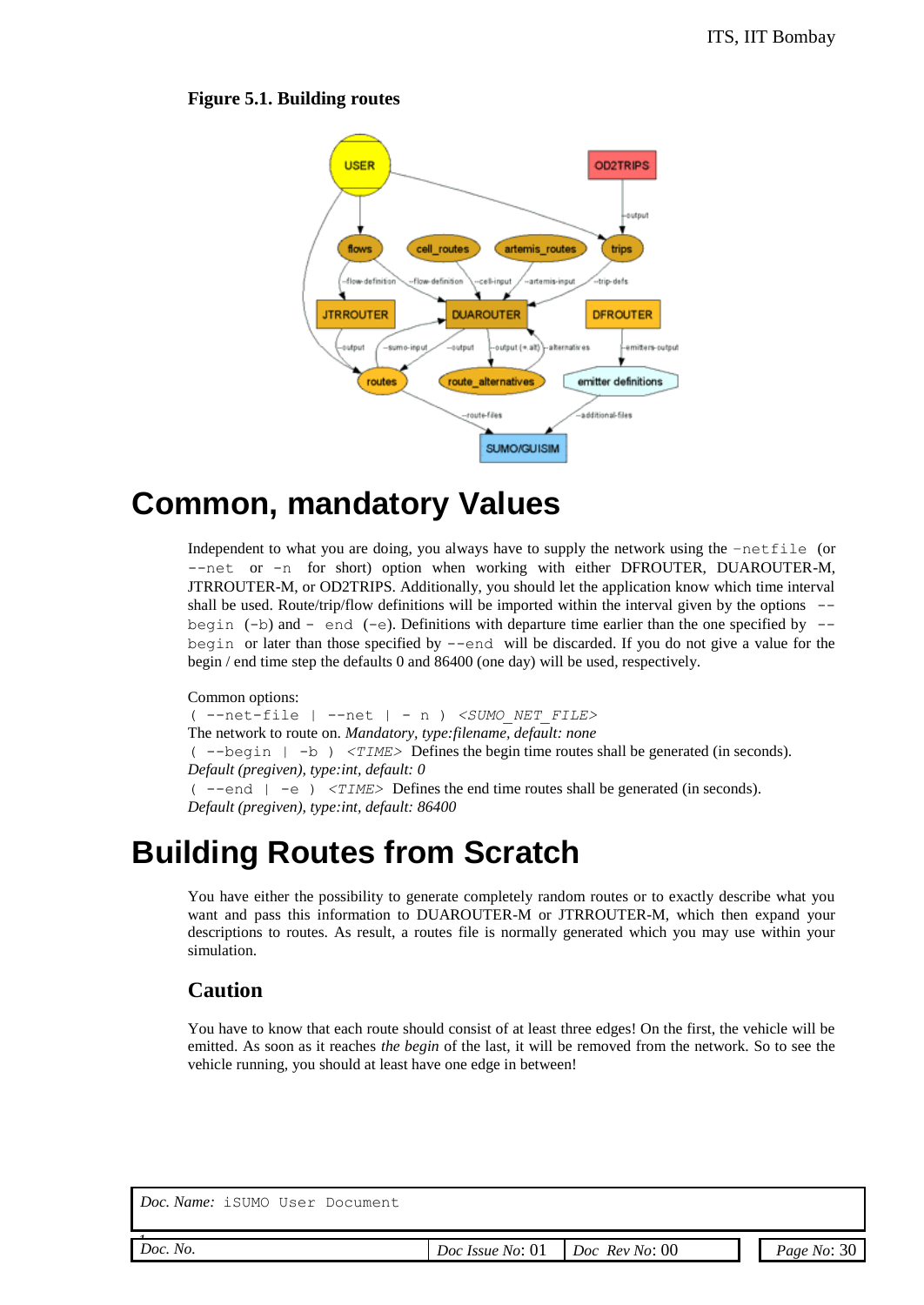### **Generating own, explicit Routes**

There are three possibilities to describe own routes. The most trivial one is to do this by hand. The first way to make more vehicle trips more automatically is the usage of trip definitions, the second one the usage of flow descriptions. Trip definitions describe the movement of a single vehicle giving the departure time, and both the origin and the destination edges via their id. Flow descriptions use these values too, but instead of describing only one vehicle, the description is used for a defined number of vehicles to be emitted within a described interval. Due to this, instead of the departure time, the period's begin and end times must be supplied and the number of vehicles to emit within this interval. We will describe both data types less briefly, now.

#### **Building Routes 'by Hand'**

The most simple way to get own routes is to edit a routes file by hand, but only if the number of different routes is not too high. Most of the routes within the examples were written by hand, in fact. Before starting, you must know that a vehicle in SiMTraM consists of three parts: a vehicle type which describes the vehicle's physical properties, a route the vehicle shall take, and the vehicle itself. Both routes and vehicle types can be shared by several vehicles. In this case, routes need a further information. Assume you want to build a routes file "routes.rou.xml". Herein, you can define a vehicle type as following:

```
<routes>
<vtype id="type1" accel="0.8" decel="4.5" sigma="0.5" 
stripWidth= "5" length="5" maxspeed="70"/>
</routes>
```
The values used above are the ones most of the examples use. They resemble a standard vehicle as used within the Stefan Krauß' thesis besides that the minimum gap between vehicles is not added to the length. These values have the following meanings:

- id: A string holding the id of the vehicle type
- accel: The acceleration ability of vehicles of this type (in  $m/s^2$ )
- decel: The deceleration ability of vehicles of this type (in m/s^2)
- sigma: The driver imperfection (between 0 and 1)
- length: The vehicle length (in m)
- $maxspeed$ : The vehicle's maximum velocity (in m/s)
- stripWidth: Number of strips a vehicle can have (vehicle width  $=$  number of strip  $*$  width of a strip)
- color: An optional color of the vehicle type, encoded as three values between 0 and 1 for red, green, and blue, divided by a ','. Please remark that no spaces between the numbers are allowed.

Having this defined, you can build vehicles of type "type1". Let's do this for a vehicle with an completely own route:

```
<routes>
<vtype id="type1" accel="0.8" decel="4.5" sigma="0.5" 
length="5" maxspeed="70"/>
<vehicle id="0" type="type1" depart="0" color="1,0,0">
<route edges="beg middle end rend"/>
</vehicle>
</routes>
```

| Doc.<br>No. | . .<br>No:<br><i>Issue</i><br>90c<br>J! | 00<br>Doc<br><i><b>Rev</b></i><br>No:<br>$ -$ | Page<br>Nο<br>ັ |
|-------------|-----------------------------------------|-----------------------------------------------|-----------------|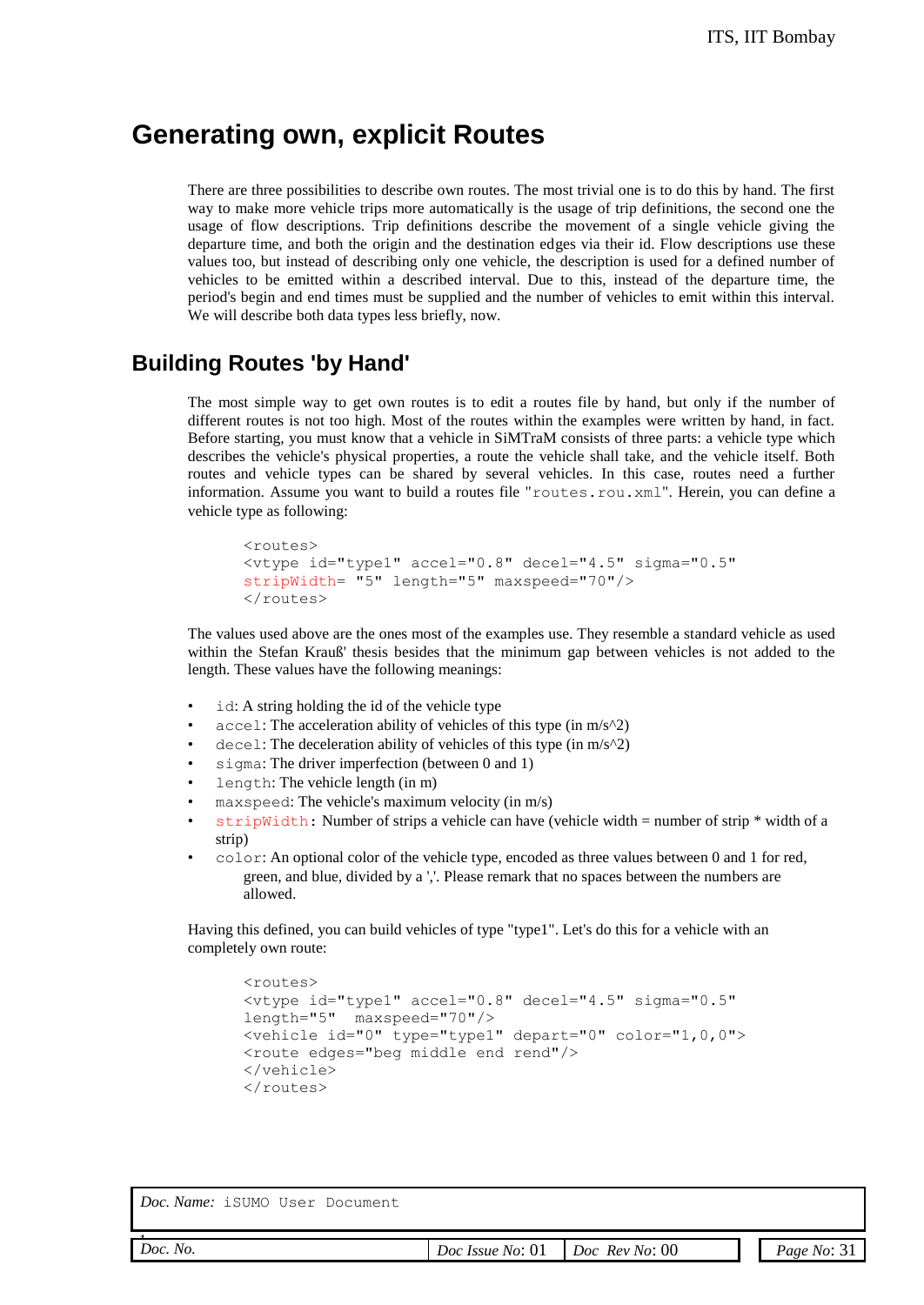Ok, now we have a red  $(color=1,0,0)$  vehicle of type "type1" named "0" which will start at time 0. The vehicle will drive along the streets "beg", "middle", "end", and as soon as it has approached the edge "rend" it will be removed from the simulation. Ok, let's review a vehicle's attributes:

- id: A string holding the id of the vehicle
- type: The vehicle type to use for this vehicle
- depart: The time at which the vehicle shall be emitted into the net
- color: An optional color of the vehicle, encoded as three values between 0 and 1 for red, green, and blue, divided by a ','. Please remark that no spaces between the numbers are allowed.

This vehicle has an own, internal route which is not shared with other vehicles. You may also define two vehicles using the same route. In this case you have to "externalize" the route by giving it an id. From SUMO 0.9.7 on it is no longer neccessary to tell SUMO that the route is shared by using the multi ref attribute, all routes defined outside of vehicles are shared. The vehicles using the route refer it using the "route"-attribute. The complete change looks like this:

```
<routes>
<vtype id="type1" accel="0.8" decel="4.5" sigma="0.5" 
length="5" maxspeed="70"/>
<route id="route0" color="1,1,0" edges="beg middle end rend"/>
<vehicle id="0" type="type1" route="route0" depart="0" 
color="1,0,0"/>
<vehicle id="1" type="type1" route="route0" depart="0" 
color="0,1,0"/>
</routes>
```
You may have noticed that the route itself also got a color definition, so the attributes of a route are:

- id: A string holding the id of the route
- edges: A space spearated list of edge ids forming the route (the old style of defining the edges inside route brackets is considered deprecated)
- color: An optional color of the vehicle, encoded as three values between 0 and 1 for red, green, and blue, divided by a ','. Please remark that no spaces between the numbers are allowed.

This knowledge should enable you to specify own route definitions by hand or using selfwritten scripts. All routing modules are generating route files that match this routes and vehicles specification.There are a few important things to consider when building your own routes:

- *Routes have to be connected.* At the moment the simulation does not raise an error if the next edge of the current route is not a successor of the current edge. The car will simply stop at the end of the current edge and will possibly be "teleported" to the next edge after a waiting time. This is very likely to change in future versions.
- *Routes have to contain at least two edges.* The simulation stops the car at the start of the last edge, thus a route consisting of a single edge is empty. This is likely to change in future versions of SUMO.
- The starting edge has to be at least as long as the car starting on it. At the moment cars can only start at a position which makes them fit on the road completely.
- *The route file has to be sorted by starting times.* In fact this is only relevant, when you define a lot of routes or have large gaps between departure times. The simulation parameter  $--$ routesteps, which defaults to 200, defines the size of the time interval with which the simulation loads its routes. That means by default at startup only route with departure time <200 are loaded, if all the vehicles have departed, the routes up to departure time 400 are loaded etc. pp. This works only if the route file is sorted. This behaviour may be disabled by specifying --route-steps 0. The first three conditions can be checked using *<SUMO\_DIST>*/tools/routecheck.py.

*Doc. Name:* iSUMO User Document

•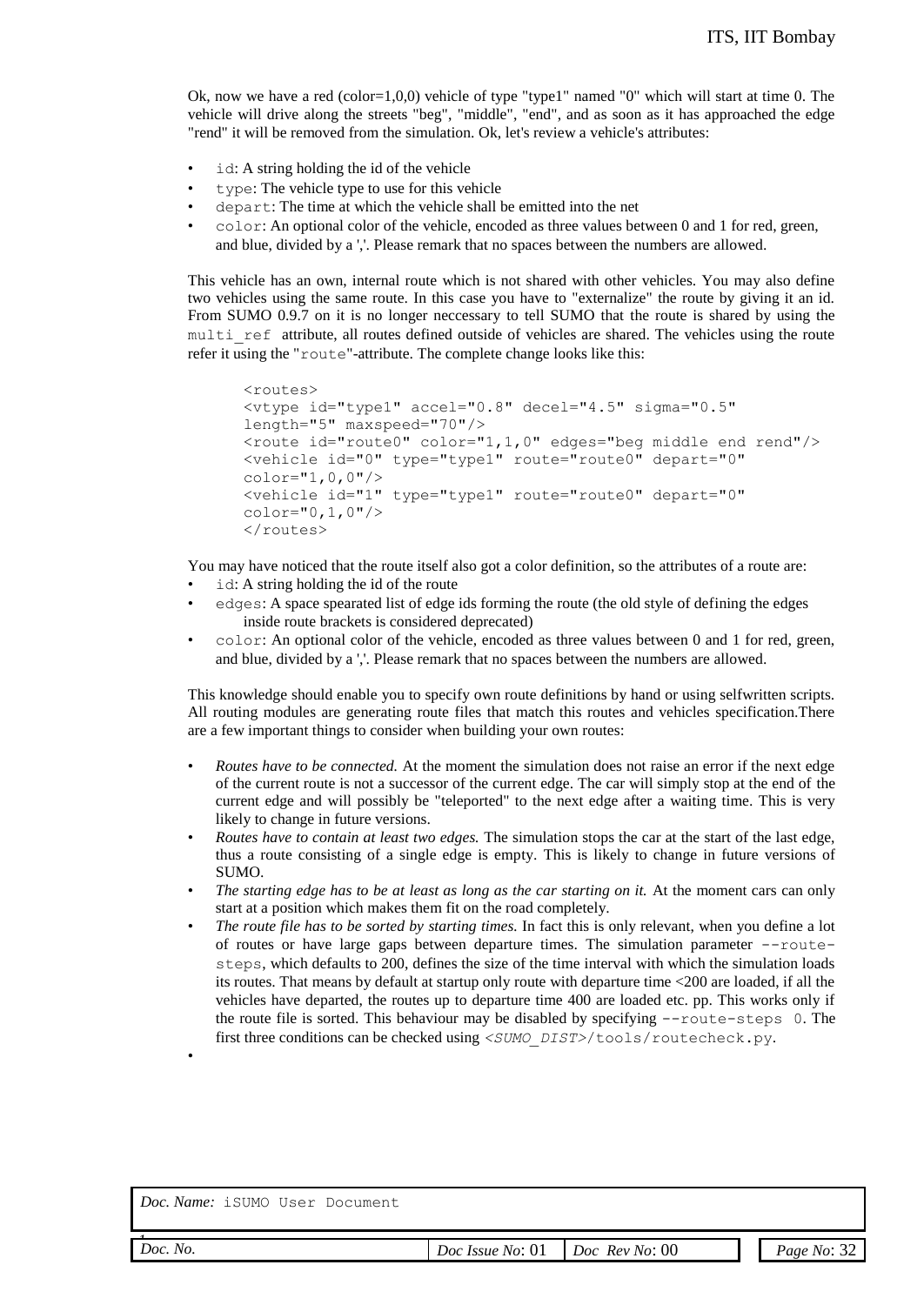#### **Route and vehicle type distributions**

Instead of defining routes and vtypes explicitly SUMO can choose them at runtime from a given distribution. In order to use this feature just define distributions as following:

```
<routes>
<vtypeDistribution id="typedist1">
<vtype id="type1" accel="0.8" decel="4.5" stripWidth = "3" 
sigma="0.5" length="5" maxspeed="<vtype id="type2" accel="1.8" 
decel="4.5" sigma="0.5" length="15" 
maxspeed="</vtypeDistribution>
</routes>
<routes>
<routeDistribution id="routedist1">
<route id="route0" color="1,1,0" edges="beg middle end rend" 
probability="<route id="route1" color="1,2,0" edges="beg middle
end" probability="0.1"/>
</routeDistribution>
</routes>
```
A distribution has only an id as (mandatory) attribute and needs a probability attribute for each of its child elements. The sum of the probability values needs not to be 1, they are scaled accordingly. At the moment the id for the childs is mandatory, this is likely to change in future versions. Now you can use distribution just as you would use individual types and routes:

```
<routes>
<vehicle id="0" type="typedist1" route="routedist1" depart="0" 
color="1,0,0"/>
</routes>
```
#### **Using Trip Definitions**

Trip definitions that can be laid into the network may be supplied to the router using an XML-file. The syntax of a single trip definition is:

```
<tripdef id="<ID>" depart="<TIME>" from="<ORIGIN_EDGE_ID>" 
to="<DESTINATION_EDGE_ID>" [type="<VEHICLE_TYPE>"] [period="<INT>" 
repno="<INT>"] [color="<COLOR>"]/>. You have to supply the edge the trip starts at
(origin), the edge the trip ends at (destination) and the departure time at least. If the type is not given, a 
default ("SUMO_DEFAULT_TYPE") will be used and stored within the routes-file. If the attribute
period is given, not only one vehicle will use the route, but every n seconds (where n is the number
defined in period), a vehicle using this route will be emitted. The number of vehicles to emit using this 
route may be additionally constrained using repno.
```
Let's review a trip's parameter:

- id: A string holding the id of the route (and vehicle)
- depart: The time the route starts at
- from: The name of the edge the route starts at; the edge must be a part of the used network
- to: The name of an the edge the route ends at; the edge must be a part of the used network
- type: The name of the type the vehicle has (optional)
- period: The time after which another vehicle with the same route shall be emitted (optional)
- repno: The number of vehicles to emit which share the same route (optional)
- color: Defines the color of the vehicle and the route (optional)

| Doc. Name: iSUMO User Document |                                               |             |
|--------------------------------|-----------------------------------------------|-------------|
| Doc. No.                       | <i>Doc Issue No:</i> 01 <i>Doc Rev No:</i> 00 | Page No: 33 |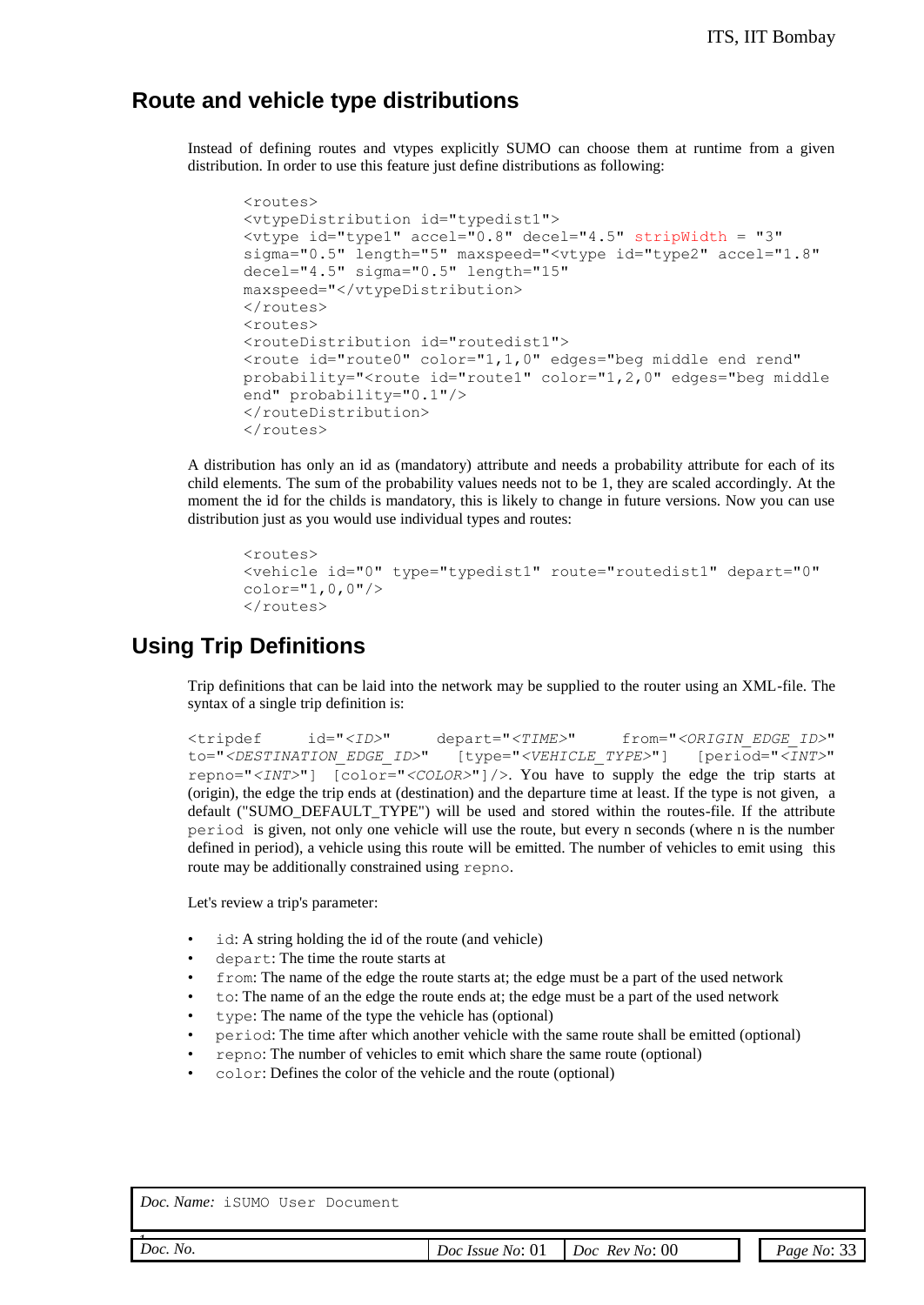```
This file is supplied to DUAROUTER using the option "--trip-defs" or "-t": duarouter -trip-defs=<TRIP_DEFS> --net=<SUMO_NET> --output-
file=MySUMORoutes.rou.xml –b <UINT> -e <UINT>
Specific options:
( --trip-defs | --trips | -t ) <TRIP_DEFINITION_FILE>
Tells DUAROUTER from what file trip definitions shall be read. Optional, type:filename, default: 
none
```
### **Using Flow Definitions**

Flow amounts share most of the parameter with trip definitions. The syntax is:  $\langle$ flow id=" $\langle$ *ID>*" from="*<ORIGIN\_EDGE\_ID>*" to="*<DESTINATION\_EDGE\_ID>*" begin="*<INTERVAL\_BEGIN>*" end="*<INTERVAL\_END>*" no="*<VEHICLES\_TO\_EMIT>*" [type="*<VEHICLE\_TYPE>*"] [color="*<COLOR>*"]/>. Notice the following differences: the vehicle does not take a certain departure time as not only one vehicle is described by this parameter, but a set of, given within the attribute "no" (short for number). The departure times are spread uniformly within the time interval described by *<INTERVAL\_BEGIN>* and *<INTERVAL\_END>*. All these three attributes must be integer values. The values "period" and "repno" are not used herein. Flow definitions can also be embedded into an interval tag. In this case one can (but does not have to) leave the tags "begin" and "end" out. So the following two snipples mean the same: <flow id="0" from="edge0" to="edge1" begin="0" end="3600" no="100"/> no="100"/> </interval>

Let's review flow parameter:

- id: A string holding the id of the flow; vehicles and routes will be named " $\langle \angle i \, d \rangle$   $\langle \angle RUNNING \rangle$ " where *<RUNNING>* is a number starting at 0 and increased for each vehicle.
- from: The name of the edge the routes start at; the edge must be a part of the used network
- to: The name of an the edge the routes end at; the edge must be a part of the used network
- type: The name of the type the vehicle has
- begin: The begin time for the described interval
- end: The end time for the interval; must be greater than  $\langle begin \rangle$ ; vehicles will be emitted between *<begin>* and *<end>*-1
- no: The number of vehicles that shall be emitted during this interval
- color: Defines the color of the vehicles and their routes (optional)

As we have to read in the flow definitions completely into the memory - something we do not have to do necessarily with trips, an extra parameter  $(-f \text{ or } -f \text{rows})$  is used to make them known by the router:

```
duarouter --flows=<FLOW_DEFS> --net=<SUMO_NET> \
--output-file=MySUMORoutes.rou.xml -b <UINT> -e <UINT>
```
Remind that you can not insert flow descriptions into a trip definitions file. The opposite (some trip definitions within a flow descriptions file) is possible. You also can give both files at the input file, for

example:

```
duarouter --flows=<FLOW_DEFS> --trip-defs=<TRIP_DEFS> -- \
net=<SUMO_NET> --output-file=MySUMORoutes.rou.xml -b <UINT> -e <UINT>
```
Specific options:

```
( --flow-definition | --flows | -f ) <FLOW_DEFINITION_FILE>
Tells DUAROUTER/JTRROUTER from what file flow definitions shall be read. Optional, 
type:filename, default: none
```

| Hoc N | $\Omega$ |
|-------|----------|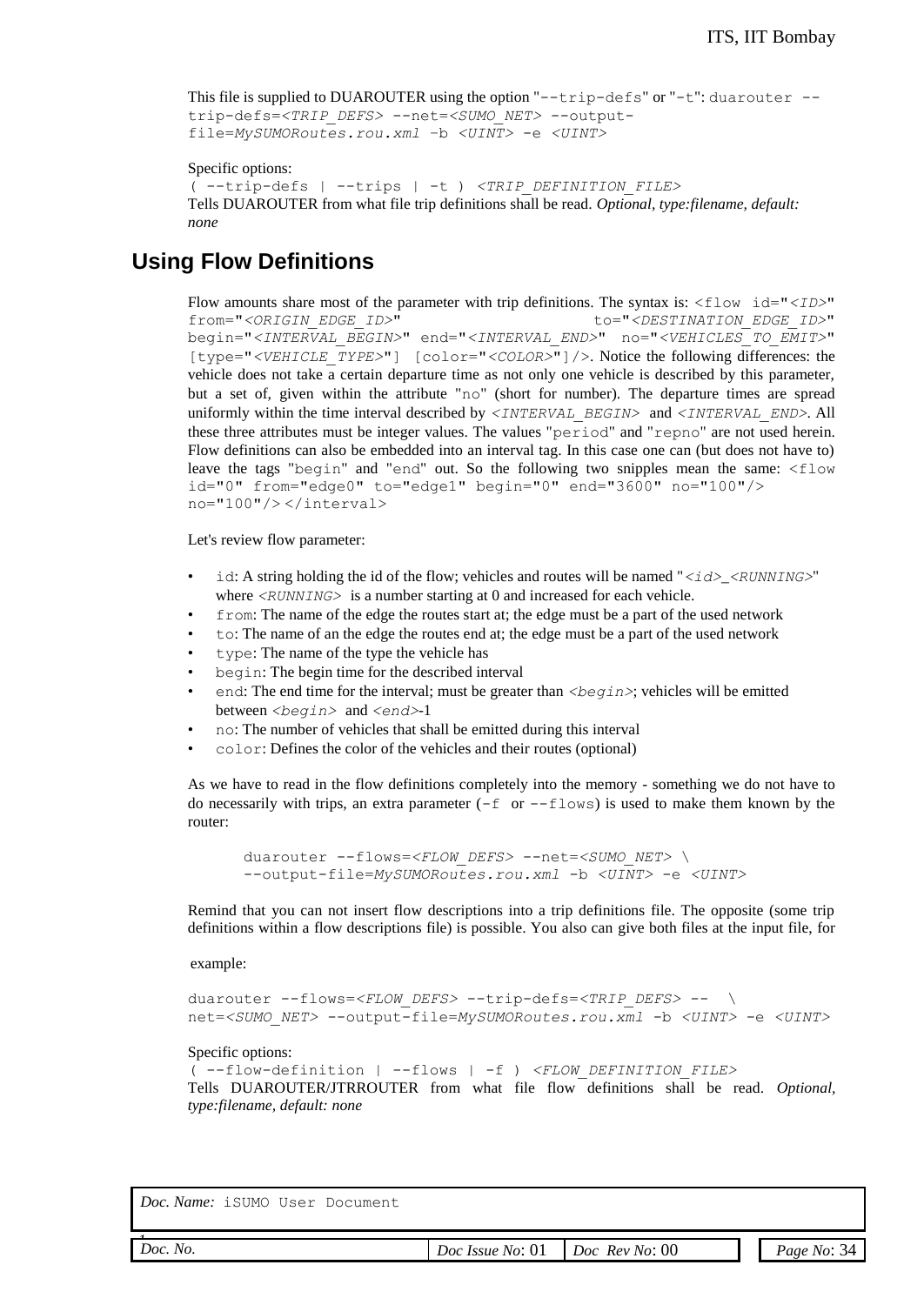### **Generating random Routes**

Random routes are the easiest, but also the most inaccurate way to feed your network with vehicle movements. Using the following call to DUAROUTER:

duarouter --net=*<SUMO\_NET>* -R *<FLOAT>* --output- \ file=*MySUMORoutes.rou.xml* -b *<UINT>* -e *<UINT>*

You will generate random routes for the time interval given by  $-b$  (eqin) and  $-e$  (nd). In each time step as many vehicles will be emitted into the network as given by the value of  $-R$  ( $-$ randompersecond). You can also supply values smaller than one. In this case, a single vehicle will be emitted each  $1/<-R>$  step. Example:  $-R$  0.25 generates a route description, which, when loaded, forces the simulation to emit a single vehicle each fourth time step. It is also possible to use this parameter in combination with other route definitions, for example supplying some fix routes and additionally generate random routes.

Random routes are not the best way to generate routes. Take a look at the network displayed below. This network has two rural and many minor roads. Random routes are by now spread all over the network and each road is chosen to be the starting or the ending without respecting his function. Due to this, the network is filled over with cars, coming from and approaching directions, the normal traffic is not taking - the normal traffic would concentrate on rural roads.

#### **Figure 5.2. A network where the usage of random routes causes an improper behaviour due to the mixture of rural and minor roads**



Options: ( --random-per-second | -R ) <RANDOM\_VEHICLES\_PER\_SECOND> Forces DUAROUTER/JTRROUTER to generate random trips. Per second the given number of vehicles will be generated. *Optional, type:float, default: none*

## **Closing Thoughts (so far) Recent Changes Missing**

*Doc. Name:* iSUMO User Document

*Doc. No.*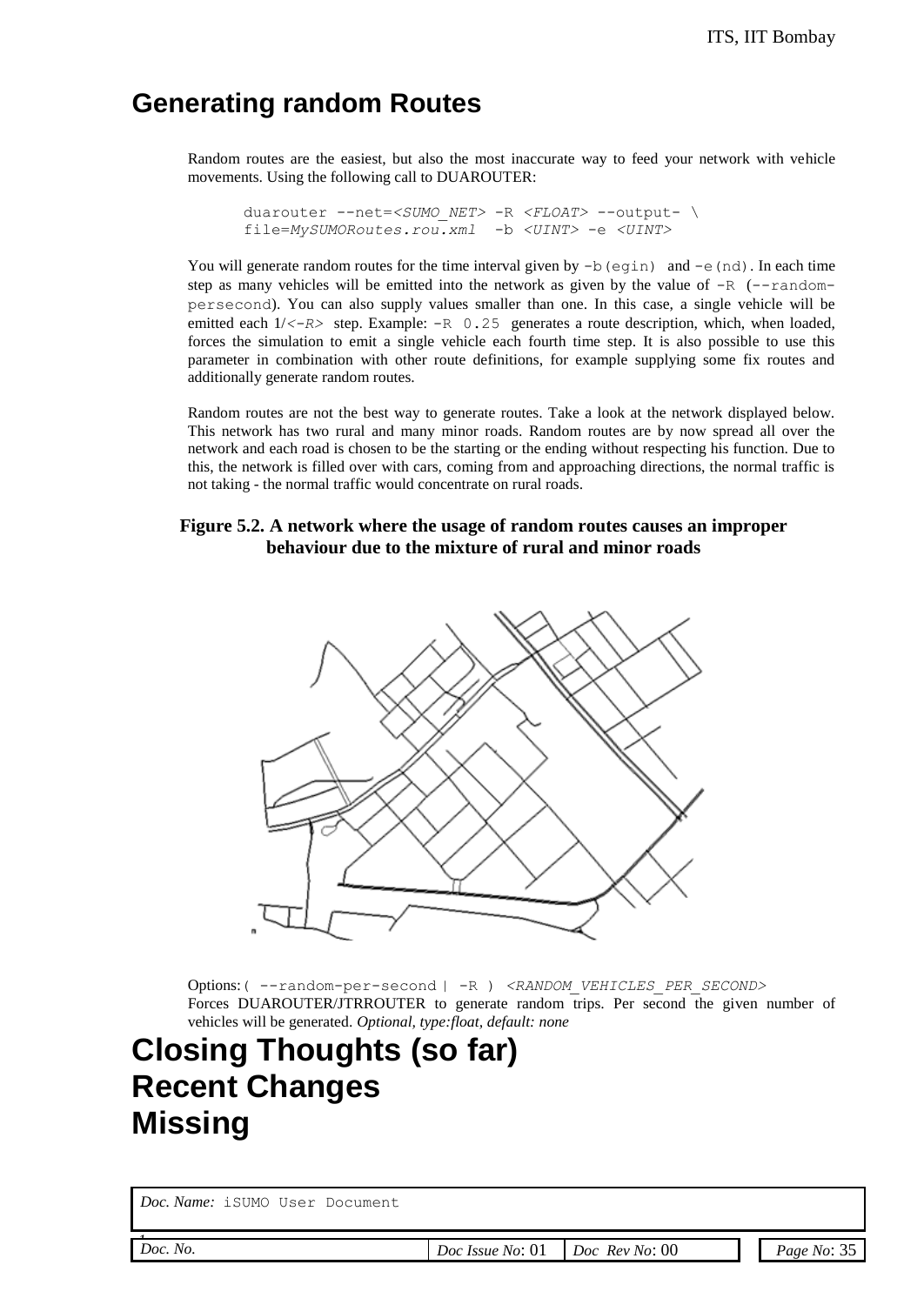# **Chapter 6. Performing the Simulation**

Having the network description and the routes you have everything to perform a simulation. The fastest way to get results - their different types will be described within the following sub-chapters - is to use the SiMTraM - command line simulation. This command line tool does not generate any graphical output as the SiMTraM-GUI does, but is much faster in execution. To start a simulation, you have to supply the following information:

The file that contains the network

Use the  $-\text{net}-\text{file}$  (or  $-\text{net}$  or  $-\text{n}$ )  $\leq$  *FILE*> option to pass the simulation the name of the network to use. The network must be one build using NETCONVERT-M or NETGEN-M.

The routes to use

Use the  $--\text{route-files}$  (or  $--\text{routers}$  or  $-r$ ) *<FILE>*[, *<FILE>*]  $*$  option to specify which files shall be used to read routes from. In this case, the name is not ambigous – multiple files can be used.

• The simulation time the simulation begins at  $\blacksquare$ This is the first time step the simulation has to perform. Be aware, that this time should fit to the time your routes start. Pass it to SUMO using --begin (or -b) *<INT>* where *<INT>* is the time step in seconds.

The simulation time the simulation ends at

This is the last step of the simulation. When this time step is reached, the simulation will end. Pass it to SiMTraM using  $--$ end (or  $-e$ )  $\langle INT \rangle$  where  $\langle INT \rangle$  is the time step in seconds.

All these values must be given in order to perform a simulation. Still, no output is generated. Generating output is described in the next chapter. Besides this, there are also some other additional structures which may be applied to the simulation scenario and of course there are some more questions to answer about inserting vehicles into the net.

## **Output Generation**

Due to its scientific purpose, SUMO tasks lie beyond simple visualisation of traffic. The results of a simulation must be available and one must be able to process them. In the next subchapters, possibilities to generate output are described.

### **Detectors**

One possibility to generate output is to use so called "detectors". You will find detectors one knows from the real world such as induction loops but also some virtual ones. Basically, the main distinction between detector types SUMO offers is their dimension. The next list shows all available detector types. Their type names " $E^*$ " have their origin in the German word "Erfassungsbereich" meaning "detection area".

• E1: Induction loops

Induction loops have a position only and no areal dimensions. They are meant to be a slice plane through a single lane and measure only the vehicles passing them.

To supply the definitions of these structures to the simulation, we use an additional file and pass it to SiMTraM or GUISiMTraM using the  $-$ -additional-files  $(-a)$ -option. Each of these files may contain all the definitions about additional structures such as detectors, emitters, etc., in random order.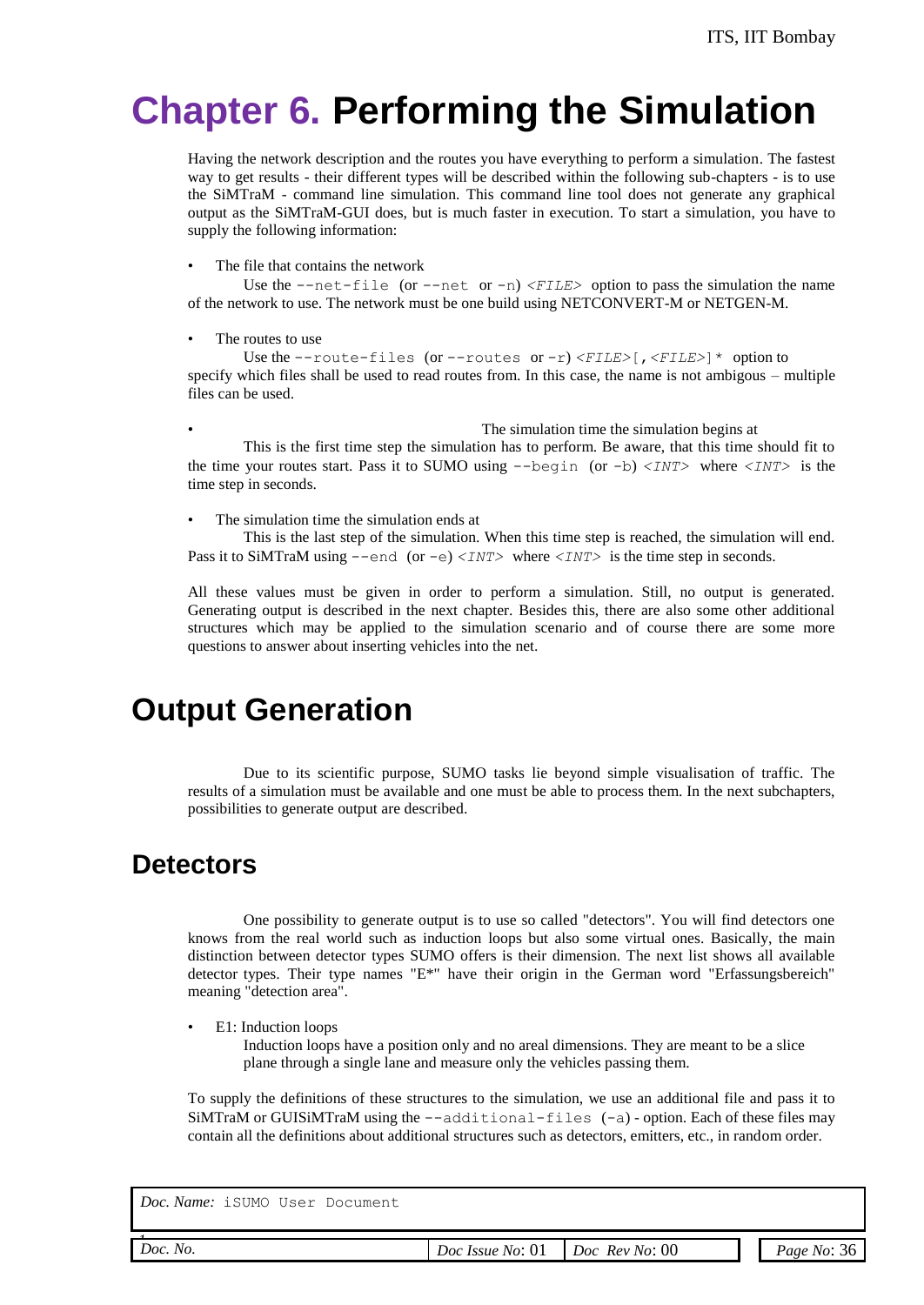#### **Caution**

Please note that all output have not yet been verified for sub second simulation.

### **E1-Detectors (Induction Loops)**

An induction loop is defined this way within an additional file: <e1-detector id="*<ID>*" lane="*<LANE\_ID>*" pos="*<POSITION\_ON\_LANE>*" freq="*<AGGREGATION\_TIME>*" file="*<OUTPUT\_FILE>*" [friendly\_pos="x"]/>

The "id" is any string by which you can name the detector. The attributes "lane" and "pos" describe on which lane and at which position on this lane the detector shall lay. The "freq"-attribute describes the period over which collected values shalle be aggregated. The "file" attribute tells the simulation to which file the detector shall write his results into. The file will be generated, does not have to exist earlier and will be overwritten if existing without any warning. The folder the output file shall be generated in must exist.

The attributes:

- id: A string holding the id of the detector
- lane: The id of the lane the detector shall be laid on. The lane must be a part of the network used.
- pos: The position on the lane the detector shall be laid on in meters. The position must be a value between -1\*lane's length and the lane's length. In the case of a negative value, the position will be computed backward from the lane's end (the position the vehicles drive towards).
- freq: The aggregation period the values the detector collects shall be summed up.
- file: The path to the output file. The path may be relative.
- friendly  $pos:$  If set, no error will be reported if the detector is placed behind the lane. Instead, the detector will be placed 0.1 meters from the lane's end or at position 0.1, if the position was negative and larger than the lane's length after multiplication with -1.

A single data line within the output of a simulated e1-detector looks as following (the line is not broken within the output):

```
<interval begin="<BEGIN_TIME>" end="<END_TIME>" id="<DETECTOR_ID>" \
stripnum="<STRIP_ID>" nVehContrib="<MEASURED_VEHICLES>"flow="<FLOW>"\
occupancy="<OCCUPANCY>" speed="<MEAN_SPEED>" length="<MEAN_LENGTH>" \
nVehEntered="<ENTERED_VEHICLES>" totalnum="<ENTERED_VEHICLES in \
lane>" />
```
The values are described in the following table.

#### **Table 6.1. Definition of values generated by e1-detectors**

| <b>Name</b> | <b>Measure</b>         | <b>Description</b>                                   |
|-------------|------------------------|------------------------------------------------------|
|             |                        |                                                      |
| begin       | simulation)<br>seconds | The first time step the values were collected in     |
| end         | simulation) seconds    | The last time step the values were collected in (may |
|             |                        | be equal to begin)                                   |
| id          |                        | The id of the detector (needed if several detectors) |
|             |                        | share an output file)                                |
| stripnum    |                        | The id of the strip                                  |
| nVehContrib | #vehicles              | The number of vehicles that have completely passed   |
|             |                        | the detector within the interval                     |

| $\sim$<br>00<br>Doc.<br>No.<br>Kev<br>No:<br>No:<br>Doc<br>Page<br>Doc<br>Issue<br>$N_{O}$<br>.<br>__<br>. |  |  |  |
|------------------------------------------------------------------------------------------------------------|--|--|--|
|                                                                                                            |  |  |  |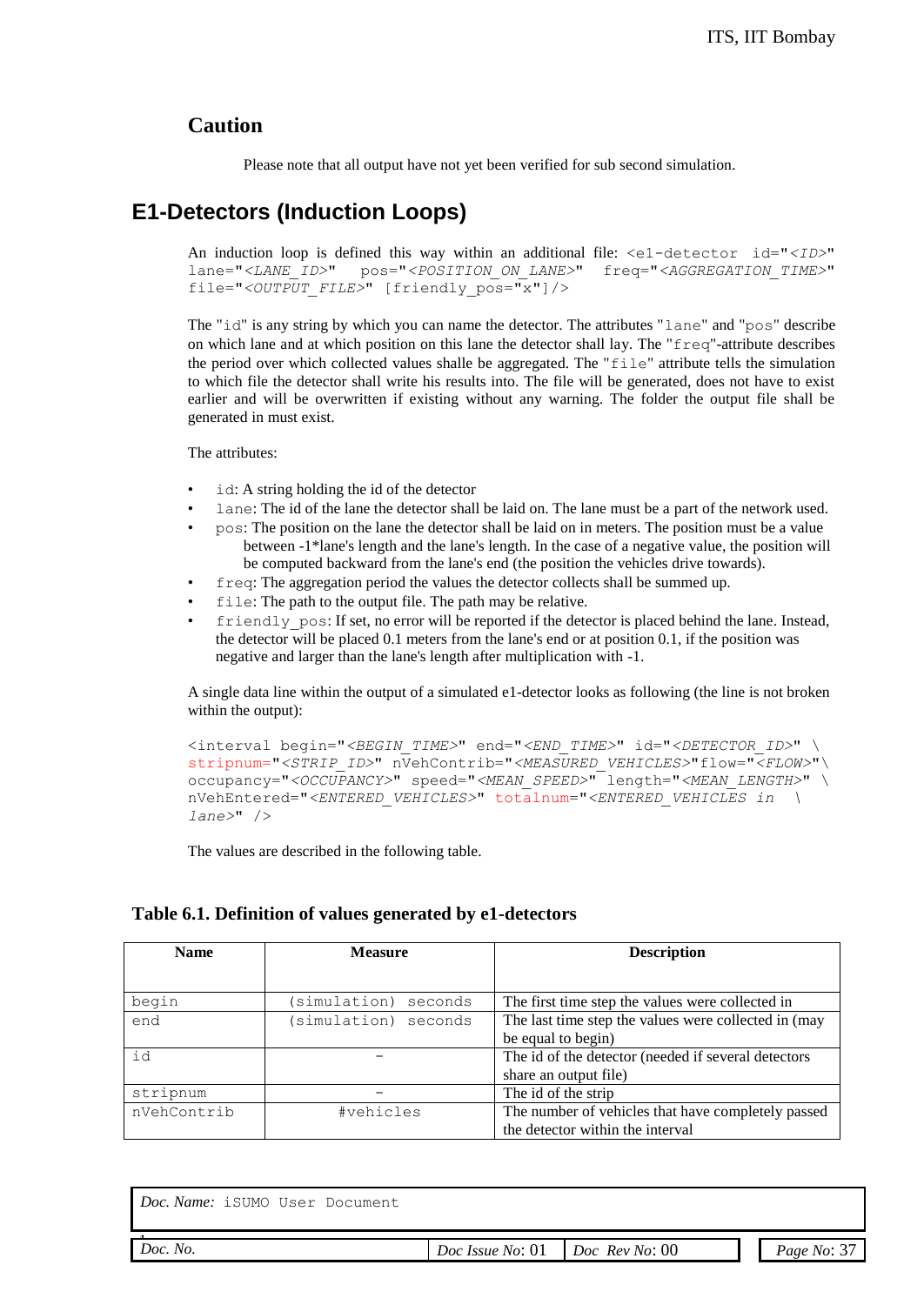| flow         | vehicles/hour | The number of contributing vehicles extroplated to<br>an hour                                                                                                           |
|--------------|---------------|-------------------------------------------------------------------------------------------------------------------------------------------------------------------------|
| occupancy    | ⊱             | The percentage $(0.100\%)$ of the time a vehicle was<br>at the detector.                                                                                                |
| speed        | m/s           | The mean velocity of all completely collected<br>vehicles.                                                                                                              |
| length       | M             | The mean length of all completely collected<br>vehicles.                                                                                                                |
| nVehEntered  | #vehicles     | All vehicles that have touched the detector. Includes<br>vehicles which have not passed the vehicle<br>completely (and which do not contribute to collected<br>values). |
| Total<br>veh | #vehicles     | All vehicles that have touched the detector in a lane.                                                                                                                  |

### **Network State Dump**

In the hope that every user wants to know different things and is able to write a tool that parses this information from a not aggregated output, the network dump was the first output capability we've implemented. To force SUMO to build a file that contains the network dump, extend your command line (or configuration) parameter by --netstate-dump (or --ndump or -- netstate) *<FILE>*. *<FILE>* is hereby the name of the file the output will be written to. Any other file with this name will be overwritten, the destination folder must exist. The network dump is a xml-file containing for each time step every edge of the network with every lane of this edge with all vehicles on this lane. For each vehicle, his name, speed and position on his lane are written. A network dump-file looks like this:

```
<sumo-netstate>
      <timestep time="<TIME_STEP>">
            <edge id="<EDGE_ID>">
                  <lane id="<LANE_ID>">
                       <strip id= ="<STRIP_ID>"> 
                         <vehicle id="<VEHICLE_ID>" 
                         pos="<VEH_POSITION>" speed="<VEH_SPEED>"/>
                      ... more vehicles if any on this lane ...
                       </strip>
                    ... More strips if lane possesses more... 
                  </lane>
            ... more lanes if the edge possesses more ...
            </edge>
      ... more edges ....
      </timestep>
... the next timestep ...
</sumo-netstate>
```
The values have the following meaning:

- time: The time step described by the values within this timestep-element
- id: The id of the edge/lane/vehicle
- pos: The position of the vehicle at the lane within the described time step
- speed: The speed of the vehicle within the described time step

As you may imagine, this output is very verbose. His main disadvantage is the size of the generated file. It's very easy to generate files that are several GB large within some minutes. It is of course possible to write some nice tools that parse the file (using a SAX-parser) and generate some meaningful information, but we do not know anyone who has made this. Another problem is that the simulation's execution speed of course breaks down when such an amount of data must be written. Normally, all lanes are written, even if there is no vehicle on them. You can change this behaviour

| Doc.<br>No.<br>. | $\sim$<br>No:<br><i>Issue</i><br>Doc<br>U1<br>.<br>___ | $00\,$<br>No:<br><b>Rev</b><br>Doc<br>__<br>$\sim$ | $\gamma$ o<br>Page<br>$N_{\ell}$<br>$\Omega$ |
|------------------|--------------------------------------------------------|----------------------------------------------------|----------------------------------------------|
|                  |                                                        |                                                    |                                              |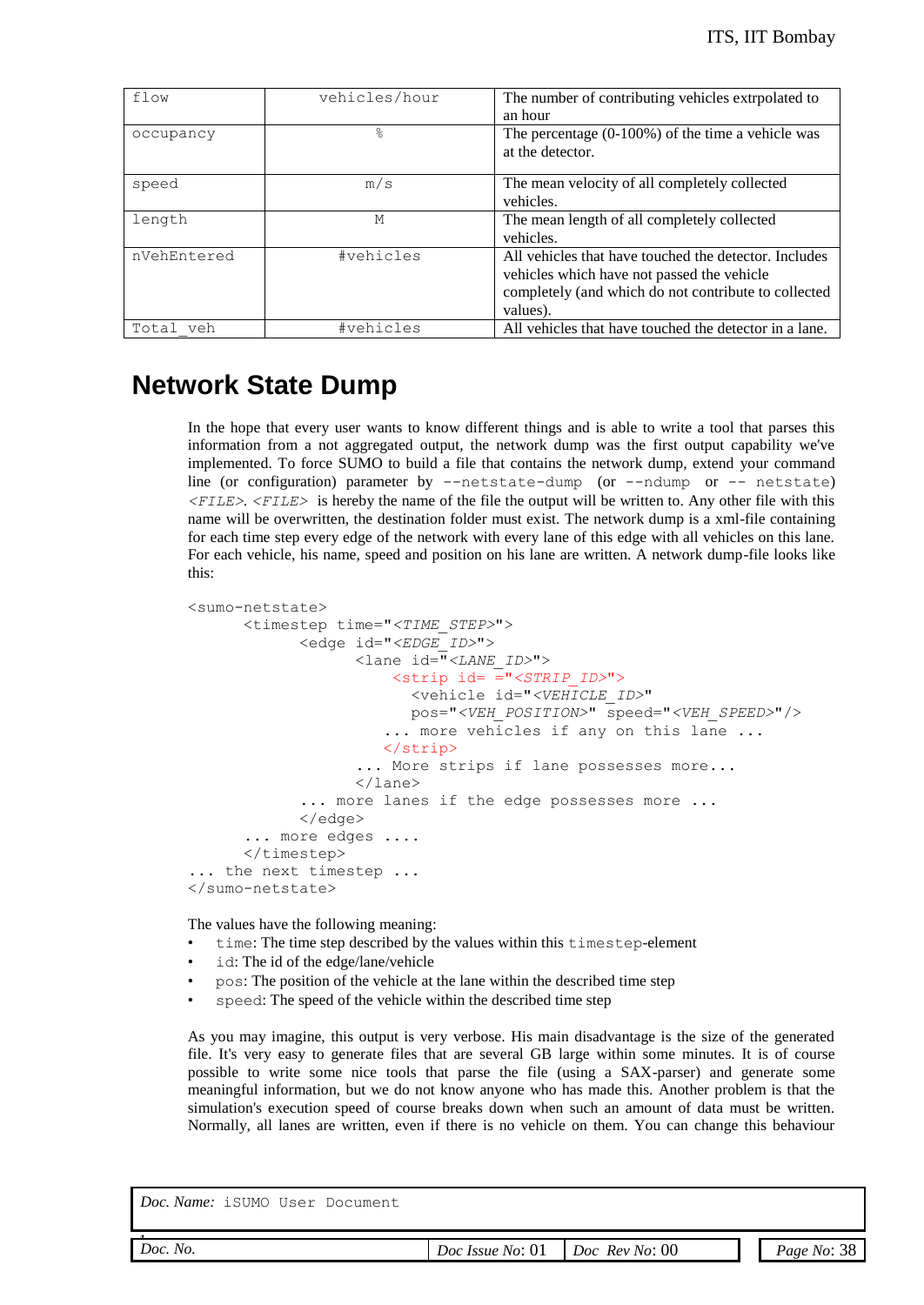using the boolean switch --dump-empty-edges. In this case, only those edges and lanes will be written that contain vehicles.

## **Traffic Management and Other Structures**

SiMTraM holds several additional structures to model speed limits, public transport etc. The structures are normally defined within additional files.

### **Traffic Lights**

Normally, NETCONVERT-M will generate traffic lights and programs for junctions during the computation of the networks. Still, these computed programs differ quite often from those found in reality. To feed the simulation with traffic light programs from the reality, it is possible to load additional programs since version 0.9.4. Furthermore, one can describe when and how a set of traffic lights can switch from one program to another. Both will be discussed in the following subchapters. Handling of traffic lights is not yet very user friendly.

#### **Adding new TLS-Programs**

Since version 0.9.4 you may attach a new program to a tls after the network has been loaded. Defining a tls program is not that straightforward, yet. If you are definitely interested in this, we advise you to read the "SUMO - More on... Traffic Lights [http://sumo.sourceforge.net/docs/gen/sumo\_moreon\_tls. shtml]" document where the format is described. Basically, a tls program definition looks like this:

```
<tl-logic type="static">
      <key>0</key>
      <subkey>0</subkey>
      <phaseno>8</phaseno>
      <offset>0</offset>
      <phase duration="20" phase="0000111100001111" \
      brake="1111110011111100" yellow="0000000000000000"/>
      <phase duration="4" phase="0000110000001100" \
      brake="1111111111111111" yellow="0000001100000011"/>
      <phase duration="3" phase="0000110000001100" \
      brake="1111001111110011" yellow="0000000000000000"/>
      <phase duration="4" phase="0000000000000000" \
      brake="1111111111111111" yellow="0000110000001100"/>
      <phase duration="20" phase="1111000011110000" \
      brake="1100111111001111" yellow="0000000000000000"/>
      <phase duration="4" phase="1100000011000000" \
      brake="1111111111111111" yellow="0011000000110000"/>
      <phase duration="3" phase="1100000011000000" \
      brake="0011111100111111" yellow="0000000000000000"/>
      <phase duration="4" phase="0000000000000000" \
      brake="1111111111111111" yellow="1100000011000000"/>
</tl-logic>
```
After you have defined a tls program, you can add it to one of your additional files. You may load several programs for a single tls into the simulation. The program loaded as last will be used (unless not defined using a WAUT description, see below). Please remark, that all subkeys of your programs must differ if they describe the same tls.

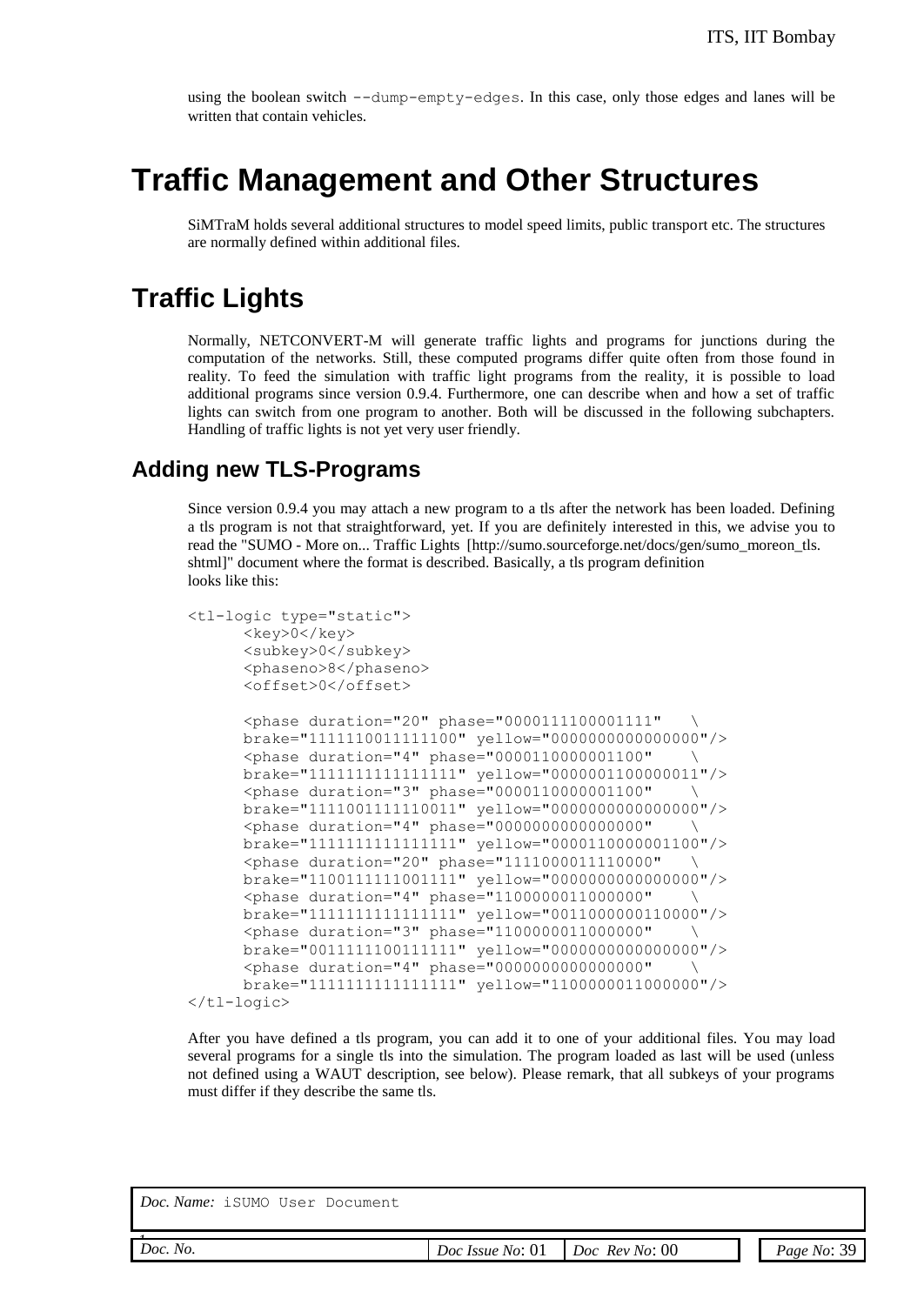#### **Caution**

Please keep in mind that this feature is quite new and that du to this some things may not work as suspected and may get changed in the near future.

#### **Defining the switch Times and Procedure**

In the reality, a tls often uses different programs during a day and maybe also for weekdays and for the weekend days. Since version 0.9.4 you can define switch times between the programs using a WAUT (I am very sorry, but I do not know the English word for WAUT - this may be a matter of change). Let's assume we would have a tls which knows four programs - two for weekdays and two for weekend days where from 22.00 till 6.00 the night plan shall be used and from 6.00 till 22.00 the day plan. We'll give these programs the names "weekday\_night", "weekday\_day", "weekend\_night", "weekend\_day". To describe the switch process, we have to describe the switch at first, assuming our simulation runs from monday 0.00 (second 0) to monday 0.00 (second 604800):

```
<WAUT refTime="0" id="myWAUT" startProg="weekday_night">
 \{\text{wautSwitch time} = "21600" to = "weekday day"}/\ge \langle !-- monday, 6.00 -->
 <wautSwitch time="79200" to="weekday_night"/> <!-- monday, 22.00 -->
  <wautSwitch time="108000" to="weekday_day"/> <!-- tuesday, 6.00 -->
  ... further weekdays ...
 \lewautSwitch time="453600" to="weekend day"/> \le!-- saturday, 6.00 -->
 ... the weekend days ...
</WAUT>
```
The fields in WAUT have the following meanings:

- refTime: A reference time which is used as offset to the switch times given later (in simulation seconds)
- id: The name of the defined WAUT
- startProg: The program that will be used at the simulation's begin and the fields in wautSwitch:
- time: The time the switch will take place
- to: The name of the program the assigned tls shall switch to

Of course, programs with the used names must be defined before this definition is read. Also, the time must be sorted. Additionally, we have to define which tls shall be switched by the WAUT. This is done as following:

```
<wautJunction wautID="myWAUT" junctionID="RCAS" [procedure="Stretch"] 
[synchron="Here, the attributes have the following meaning:
```
- wautID: The id of the WAUT the tls shall be switched by
- junctionID: The name of the tls to assign to the WAUT
- procedure: The switching algorithm to use; If none is given, the programs will switch immediately (default)
- synchron: Additional information whether the switch shall be done synchron (default: false)

You may assign several tls to a single WAUT. YOu may also assign several WAUTs to a single junction in theory, but this is not done in reality. The switching procedures are currently under development.

### **Vehicle Classes**

Since version 0.9.5 SUMO is capable to handle vehicle classes. One can close a road or a lane for certain vehicle classes or explicitely allow certain vehicle classes on a road/lane. This is done by a combination of assigning allowed/disallowed vehicle classes to roads/lanes and additionally giving

| עו יזמנו | $\epsilon$ |
|----------|------------|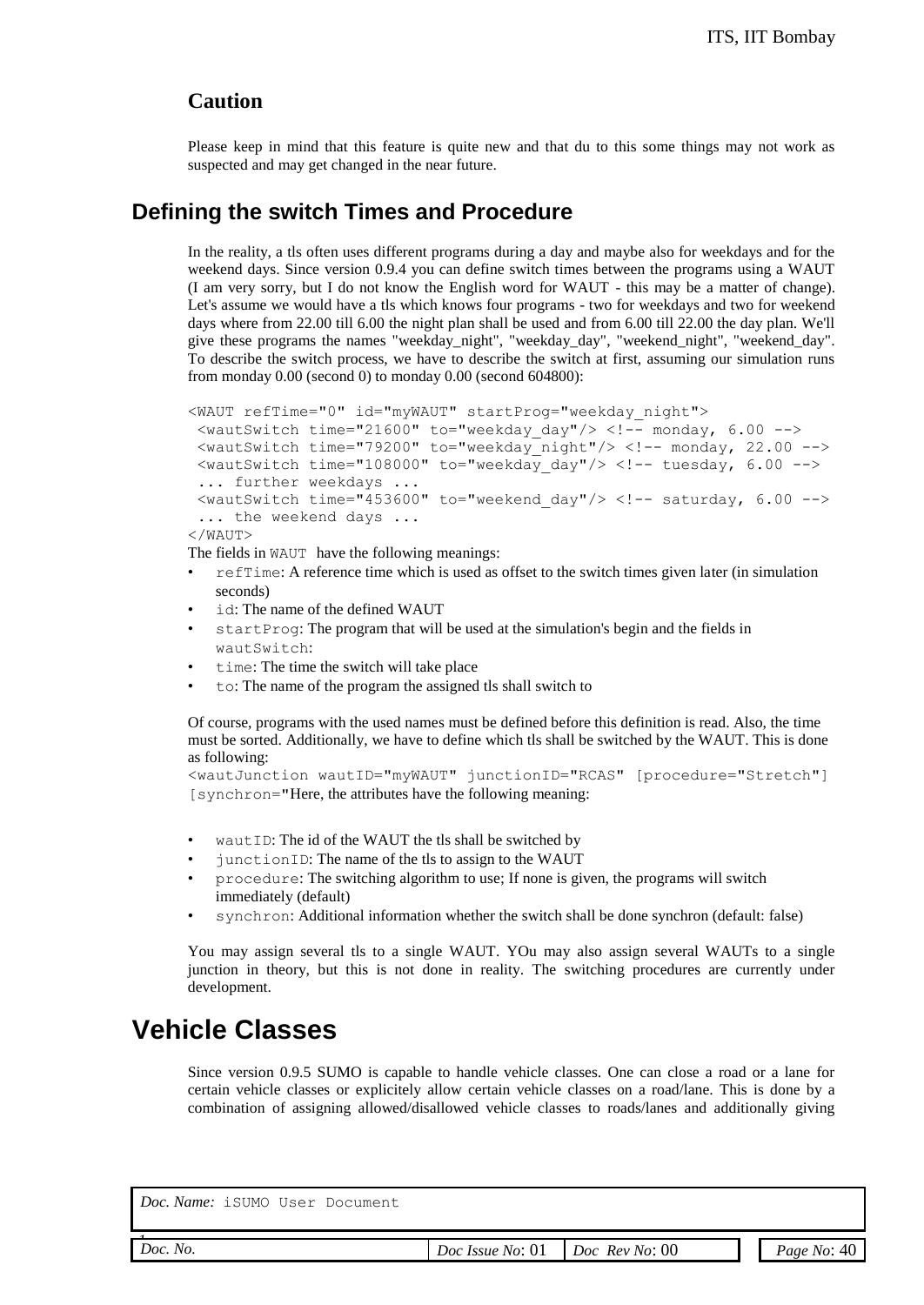vehicles a further class attributes. Available vehicle classes as well as using them is described within the next subchapters.

### **Available Vehicle Classes**

A vehicle class is made up of two parts. The first part describes to what kind of an authority the vehicle belongs. The next table shows what kind of authorities are defined currently:

#### **Table 6.2. Allowed vehicle class authority descriptions**

| <b>Table Name</b> | <b>Description</b>                                 |
|-------------------|----------------------------------------------------|
| private           | The vehicle belongs to a private person            |
| public_transport  | The vehicle is a public transport vehicle          |
| public_emergency  | The vehicle is an emergency vehicle                |
| public authority  | The vehicle belongs to a public authority (police) |
| public_army       | The vehicle is an army vehicle                     |
| vip               | The vehicle is used to transport a vip (very       |
|                   | important person)                                  |

The second part describes the kind of the vehicle. Currently possible values are shown within the next table:

#### **Table 6.3. Allowed vehicle class vehicle kind descriptions**

| <b>Table name</b> | <b>Description</b>                |
|-------------------|-----------------------------------|
| passenger         | A plain passenger car             |
| hov               | A heavy occupied vehicle          |
| taxi              | A taxi                            |
| bus               | A bus                             |
| delivery          | delivery A small delivery vehicle |
| transport         | A truck                           |
| lightrail         | A lightrail                       |
| cityrail          | A cityrail                        |
| rail_slow         | A slow transport rail             |
| rail_fast         | A fast passenger rail             |
| motorcycle        | A motorcycle                      |
| bicycle           | A bicycle                         |
| pedestrian        | A pedestrian                      |

Please remark that both the authority descriptions and kind descriptions are only names, no model is stored behind them. By defining a vehicle type as "pedestrian" you will not get a person walking within the simulation - currently pedestrian are not modeled anyway. These values simply name possible types of vehicles found on a network to allow closing/opening lanes or edges for them currently.

#### **Closing/Opening Roads/Lanes for certain Vehicle Classes**

Roads/lanes are normally marked to allow/disallow a certain vehicle class while building the network using NETCONVERT-M. This process is described in chapter "Defining allowed Vehicle Types [http:/ /sumo.sourceforge.net/docs/gen/user\_chp04.shtml#user\_chp04-xml\_descriptions-edges-vclasses]".

| Doc. Name: iSUMO User Document |                  |                       |               |
|--------------------------------|------------------|-----------------------|---------------|
| Doc. No.                       | Doc Issue No: 01 | <i>Doc Rev No:</i> 00 | Page No: $41$ |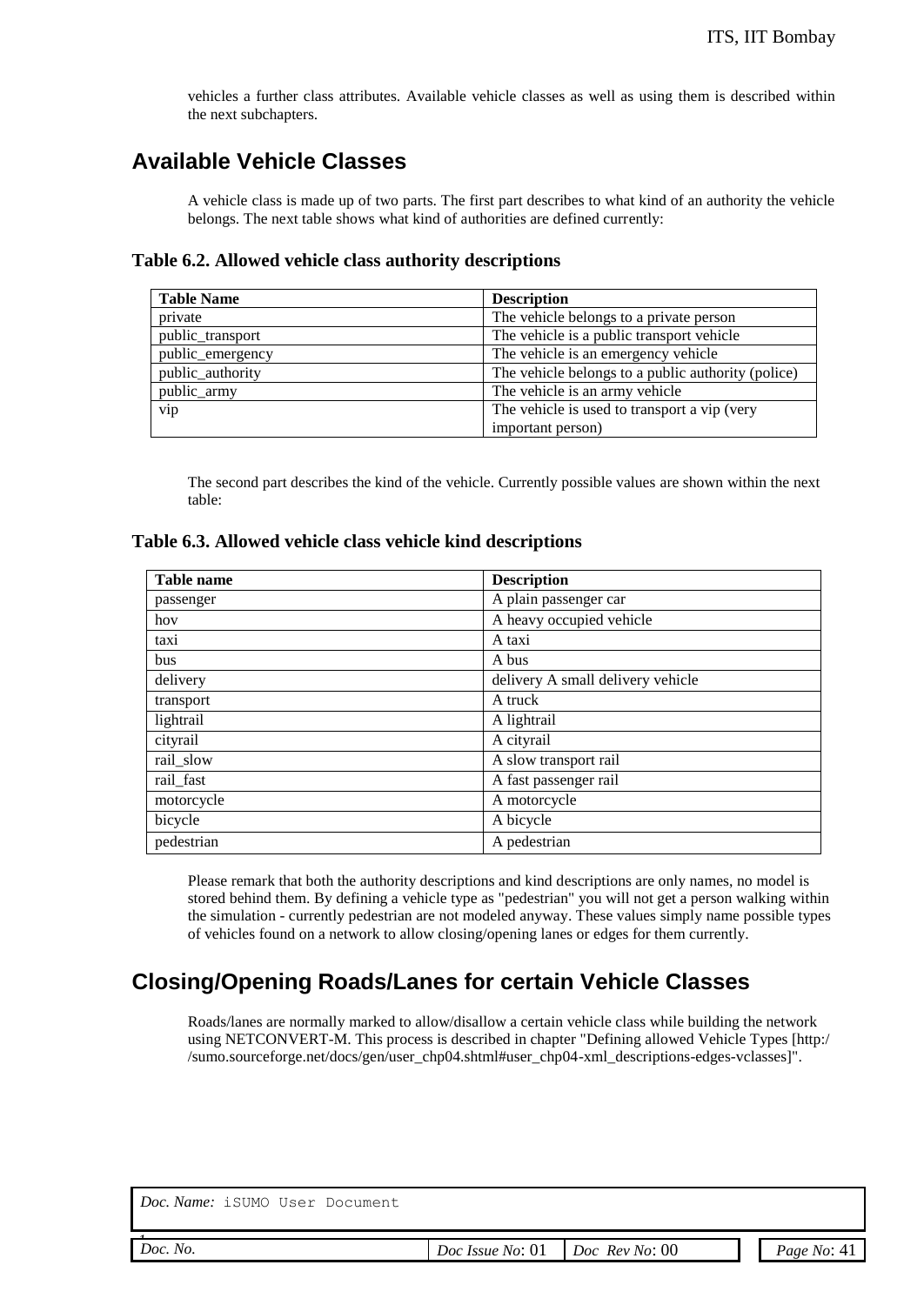#### **Assigning a Type to a Vehicle**

You can assign a vehicle class to a vehicle by extending this vehicle's vehicle type. Assume you want to set a vehicle as being of the class "bus". A vehicle type definition could look like this: <vtype id="BUS" accel="2.6" decel="4.5" sigma="0.5" length="15" maxspeed="70" color="1,1,0" vclass="public\_bus"/> In this case, the vehicle will drive only on lanes/roads where all vehicle classes are allowed or where public busses are not disallowed or where public busses are explicitely allowed.

## **Using the Files in a correct Way**

You may have noticed that beside the networks, SUMO additionally reads route files and "additional" files. Most of the structures (detectors, actors, route definitions, vehicle type definitions, tls definitions, etc.) may be placed in both route files and additional files. On the low application level the difference between the two file types is the order of loading them. Normally, when the option route-steps is left to be not equal to zero, additional files are parsed first, in the order of their definition. This means if you set the option "- a file1.add.xml;file2.add.xml", at first "file1.add.xml" will be loaded, then "file2.ad..xml". Each file is read completely before the next file is parsed. This means that if you have some global routes and want to reference them by a changing set of vehicles, you should place these routes in a file which is loaded at first. After all additional files have been read, the route files are opened. Still, they are not read immediately but as soon as the simulation starts. Each of these files is read until a vehicle emission occures which is beyond the current time step  $+$  time defined in route-steps. Here, all route files are parsed in the order they occured within the call, too. The things change a little bit if the option route-steps is set to zero. In this case, the route files are parsed as first, BEFORE the simulation starts. They also will be parsed completely before the additional files are parsed. If you need your additional files to be parsed at first, either use a routesteps value not equal to zero or place your additional files at the begin of the route-files list.

## **Other Topics**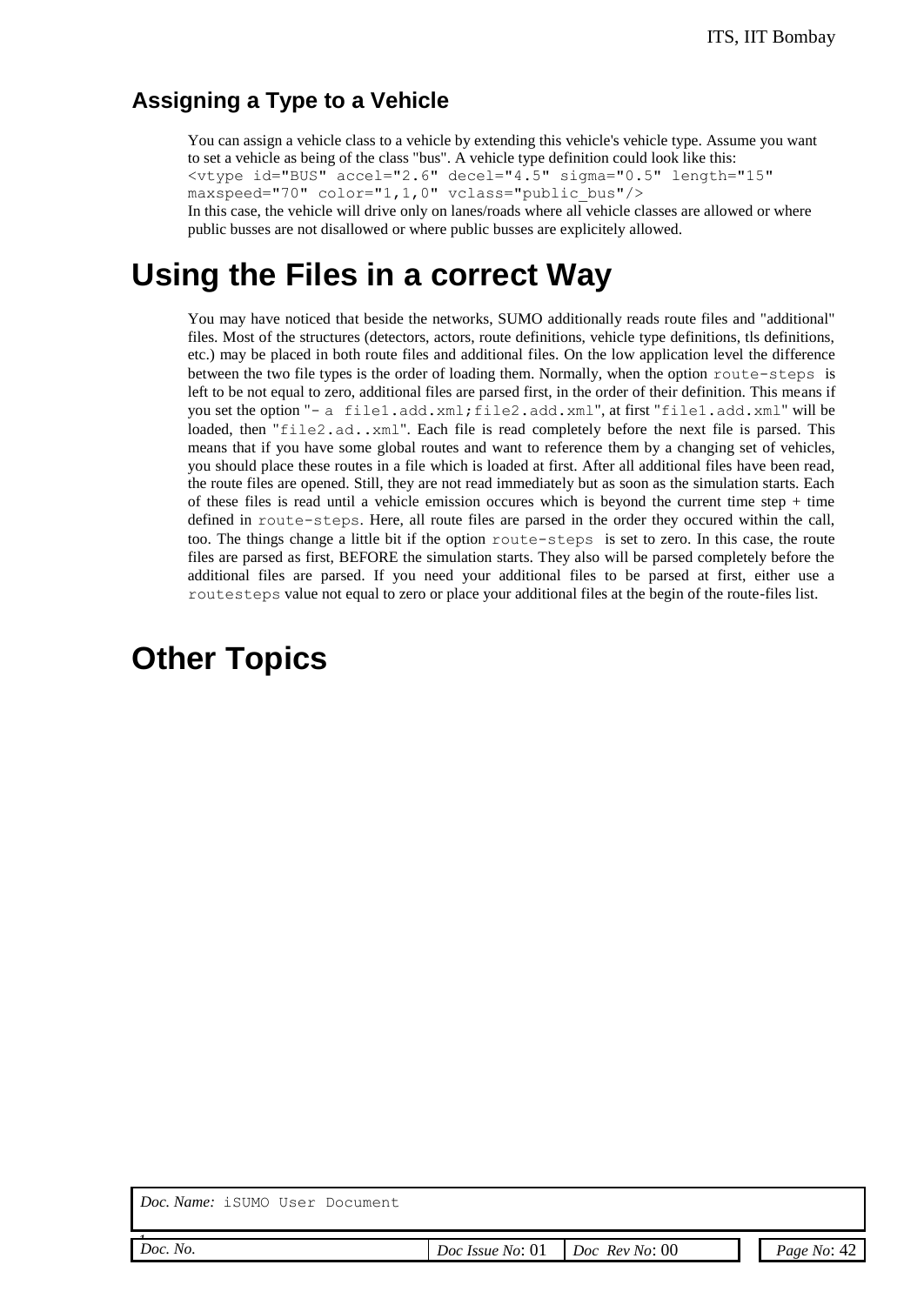# **Chapter 7. Simulation-GUI**

The simulation-GUI (graphical user interface) is basically a wrapper around the command line simulation. The normal procedure is to start the gui-version like any other Window-based application (double-click on it) and to load a simulation's description specified using a "normal" configuration-file as used by the simulation's command line version. After loading it - what may dure a longer time if the network is large or the simulation is forced to load many routes at once - the network shall appear. Your application should then look like displayed below (with your own network, of course).

**Figure 7.1. The GUI-Window with a loaded simulation (violet: names of the controls as used below)**



You can now start your simulation using the "play"-button and/or manoeuvre within the network pressing one of the mouse buttons and moving the mouse. When moving the mouse within the window with the left button pressed, you'll move the network to the direction you move the mouse. When the mouse is moved with the right button pressed, you change the scale the network is displayed in, zooming into and out of the network. We will now discuss the different possibilities to use the graphical user interface more deeply.

## **Main Window Interface Menu Bar File-Menu**

Open Simulation...

Opens a file dialog that lets you choose a SiMTraM-configuration file that describes a complete simulation. The simulation described within this file will be loaded. Remark that you have to describe the simulation in full - no further extension is possible. You can of course load a simulation if another one is already loaded. In this case, the previous simulation will be closed.

- Reload Simulation
	- Reloads the previously opened simulation.
- Close
	- Closes the loaded simulation.
- [RECENT FILES]

*Doc. Name:* iSUMO User Document

*Doc. No.* 

*Doc. No. Doc Issue No*: 01 *Doc Rev No*: 00 *Page No*: 43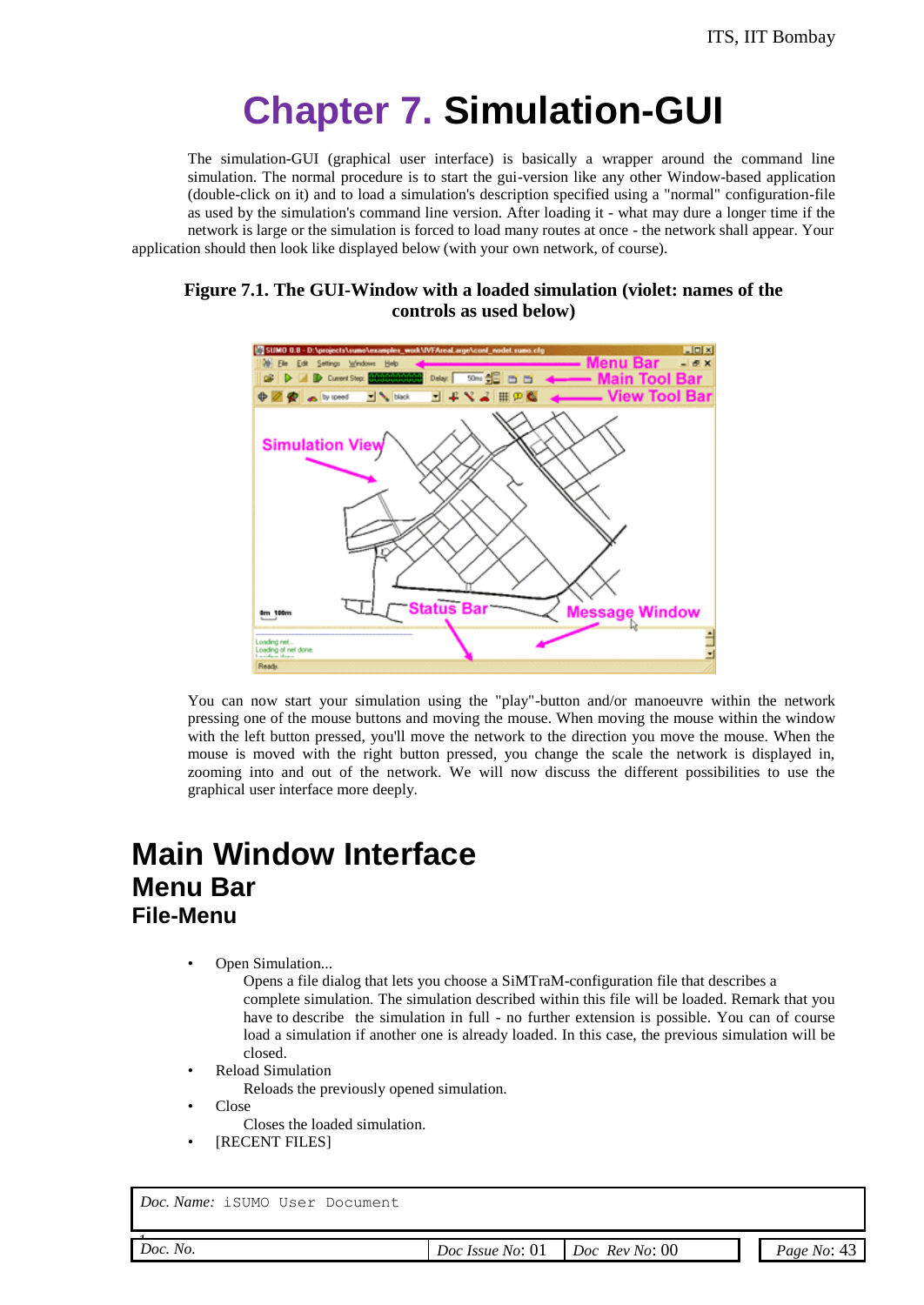if you have opened at least one file before, it will be displayed within this list. The list may contain up to ten files read previously.

- Clear Recent Files Clears the list of recent files.
- Quit
	- Quits the application.

### **Edit-Menu**

- Edit Chosen...
	- Opens a dialog that lets you load/save and edit the list of chosen items.
	- Edit Additional Weights...
		- This menu enables you to edit additional weights for edges. These additional weight
		- descriptions may be saved into a file and read by the DUAROUTER-M and his variants.
- Edit Breakpoints...

This menu enables you to edit, load and save breakpoints. By now, the simulation will stop at one of the given brekpoints (simulation time steps) and can be then continued by pressing the "play"-button ( ).

### **Settings-Menu**

- Application Settings...
	- By now, one can only set whether the application shall be closed automatically when the loaded simulation ends.
- Simulation Settings...
	- Displays the settings as read from the configuration file. This item is only accessible if a simulation has been loaded.

#### **Windows-Menu**

- Show Status Line
	- By pressing this menu item, you can switch the status line off and on.
- Show Message Window
	- By pressing this menu item, you can switch the message window off and on.
- Show Tool Bar
	- By pressing this menu item, you can switch the toolbar off and on.
	- Tile Horizontally Reorders the position of windows.
- Tile Vertically
	- Reorders the position of windows.
- Cascade
	- Reorders the position of windows.
- Close
	- Closes the uppermost window.
	- Clear Message Window

Deletes all contents from the message window.

### **Help-Menu**

• About

Shows a small window with some information about SiMTraM.

| Doc. Name: iSUMO User Document |  |  |
|--------------------------------|--|--|
|                                |  |  |

| Doc.<br>INO.<br>.<br>. | No:<br>Doc<br><i>Issue</i><br>$\sim$ $\sim$ | 00<br>No:<br>Kev<br>Doc<br>- - | /1/1<br>No <sup>.</sup><br>Page |
|------------------------|---------------------------------------------|--------------------------------|---------------------------------|
|                        |                                             |                                |                                 |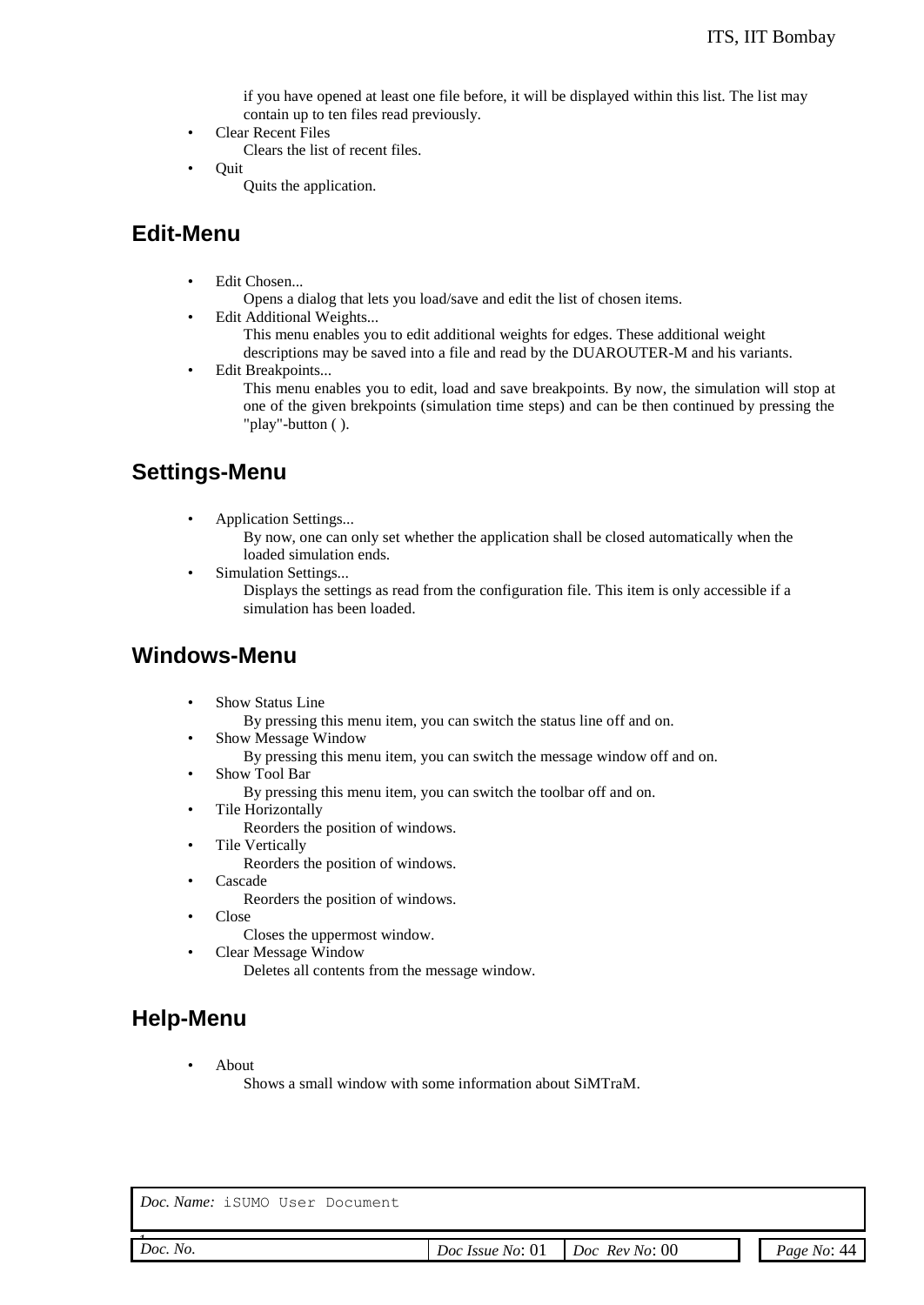### **Tool Bar File Operations**

• Open Button

Opens a file dialog that lets you choose a SiMTraM-configuration file that describes a complete simulation. The simulation described within this file will be loaded. Remark that you have to describe the simulation in full - no further extension is possible. You can of course load a simulation if another one is already loaded. In this case, the previous simulation will be closed.

• Reload Button

Reloads the previously opened simulation.

### **Simulation Operations**

Play Button

Starts the simulation. If a loaded simulation was not started before, it will begin with the step described by the b(egin)-parameter within the loaded configuration file. If the simulation was started and stopped, it will continue.

#### **Caution**

It is not possible to restart a simulation, you have to reload it.

Stop Button

Stops a running application. A stopped application can be continued using the play-button (see above).

Single Step Button

Performs a single simulation step.

• Current Step Field

After the loaded simulation has been started, the information about the current time step is displayed herein.

Simulation Speed Control

The value you can change using this control is the time the application waits between two simulation steps. The higher the value, the slower the simulation will run.

### **Window Operations**

• New Microscopic View - Button

Opens a new window which displays the streets and vehicles moving on them.

• New Lane-Aggregated View - Button Opens a new window which displays the streets and vehicles moving on them.

## **Simulation Window Interfaces**

SUMO-GUI provides different views on the simulation. The microscopic view shows the vehicles running just the way as the simulation performs his work. Aggregated views show the situation on the streets by coloring lanes by an aggregated value. Vehicles are not shown within the aggregated view.

*Doc. Name:* iSUMO User Document

*Doc. No.*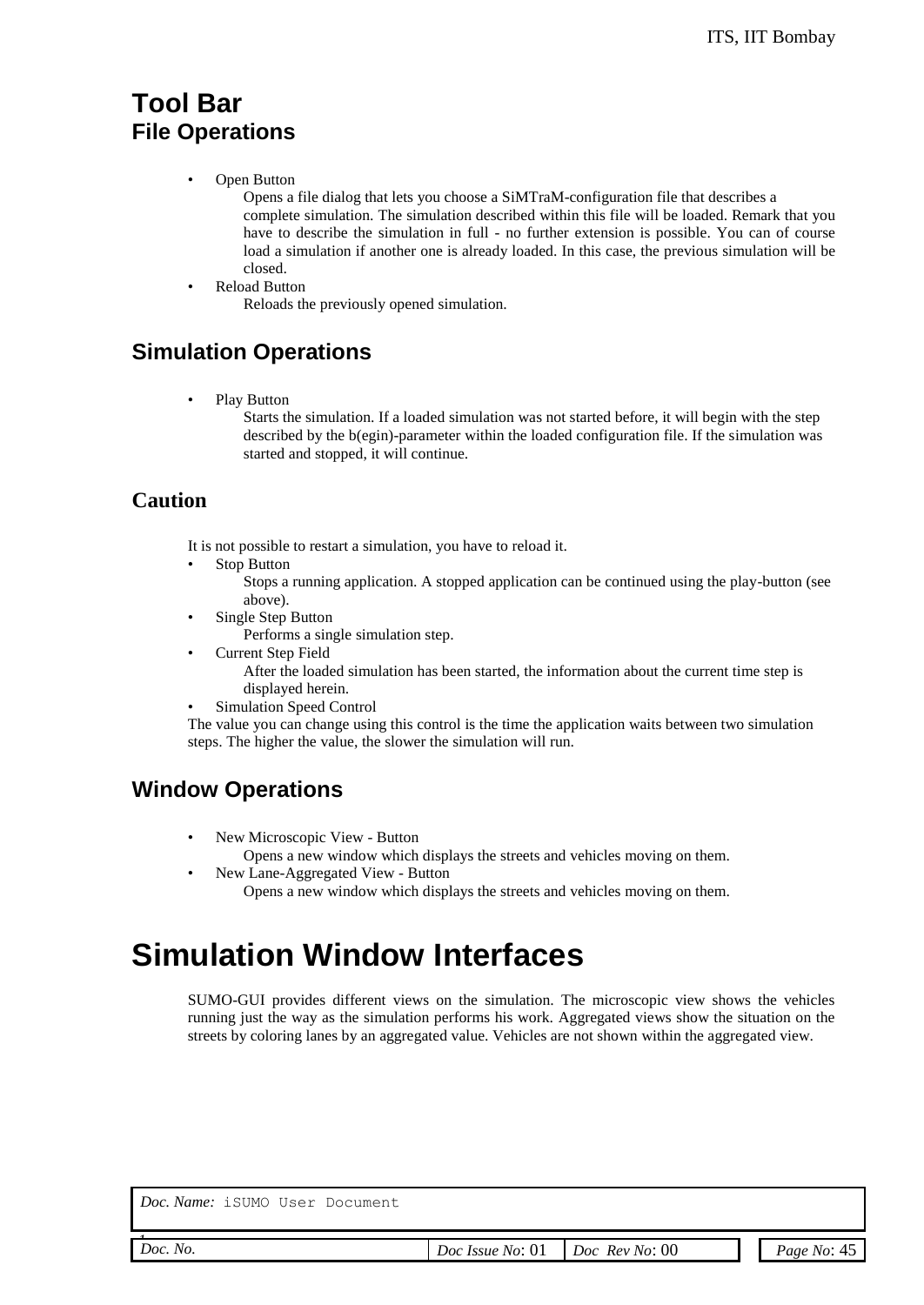### **Common Controls Tracking Settings**

• Locate Junction - Button

Opens a window that allows to choose a junction name from the set of junctions the network consists of. Pressing ok with a chosen junction zooms the view to this junction.

• Locate Edge - Button

Opens a window that allows to choose an edge name from the set of junctions the network consists of. Pressing ok with a chosen edge zooms the view to this edge.

### **View Settings**

Recenter View - Button

You can use this button to reset the view to show the whole network. After pressing this button, the view will be the same as after loading the simulation: The zoom factor will be reset to a value that lets the window display the whole simulation area and the middle of the loaded network will be place into the middle of the view.

## **Interacting with Objects Display an Object's Name**

Each view has the possibility to display tool tips. If enabled using the "Show Tool Tips"-Button ( ) the name of an object will pop up in a yellow windows if the cursor is over the object. A second click on the "Show Tool Tips"-Button disables this feature.

#### **Caution**

This feature does slow down the visualisation. Use should use this carefully and disable if not needed.

## **Object Popup Menus**

If the cursor is over an object you can press down the right mouse button and after ahlf a second a popup menu will be shown that allows you some further interaction with the object. Normally, the following functions are available:

**Center** 

Changes the view in a manner that the current object lies within the the view's center. Further, some objects allow an interaction, that means to change some of the object's parameter. You can access this using the command:

**Manipulate** 

## **Object Selection**

From version 0.8. you are able to add every object that has a name (as shown if turning Tool Tips on) into a list of selected objects. You can select an object by holding the Alt-key and pressing the left mouse button when the mouse is over the object. Doing the same a second time will deselect the object again. You may wonder whether an object is selected or not. Use the lane colouring "by selection" from "Change Lane Colouring Scheme". When this colouring scheme is used, selected lanes are shown blueish, the other black. The menu entry Edit-Edit Chosen... allows you to edit the list of selected objects by deselected ones you don't need. It also allows you to save the list of selected objects. The resulting file contains the names of the selected objects predeccesed by the object's type, one per line

| loc. r | Ω |
|--------|---|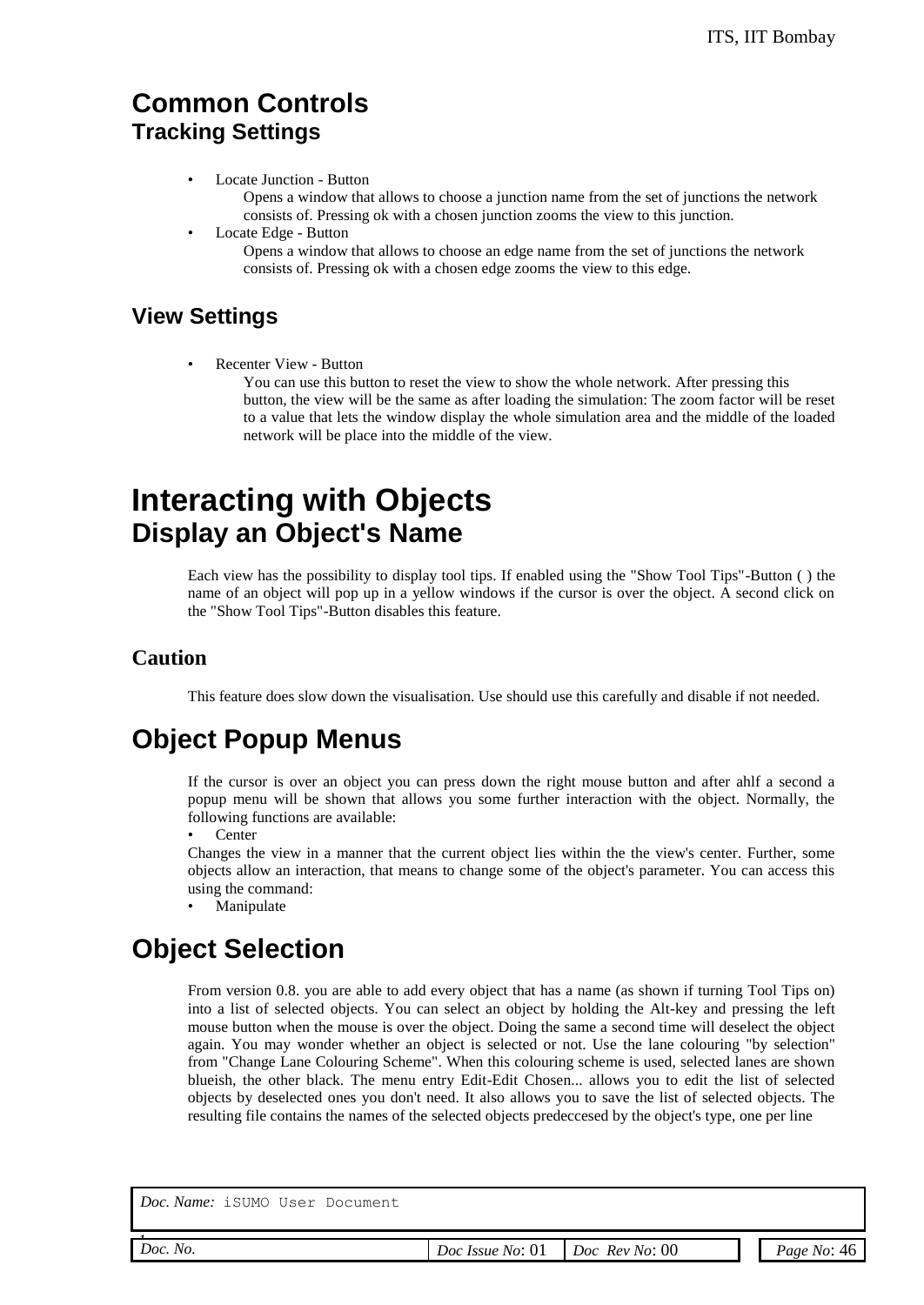#### **Caution**

Load is not implemented, yet.

## **Parameter Windows**

If you choose the option "Show Parameter" from an object's popup menu, a window like the one displayed below will appear:

#### **Figure 7.2. A sample Parameter Window (for an induction loop in this case)**

This window conatins some of each object's parameter, including the parameter's name, its current value and the information is static (marked with a ) or dynamic (marked with a ) within a simulation run. Pressing the right mouse button when being over a line marked as dynamic will show a small popup window with only a single command: "Open in new Tracker". Choosing this option will allow you to open another window where this parameter's values will be shown as a time line over the simulation run.

| <b>Induct loop: 2si_2 Parameter</b> |       |         |
|-------------------------------------|-------|---------|
| Name                                | Value | Dynamic |
| flow [veh/h]                        | 0     |         |
| mean speed $[m/s]$                  | $-1$  |         |
| occupancy [%]                       | 0     |         |
| mean vehicle length [m]             | -1    |         |
| empty time [s]                      | 0     |         |
| position [m]                        | 200   |         |
| lane                                | 2si 2 |         |
|                                     |       |         |
|                                     |       |         |

**Figure 7.3. A sample Parameter Window (for the number of vehicles within a simulation in this case)**



| Doc. Name: iSUMO User Document |                  |                       |             |
|--------------------------------|------------------|-----------------------|-------------|
| Doc. No.                       | Doc Issue No: 01 | $Doc$ $Rev$ $No$ : 00 | Page No: 47 |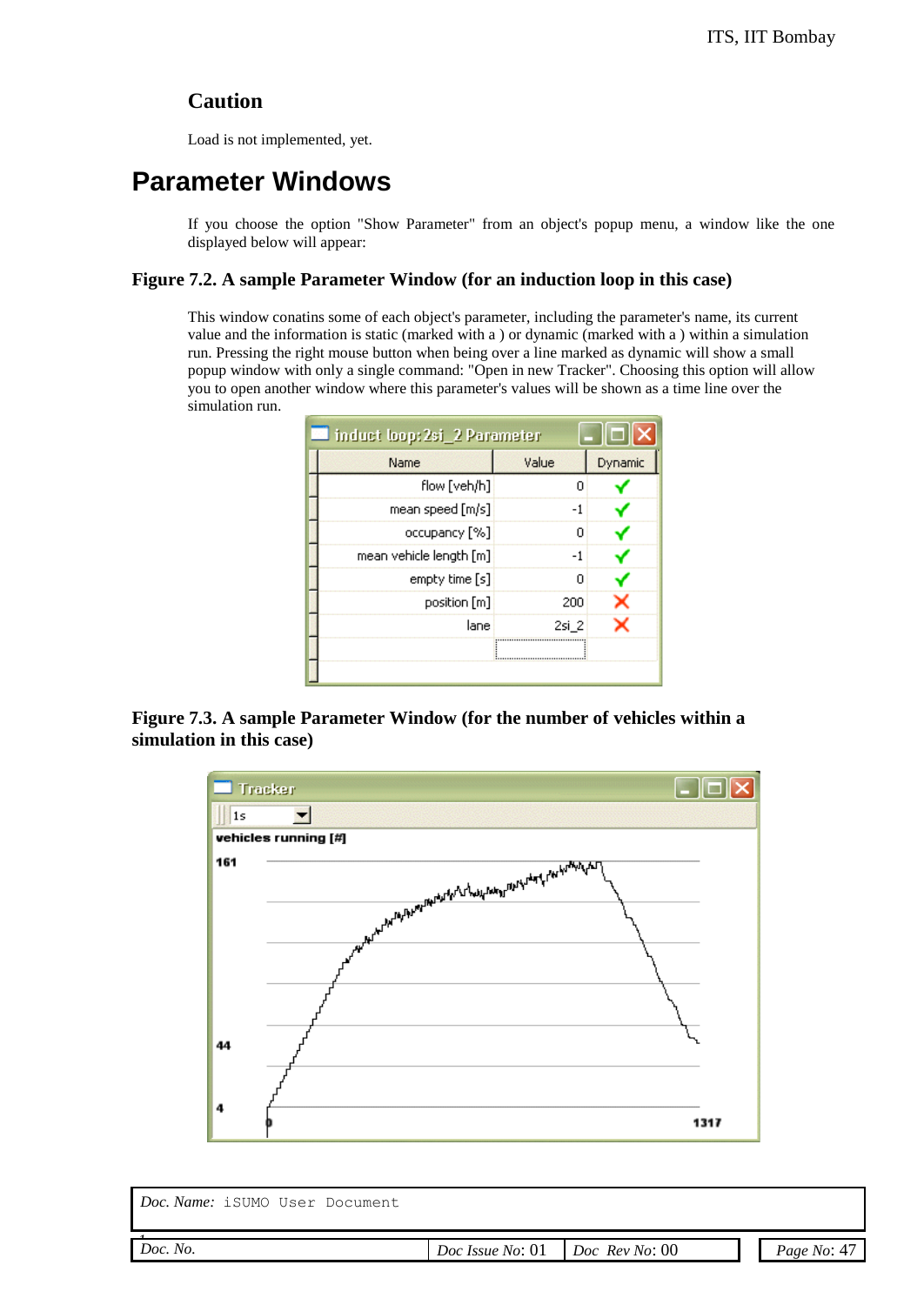You can change the aggregation time of the tracked values within this window using the combobox in this window's menu.

#### **Figure 7.4. A sample usage of the aggregation option (for an induction loop in this case, for aggregation times of 1s, 1min, 5min (from left to right))**



## **TL-Tracker Windows**

If you position your mouse over one of the red, green or yellow traffic light-bars that show the state of the traffic light and press the right mouse button for at least one second, the appearing pop-up includes a menu entry "Show Phases". Choosing this menu item will show up a diagram that shows the states of the tl chronologically. Each pixel in x-direction shows the state of the tls of one second. The display contains the tl-states from the time the tracker has been opened, no scrolling aorund is supported.

#### **Figure 7.5. A sample usage of the tls-tracker**



| Doc. Name: iSUMO User Document |                                   |             |
|--------------------------------|-----------------------------------|-------------|
| Doc. No.                       | $Doc$ Issue No: 01 Doc Rev No: 00 | Page No: 48 |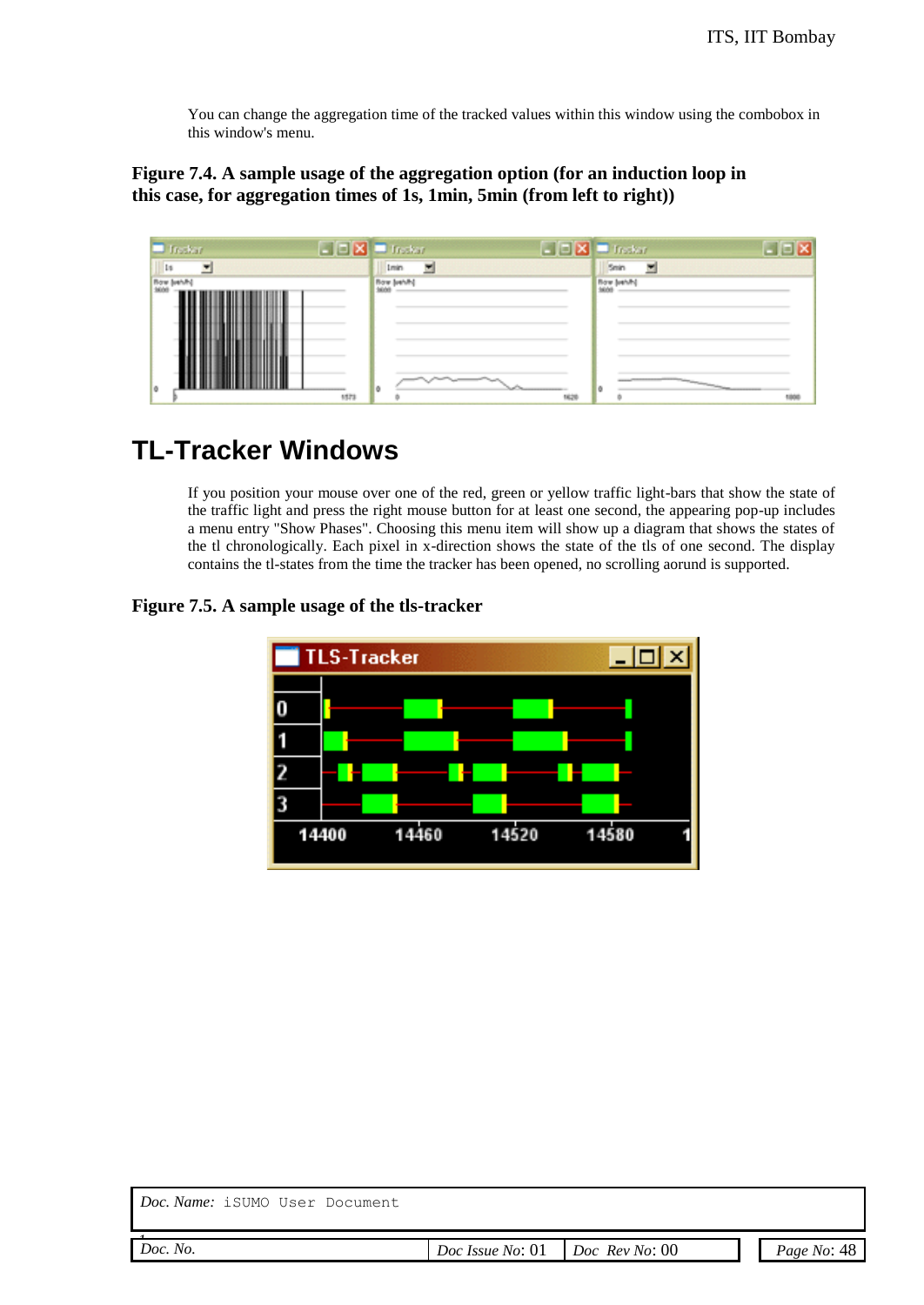# **Chapter 8. Tips, Tricks and Tools**

We want to supply some additional information that did not fit into the descriptions within the previous chapters. The next chapters are possibly the most interesting ones of this document as they describe some possibilities to ease the work.

# **Appendix A. Naming Conventions**

To ease the usage of the supplied files, all of which are within a XML-derivate, we use a naming convention for the file extensions to allow a distinction between the contents with a single look. The list of used extensions is showed below. We of course highly encourage you to use this pattern, but if you have a better idea, let us know.

- Configuration files:
- \*.sumo.cfg
	- Configuration file for SiMTraM (both command line and GUI-version)
- \*.netc.cfg
	- Configuration file for NETCONVERT-M
- \*.netg.cfg
	- Configuration file for NETGEN-M
		- \*.dua.cfg (sometimes also \*.rou.cfg)
			- Configuration file for DUAROUTER-M
- \*.jtr.cfg
	- Configuration file for JTRROUTER-M
- \*.od2t.cfg
	- Configuration file for OD2TRIPS
- Data files:
- \*.net.xml
	- SiMTraM network file
		- *Contents:* the SiMTraM-network including definitions for all streets, lanes and junctions
	- *Generated by:* NETCONVERT-M or NETGEN-M
	- *Used by:* SiMMTraM, GUISiMTraM, DUAROUTER-M, JTRROUTER-M, OD2TRIPS
	- \*.rou.xml
		- sumo routes file
		- *Contents:* vehicle type definitions, route definitions, vehicle definitions *Generated by:* DUAROUTER-M, JTRROUTER-M or the user *Used by:* SiMTraM, GUISiMTraM, DUAROUTER-M

#### • \*.add.xml

- sumo additional definitions file
	- *Contents:* The definitions of detectors to build, sources to build etc. *Generated by:* the user
- *Used by:* SiMTraM, GUISiMTraM

#### • \*.out.xml

- sumo output file
- *Contents:* The "raw" output with edges, lanes and vehicles on them *Generated by:* SiMTraM, GUISiMTraM
- *Used by:* the user

#### • \*.edg.xml

- NETCONVERT-M edges file
- *Contents:* definitions of edges to build the network from *Generated by:* the user